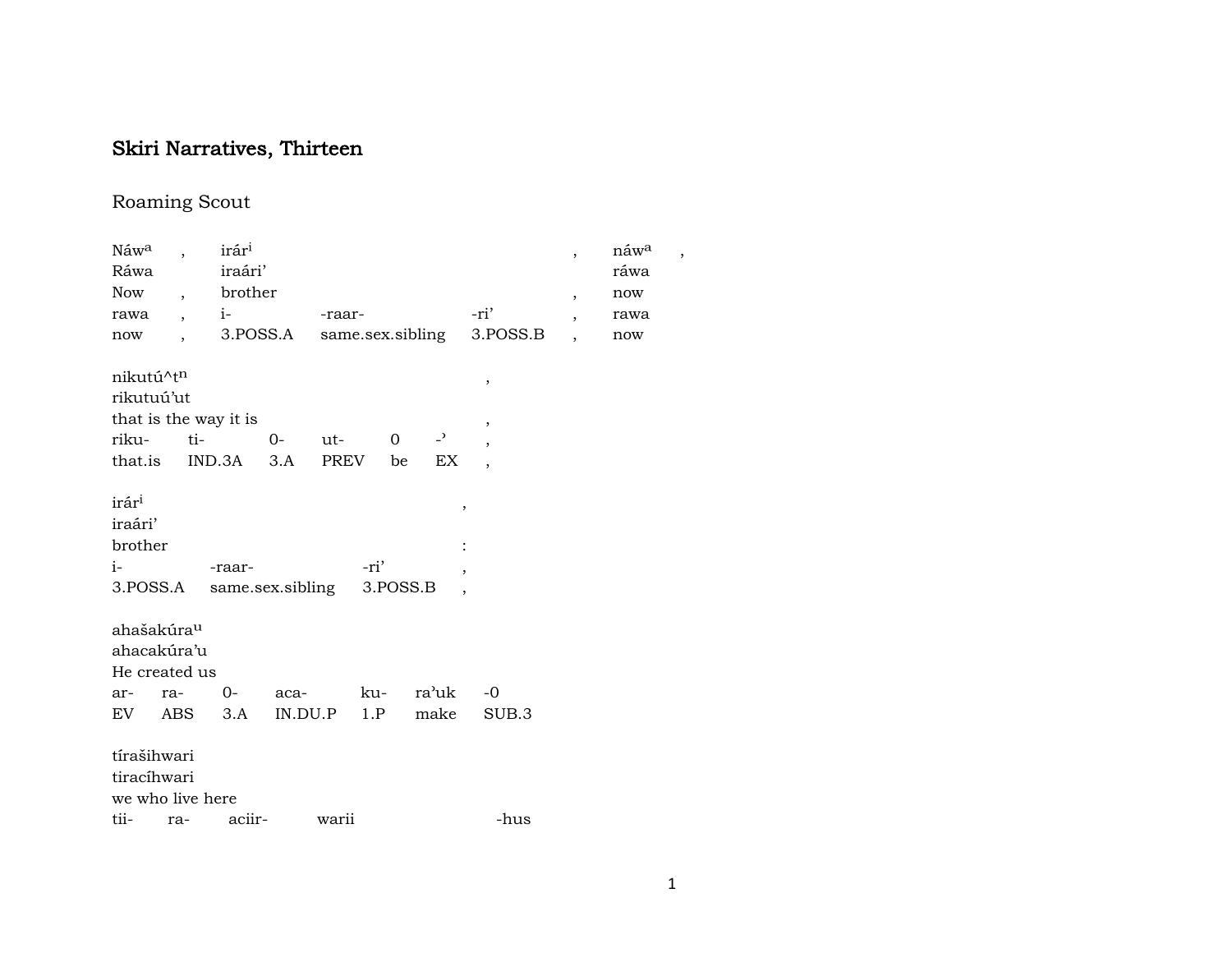| tiráwah^t <sup>n</sup><br>Tiráwaahat<br>the Heavens<br>tii-<br>this | $ra-$<br><b>ABS</b>                                                      | 0-<br>3.A    | waa-<br><b>DIST</b> | ahak             | extend.in.a.line                                           | $-0$<br>SUB.4                                        |                              |                                                                                                    |
|---------------------------------------------------------------------|--------------------------------------------------------------------------|--------------|---------------------|------------------|------------------------------------------------------------|------------------------------------------------------|------------------------------|----------------------------------------------------------------------------------------------------|
| əskurúrit <sup>n</sup><br>askuruúrit<br>the same<br>asku<br>one     | ra-<br><b>ABS</b>                                                        | $O-$<br>3.A  | uur-<br><b>PREV</b> | ik<br>look.like  | $-0$<br>PERF                                               | $\overline{\phantom{a}}$<br>$\overline{\phantom{a}}$ | Hi<br>Hi<br>And<br>hi<br>and | $\overline{\phantom{a}}$<br>$\overline{\phantom{a}}$<br>$\overline{\phantom{a}}$<br>$\overline{ }$ |
| irári<br>iraári'<br>brother<br>$i-$<br>3.POSS.A                     |                                                                          | -raar-       | same.sex.sibling    | -ri'<br>3.POSS.B | $\, ,$<br>$\,$<br>$\overline{ }$<br>,                      |                                                      |                              |                                                                                                    |
| kuur-<br><b>DUB</b>                                                 | kuhuhukiriwihu<br>kúhuuhuukiriwiíhu'<br>He changed the way<br>ra-<br>ABS | $O -$<br>3.A | ut-<br>PREV         | raa-<br>way      | ikiriwit<br>be.different                                   |                                                      | ra'uk<br>make                | $-0$<br><b>PERF</b>                                                                                |
| tírasu<br>tíraasu<br>this of yours<br>tii-<br>here                  | ra-<br>ABS                                                               | $S-$<br>2.A  | uu<br>be            | -0<br>SUB.4      | kúra <sup>u</sup><br>kúraa'u'<br>doctor<br>kuraa<br>doctor | $-u^{\prime}$<br><b>NOM</b>                          |                              |                                                                                                    |

IN.DU.A be.going.about.IMPF IMPF.SUB

tasírurukiw<sup>i</sup>

this ABS

Tasíruuruukiwi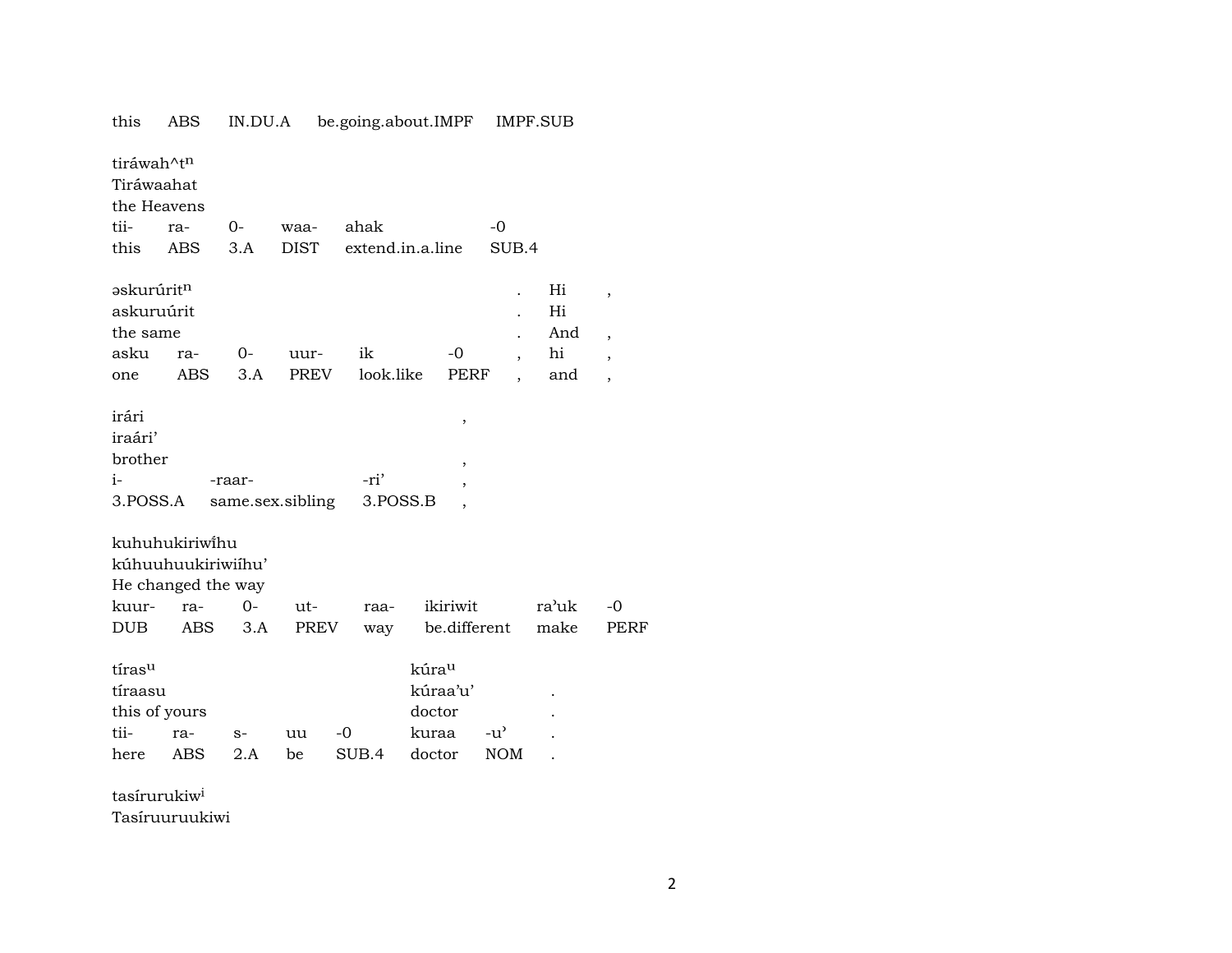| You have a different way  |                                     |                        |                     |          |                     |             |
|---------------------------|-------------------------------------|------------------------|---------------------|----------|---------------------|-------------|
| ta-                       | $S-$                                | ir-                    | ri-                 | uur-     | ikiwir<br>raa-      | $-0$        |
| IND.1/2A                  | 2.A                                 | POSS.1/2A              | PHYS.POSS           | POSS.A   | be.different<br>way | PERF        |
|                           |                                     |                        |                     |          |                     |             |
| $\,$                      |                                     |                        |                     |          |                     |             |
|                           |                                     |                        |                     |          |                     |             |
| $\cdot$                   |                                     |                        |                     |          |                     |             |
|                           |                                     |                        |                     |          |                     |             |
| ,                         |                                     |                        |                     |          |                     |             |
| aritírurukiw <sup>i</sup> |                                     |                        |                     |          |                     |             |
| a                         | riitíruuruukiwi                     |                        |                     |          |                     |             |
| and                       |                                     | I have a different way |                     |          |                     |             |
| a                         | rii-                                | $t-$<br>ir-            | ri-                 | uur-     | ikiwir              | $-0$        |
| and                       | ASSR                                | 1.A<br>POSS.1/2A       | PHYS.POSS           | POSS.A   | be.different        | <b>PERF</b> |
|                           |                                     |                        |                     |          |                     |             |
| tirátpari                 |                                     |                        |                     |          |                     |             |
| tirátpari                 |                                     |                        |                     |          |                     |             |
| these of mine living      |                                     |                        |                     |          |                     |             |
| tii-                      | $t-$<br>ra-                         | warii                  |                     | -hus     |                     |             |
| this                      | ABS                                 | 1.A                    | be.going.about.IMPF | IMPF.SUB |                     |             |
|                           |                                     |                        |                     |          |                     |             |
| šahiksíšahiks             |                                     |                        |                     |          |                     |             |
| cahiksícahiks             |                                     |                        |                     |          |                     |             |
| Indian<br>icaahiks        | icaahiks                            |                        |                     |          |                     |             |
|                           |                                     |                        |                     |          |                     |             |
| person                    | person                              |                        |                     |          |                     |             |
| kuraútirat <sup>u</sup>   |                                     |                        |                     |          |                     |             |
| kúraa'u'                  |                                     | tíraatu                |                     |          |                     |             |
| doctor                    |                                     | this my being          |                     |          |                     |             |
| kuraa                     | $-u$ <sup><math>\prime</math></sup> | tii-<br>ra-            | t-<br>uu            | $-0$     |                     |             |
| doctor                    | <b>NOM</b>                          | <b>ABS</b><br>this     | 1.A<br>be           | SUB.4    |                     |             |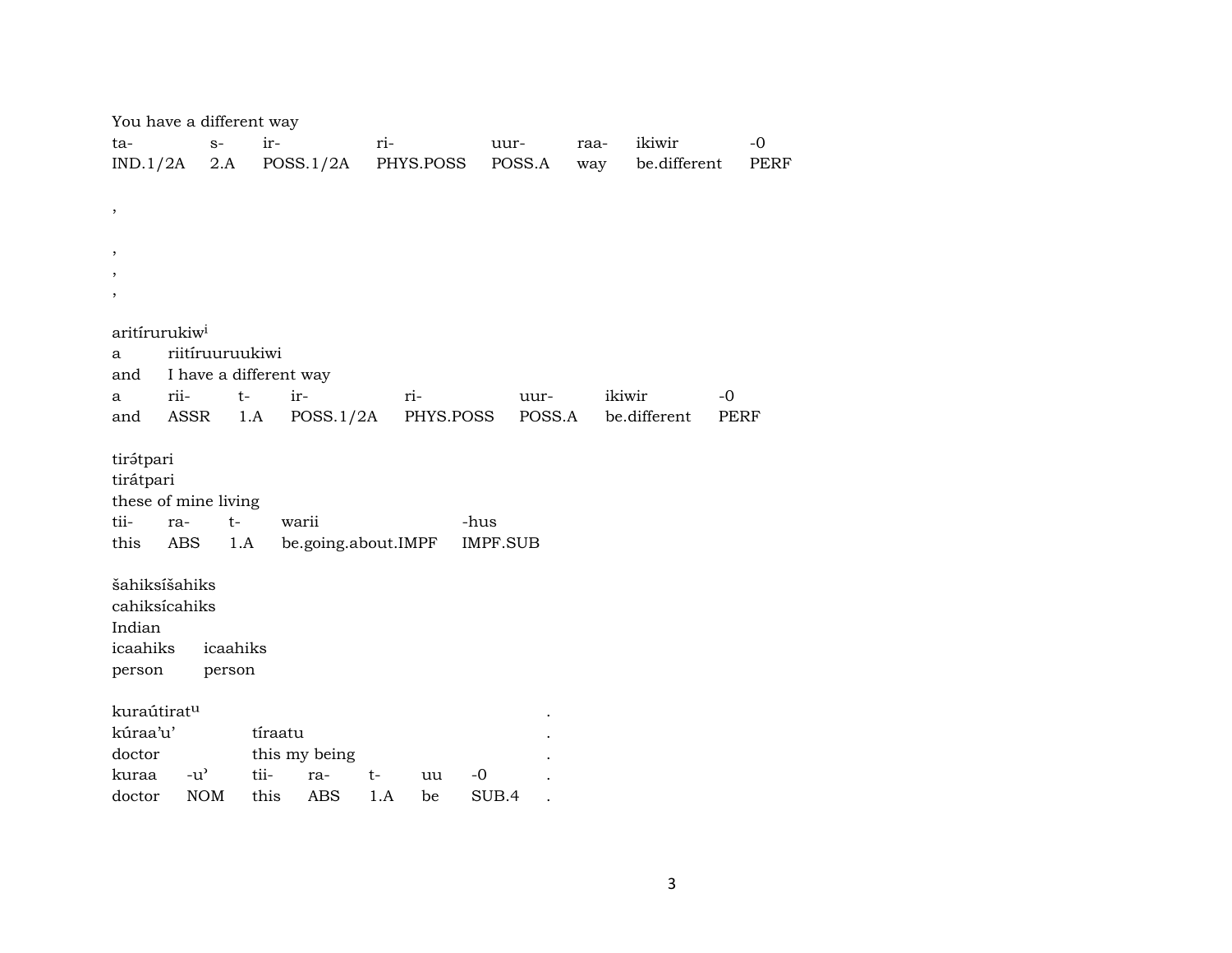| Náwa                                                                              |                          | irár <sup>i</sup>                           |               |                  |                          | $\, ,$                                                                                    |        |      |
|-----------------------------------------------------------------------------------|--------------------------|---------------------------------------------|---------------|------------------|--------------------------|-------------------------------------------------------------------------------------------|--------|------|
| Ráwa                                                                              |                          | iraári'                                     |               |                  |                          |                                                                                           |        |      |
| Now                                                                               | $\overline{\phantom{a}}$ | brother                                     |               |                  |                          | $\, ,$                                                                                    |        |      |
| rawa                                                                              | $\ddot{\phantom{0}}$     | $i-$                                        | -raar-        |                  |                          | -ri'<br>$\overline{\phantom{a}}$                                                          |        |      |
| now                                                                               | $\ddot{\phantom{0}}$     | 3.POSS.A                                    |               | same.sex.sibling |                          | 3.POSS.B                                                                                  |        |      |
| nikutihúta<br>rikutíhuuta<br>riku-<br>that.is                                     | tiir-<br><b>INFR</b>     | He must have done this<br>ra-<br><b>ABS</b> | $O-$<br>3.A   | ut-<br>PREV      | aar<br>do                | -0<br><b>PERF</b>                                                                         |        |      |
| tiráwaha<br>Tiráwaahat<br>the Heavens<br>tii-                                     | ra-                      | $0-$                                        | waa-          | ahak             |                          | $-0$                                                                                      |        |      |
| this                                                                              | ABS                      | 3.A                                         | <b>DIST</b>   | extend.in.a.line |                          | SUB.4                                                                                     |        |      |
| Tihawáku<br>Tiihawáku'<br>He must have said<br>tiir-                              | ra-                      | $0-$                                        | waka'u        | $-0$             | $\overline{\phantom{a}}$ | atías<br>Atí'as<br>our Father<br>ati-                                                     | as     |      |
| INFR                                                                              | ABS                      | 3.A                                         | say           | PERF             |                          | 1.POSS                                                                                    | father |      |
| tihawáku<br>tiihawáku'<br>He must have said<br>tiir-<br>INFR<br>Hirutiiriwiráwari | ra-<br>ABS               | $0-$<br>3.A                                 | waka'u<br>say | $-0$<br>PERF     | ,<br>$\ddot{\cdot}$      | $\pmb{\mathsf{H}}$<br>$\pmb{\mathsf{H}}$<br>п<br>$\pmb{\mathsf{H}}$<br>$\pmb{\mathsf{H}}$ |        |      |
| Hiru                                                                              |                          | ti'iriiwiráwari                             |               |                  |                          |                                                                                           |        |      |
| There                                                                             |                          | here where it lives                         |               |                  |                          |                                                                                           |        |      |
| hiruu                                                                             | tii-                     | irii-                                       | wii-          | ra-              | $0-$                     | warii                                                                                     |        | -hus |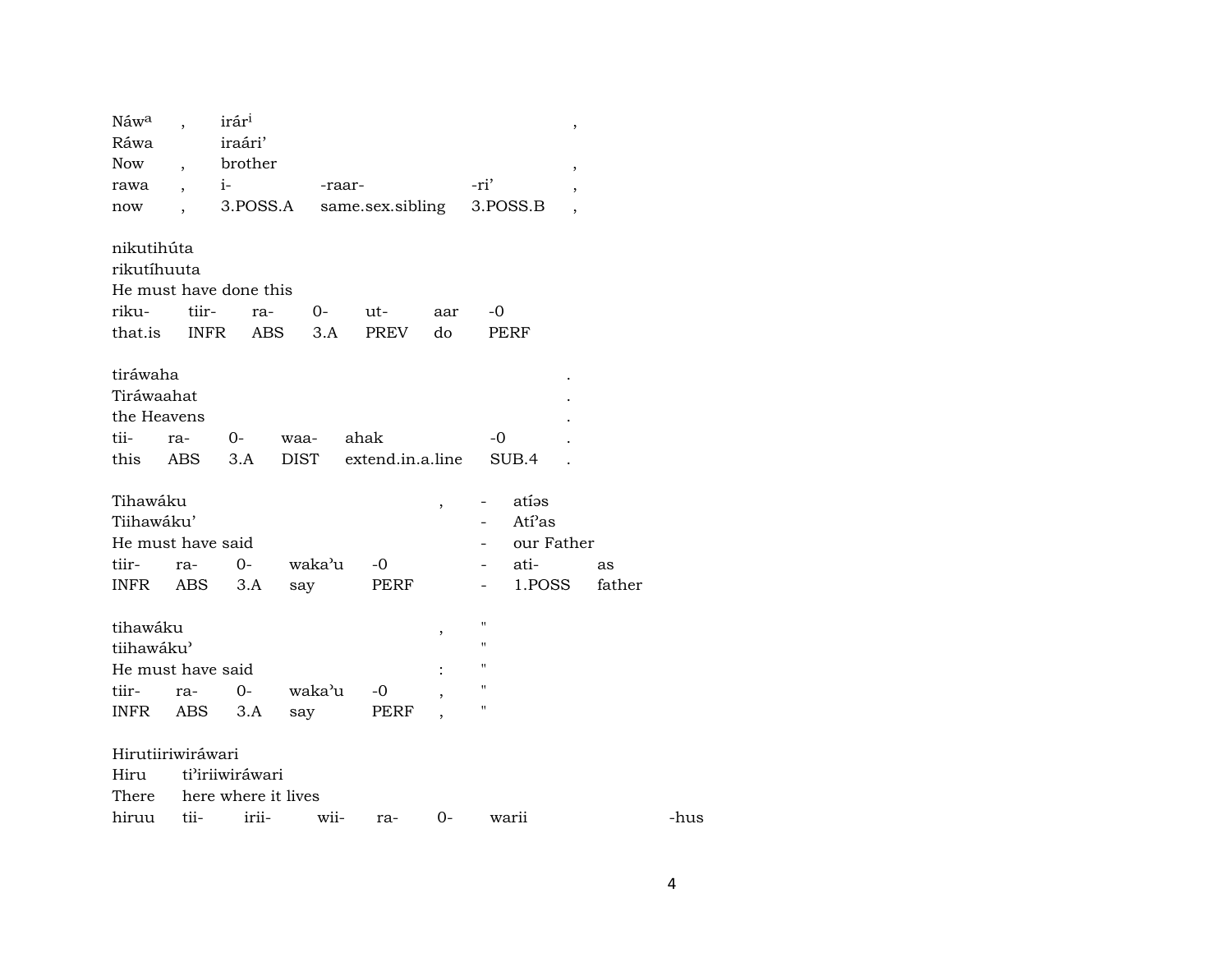| there                                                          | here                                                  | where                                        | now                                | ABS                                                                              | 3.A                 |              | be.going.about.IMPF |                          | <b>IMPF.SUB</b>         |
|----------------------------------------------------------------|-------------------------------------------------------|----------------------------------------------|------------------------------------|----------------------------------------------------------------------------------|---------------------|--------------|---------------------|--------------------------|-------------------------|
| ákitar <sup>u</sup><br>ákitaaru'<br>tribe<br>akitaar-<br>tribe | $-u'$<br><b>NOM</b>                                   | hiru<br>hiru<br>then<br>hiruu<br>then        |                                    | nahúrahki<br>rahúrahki<br>animals<br>rahuraar<br>animal                          | -kis<br><b>DIM</b>  |              |                     |                          |                         |
| witaháhkakus<br>wi-<br>QUOT                                    | witaháhkaakus<br>I set them on it<br>ta-<br>IND.1/2A  | t-<br>1.A                                    | raar-                              | 3PL.INAN.P                                                                       | kaa-<br>in          | kus.k<br>put | $-0$<br><b>PERF</b> | $\, ,$                   |                         |
| a<br>and<br>a<br>and                                           | awirihakakúsihi<br>wiriiháhkaakus<br>wii-<br>now      | I have set them on it<br>rii-<br><b>ASSR</b> | $t-$<br>1.A                        | raar-<br>3PL.INAN.P                                                              | kaa-<br>in          | kus.k<br>put | $-0$<br>PERF        | $\overline{\phantom{a}}$ | ihi<br>uh<br>ihii<br>uh |
| bird                                                           | níkutsk <sup>i</sup><br>ríkucki<br>birds<br>rikuc     | -kis<br>DIM                                  | Náwa<br>Ráwa<br>Now<br>rawa<br>now | $\overline{\phantom{a}}$<br>$\overline{\phantom{a}}$<br>$\overline{\phantom{a}}$ |                     |              |                     |                          |                         |
| tirastapawárik <sup>i</sup><br>tii-<br>this                    | tirastapaawaáriki<br>you different ones<br>ra-<br>ABS | rak-<br>$S-$<br>2.A                          | $1/2$ .PL                          | waawa-<br><b>DIST</b>                                                            | arik<br>be.standing | $-i$         | ,<br>SUB.2<br>,     |                          |                         |

hiruirikásušišikst $^a$ 

hiru irikaasuciíciksta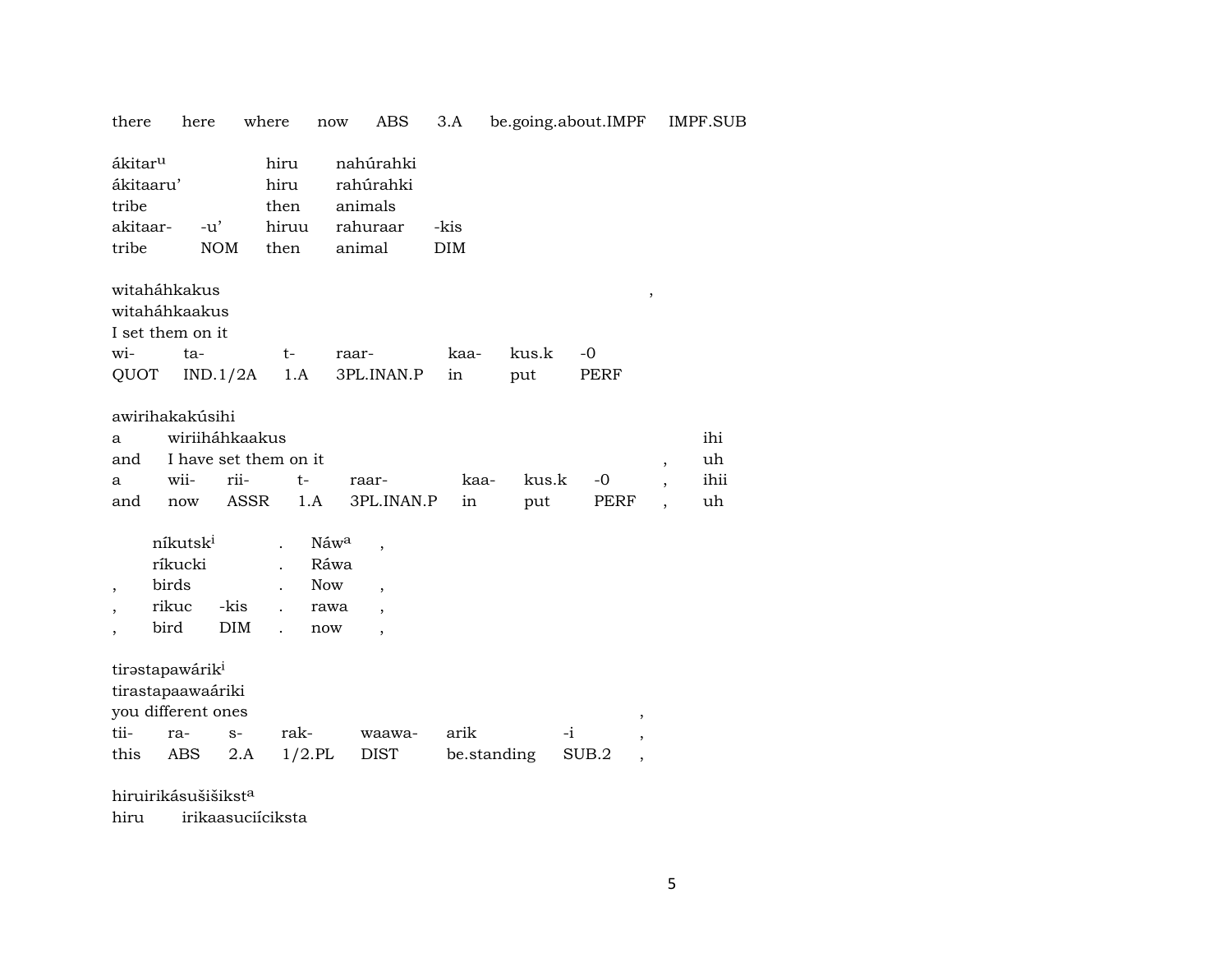| there                |                     |                             | you'll watch over it           |             |      |                 |       |             |            |       |                    |                               |
|----------------------|---------------------|-----------------------------|--------------------------------|-------------|------|-----------------|-------|-------------|------------|-------|--------------------|-------------------------------|
| hiruu                |                     | irii-                       | kaas-                          |             | $S-$ | ut-             | $i-$  |             | aciks.ta   |       |                    | -0                            |
| there                |                     | that                        | POT.2A                         |             | 2.A  | PREV            |       | <b>SEQ</b>  | watch.over |       |                    | PERF                          |
|                      |                     |                             |                                |             |      |                 |       |             |            |       |                    |                               |
|                      | ákitar <sup>u</sup> |                             |                                | $\vdots$    |      |                 |       |             |            |       |                    |                               |
|                      |                     | ákitaaru'                   |                                |             |      |                 |       |             |            |       |                    |                               |
|                      |                     | the tribe                   |                                |             |      |                 |       |             |            |       |                    |                               |
|                      | akitaar-            |                             | -u'                            |             |      |                 |       |             |            |       |                    |                               |
|                      | tribe               |                             | <b>NOM</b>                     |             |      |                 |       |             |            |       |                    |                               |
|                      |                     |                             | nakutašikskapákis <sup>u</sup> |             |      |                 |       |             |            |       | $\,$               |                               |
|                      |                     |                             | rakuutacikskapaákisu           |             |      |                 |       |             |            |       |                    |                               |
|                      |                     | to have pity on him         |                                |             |      |                 |       |             |            |       | ,                  |                               |
| ra-                  |                     | $O -$                       | ku-                            | ut-         |      | aciks.kaapaakis |       |             | -u         |       |                    |                               |
| INF.A                |                     | 3.A                         | INF.B                          | <b>PREV</b> |      | feel.pity.for   |       |             |            | SUB.D | $\overline{ }$     |                               |
|                      |                     |                             |                                |             |      |                 |       |             |            |       |                    |                               |
| nákuruh <sup>a</sup> |                     |                             |                                |             |      |                 |       |             |            |       |                    |                               |
| rákuruuha            |                     |                             |                                |             |      |                 |       |             |            |       |                    |                               |
|                      |                     | to give him a way           |                                |             |      |                 |       |             |            |       |                    |                               |
| ra-                  |                     | $O -$                       | ku-                            | raa-        |      | uh              | -a    |             |            |       |                    |                               |
| INF.A                |                     | 3.A                         | INF.B                          | way         |      | give            | SUB.1 |             |            |       |                    |                               |
|                      |                     |                             |                                |             |      |                 |       |             |            |       |                    |                               |
|                      |                     | nakurawáruksti <sup>u</sup> |                                |             |      |                 |       |             |            |       | П                  | Náw <sup>a</sup>              |
|                      |                     |                             | rakuraawaárukstii'u            |             |      |                 |       |             |            |       | н                  | Ráwa                          |
| to be holy           |                     |                             |                                |             |      |                 |       |             |            |       | н                  | <b>Now</b>                    |
| ra-                  |                     | 0-                          | ku-                            | raa-        |      | waarukstii      |       | -u          |            |       | $\pmb{\mathsf{H}}$ | rawa                          |
| INF.A                |                     | 3.A                         | INF.B                          | way         |      | be.holy         |       | SUB.D       |            |       | Η                  | now                           |
|                      |                     | irikúahuta                  |                                |             |      |                 |       |             |            |       |                    |                               |
|                      |                     | irikú'ahuuta                |                                |             |      |                 |       |             |            |       |                    |                               |
|                      |                     |                             | that is what he did            |             |      |                 |       |             |            |       |                    |                               |
|                      | irii-               | ku-                         | ar-                            |             | ra-  | 0-              | ut-   |             | aar        | -0    |                    |                               |
|                      | that                |                             | <b>INDF</b><br>EV              |             | ABS  | 3.A             |       | <b>PREV</b> | do         |       | PERF               | ,<br>$\overline{\phantom{a}}$ |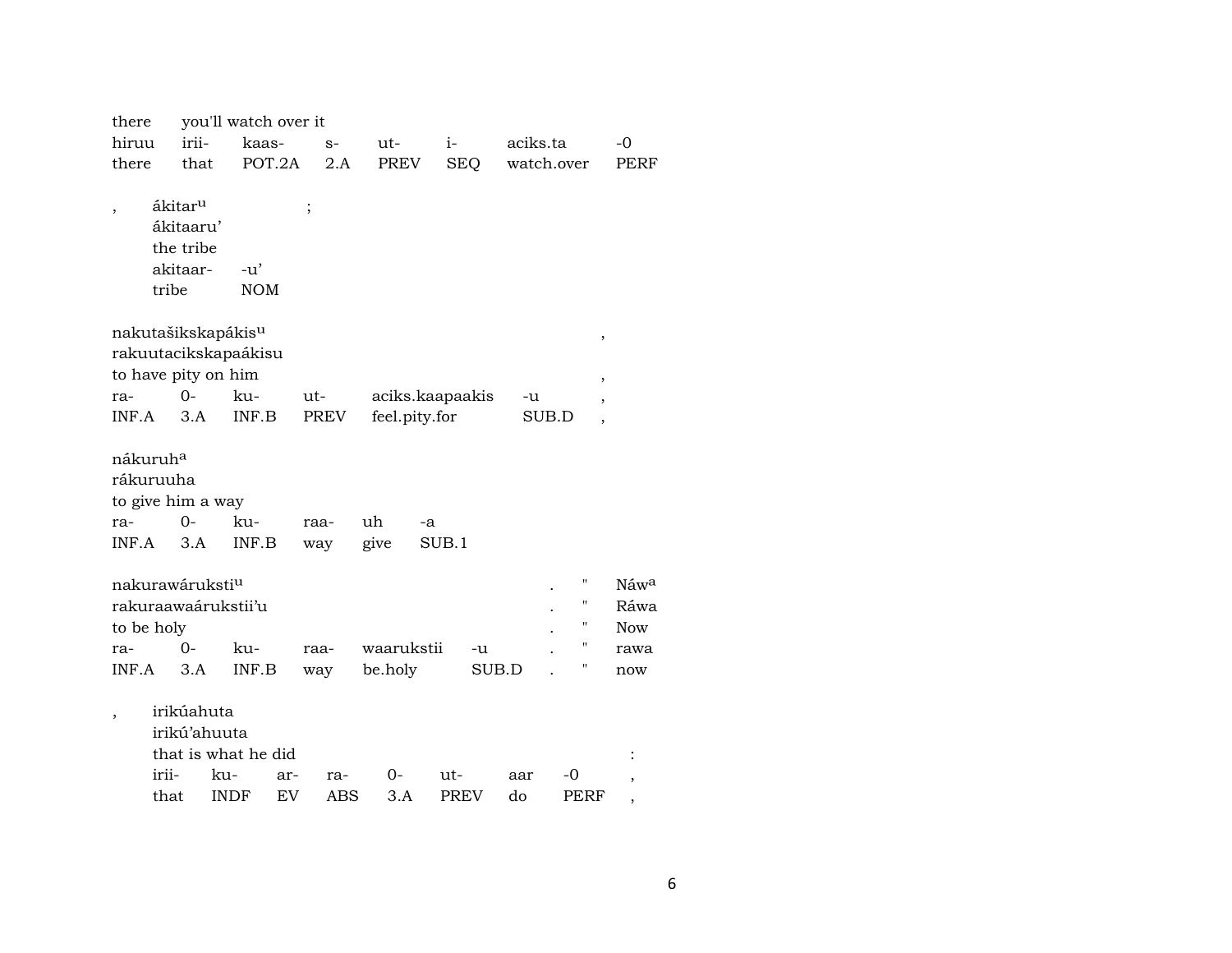| šáhiks<br>cáhiks                       |         | ,                        | irár <sup>i</sup><br>iraári' |        |                  |                      |      |          |                          | $\,$                     |  |
|----------------------------------------|---------|--------------------------|------------------------------|--------|------------------|----------------------|------|----------|--------------------------|--------------------------|--|
| a person                               |         | $\overline{\phantom{a}}$ | brother                      |        |                  |                      |      |          |                          |                          |  |
| icaahiks                               |         | $\overline{ }$           | $i-$                         |        | -raar-           |                      | -ri' |          |                          | ,                        |  |
| person                                 |         |                          | 3.POSS.A                     |        | same.sex.sibling |                      |      | 3.POSS.B |                          | ,                        |  |
|                                        |         | $\overline{\phantom{a}}$ |                              |        |                  |                      |      |          |                          | $\overline{\phantom{a}}$ |  |
| wituhašaus                             |         |                          |                              |        |                  |                      |      |          | $\,$                     |                          |  |
| wituúhaca'us                           |         |                          |                              |        |                  |                      |      |          |                          |                          |  |
| he was hungry                          |         |                          |                              |        |                  |                      |      |          | $\, ,$                   |                          |  |
| wi-                                    | $t_i$ - |                          | 0-                           | ut-    | raca'us          |                      | -0   |          | $\overline{ }$           |                          |  |
| QUOT                                   |         | IND.3A                   | 3.P                          | PREV   |                  | be.hungry            | PERF |          | $\overline{ }$           |                          |  |
|                                        |         |                          |                              |        |                  |                      |      |          |                          |                          |  |
| hiahakitár <sup>i</sup> t <sup>n</sup> |         |                          |                              |        |                  |                      |      |          |                          | a                        |  |
| hi                                     |         | ahakitaárit              |                              |        |                  |                      |      |          |                          | a                        |  |
| and                                    |         | he stood on top          |                              |        |                  |                      |      |          |                          | and                      |  |
| hi                                     | ar-     | ra-                      | $0-$                         | kita-  | arik             |                      |      | $-0$     |                          | a                        |  |
| and                                    | EV      | ABS                      | 3.A                          | on.top |                  | be.standing          |      | PERF     |                          | and                      |  |
|                                        |         |                          |                              |        |                  |                      |      |          |                          |                          |  |
| ahakitár <sup>i</sup> t <sup>n</sup>   |         |                          |                              |        |                  |                      |      | $\,$     |                          |                          |  |
| ahakitaárit                            |         |                          |                              |        |                  |                      |      |          |                          |                          |  |
| he stood on top                        |         |                          |                              |        |                  |                      |      |          |                          |                          |  |
| ar-                                    | ra-     | $0-$                     | kita-                        |        | arik             | $-0$                 |      |          |                          |                          |  |
| EV                                     | ABS     | 3.A                      | on.top                       |        | be.standing      |                      | PERF |          |                          |                          |  |
|                                        |         |                          |                              |        |                  |                      |      |          |                          |                          |  |
| witutawi                               |         |                          |                              |        |                  |                      |      |          |                          |                          |  |
| Witútawi                               |         |                          |                              |        |                  |                      |      |          |                          |                          |  |
| He stayed nights                       |         |                          |                              |        |                  |                      |      |          |                          |                          |  |
| wi-                                    | ti-     |                          | 0-                           | $ut -$ | ha.wa.ir         |                      |      |          | -0                       |                          |  |
| QUOT                                   |         | IND.3A                   | 3.A                          | PREV   |                  | night.to.elapse.DIST |      |          | <b>PERF</b>              |                          |  |
|                                        |         |                          |                              |        |                  |                      |      |          |                          |                          |  |
| irár <sup>i</sup>                      |         |                          |                              |        |                  |                      | ihí  |          |                          |                          |  |
| iraári'                                |         |                          |                              |        |                  |                      | ihi  |          |                          |                          |  |
| brother                                |         |                          |                              |        |                  |                      | uh   |          |                          |                          |  |
| i-                                     |         | -raar-                   |                              |        | -ri'             | ,                    | ihii |          | $\overline{\phantom{a}}$ |                          |  |
|                                        |         |                          |                              |        |                  | ,                    |      |          | $\overline{\phantom{a}}$ |                          |  |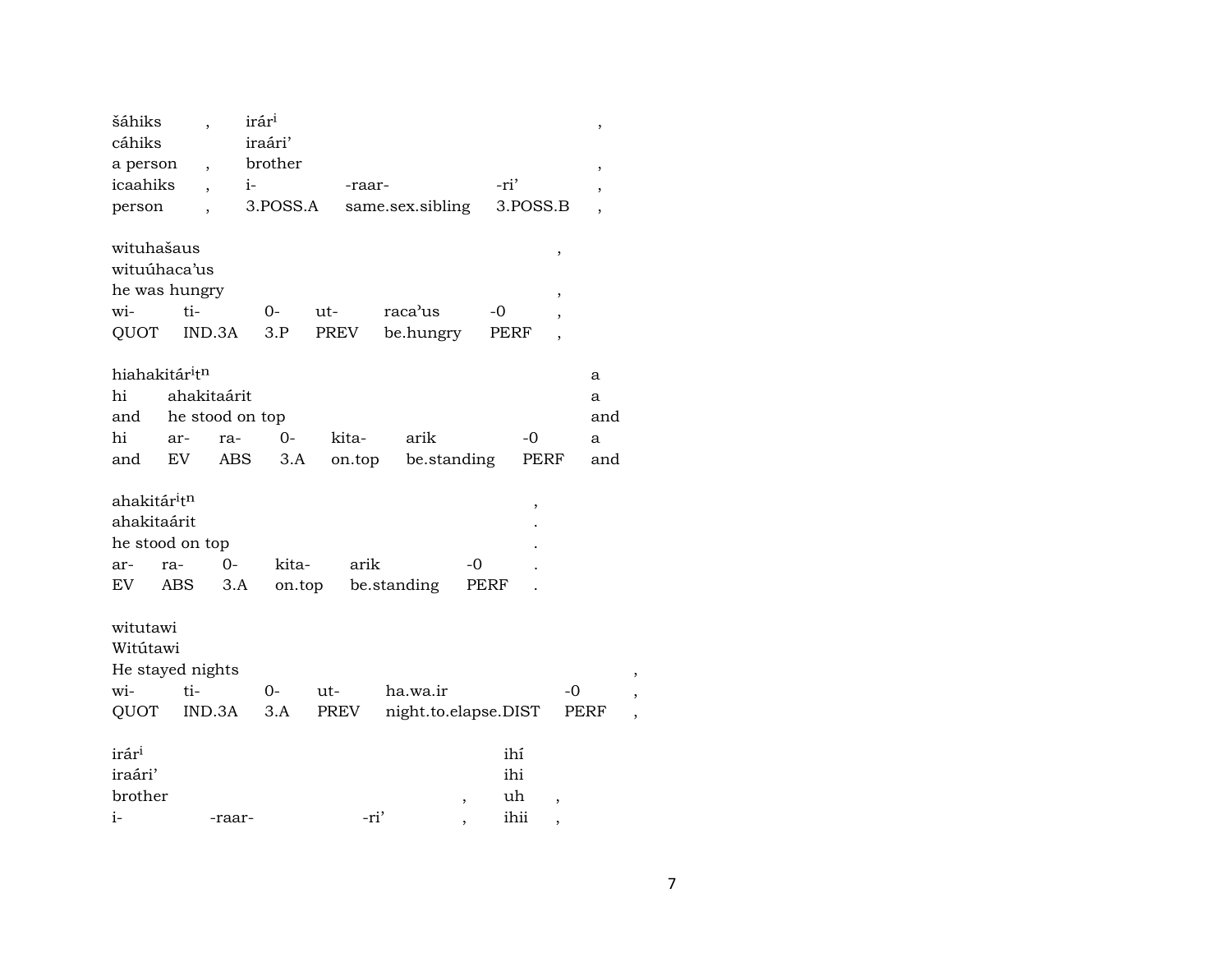3.POSS.A same.sex.sibling 3.POSS.B , uh ,

nakúkit<sup>a</sup>

rakúkita when he was on top

ra- 0- ku- kita- 0 -0 INF.A 3.A INF.B on.top be SUB.4

|    | hiahariwahtiwiúh^t <sup>n</sup> |                              |  |                                           |  |  |  |      |  |  |
|----|---------------------------------|------------------------------|--|-------------------------------------------|--|--|--|------|--|--|
|    |                                 | hi ahariwahtiiwi'uúhat       |  |                                           |  |  |  | Ráwa |  |  |
|    |                                 | and he fell over from hunger |  |                                           |  |  |  |      |  |  |
| hi |                                 |                              |  | ar- ra- 0- riwahtii  wi.uu.hak -0  . rawa |  |  |  |      |  |  |
|    |                                 |                              |  | and EV ABS 3.P be.starved fall.over PERF  |  |  |  | now  |  |  |

, ,

,

,

,

wirusirirahukáta^t<sup>n</sup>

wiruusiriirahuukáta'at

they then took him across the water

|  |  |  |  | wii- ruu- si- ra- 0- ir- ar- ra- huukata- at -0        |  |
|--|--|--|--|--------------------------------------------------------|--|
|  |  |  |  | now then DU ABS 3.A PL.3A EV PORT across.water go PERF |  |

|       | širurakukísikit <sup>u</sup> |          |            |          |       | náw <sup>a</sup> |
|-------|------------------------------|----------|------------|----------|-------|------------------|
| ciru  | rakukisikiitu                |          |            |          |       | Ráwa             |
| vet   | his being alive              |          | <b>Now</b> |          |       |                  |
| ciruu | $ra-$                        | $\Omega$ | ku-        | kisikit  | -u    | rawa             |
| vet   | $INF.A$ $3.A$ $INF.B$        |          |            | be.alive | SUB.D | now              |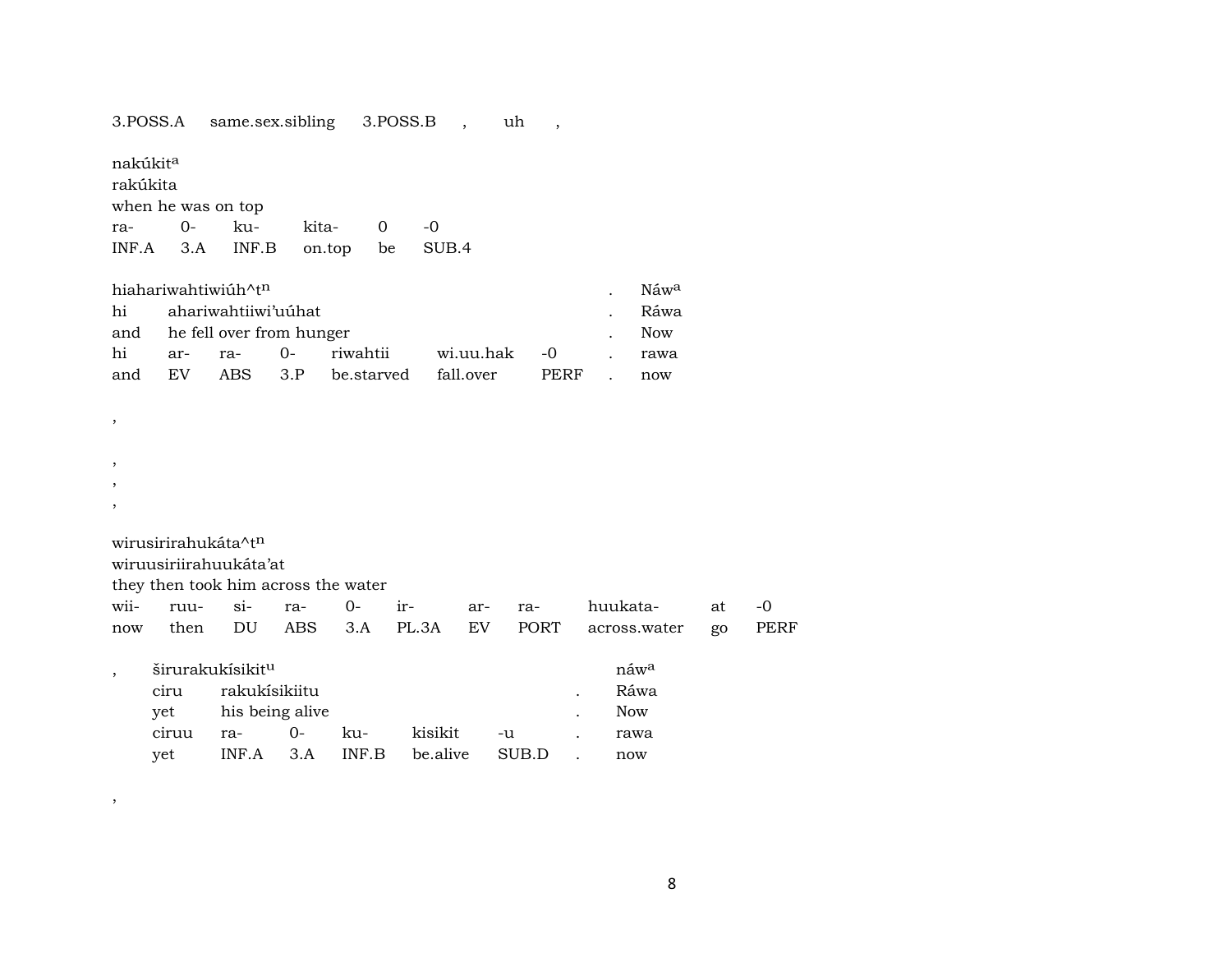| $\, ,$ |                                                       |            |                                                                    |                                                                            |             |               |              |                       |                     |            |             |
|--------|-------------------------------------------------------|------------|--------------------------------------------------------------------|----------------------------------------------------------------------------|-------------|---------------|--------------|-----------------------|---------------------|------------|-------------|
|        | wisirirahkišítkaruk <sup>u</sup>                      |            |                                                                    |                                                                            |             |               |              |                       |                     |            |             |
|        | wisiriirahkicitkaruuku'                               |            |                                                                    |                                                                            |             |               |              |                       |                     |            |             |
|        |                                                       |            | they were rubbing him with fat                                     |                                                                            |             |               |              |                       |                     |            |             |
| wii-   | $\sin$                                                | ra-        | $0 -$                                                              | ir-                                                                        |             | ar-           | raar.kicit   |                       | ka.ra'uk            |            | -:hus       |
| now    | DU                                                    | <b>ABS</b> | 3.A                                                                | PL.3A                                                                      |             | EV            | be.greasy    |                       | make.PL.P           |            | <b>IMPF</b> |
|        | náw <sup>a</sup><br>Ráwa<br><b>Now</b><br>rawa<br>now |            | wii-<br>now                                                        | wirahtaráhkisa<br>wiraahtaráhkisa<br>he became strong<br>ra-<br><b>ABS</b> | $0-$<br>3.A | ar-<br>EV     |              | tarahkis<br>be.strong | -aar<br><b>INCH</b> | -0         | PERF        |
|        |                                                       |            |                                                                    |                                                                            |             |               |              |                       |                     |            |             |
|        | Náw <sup>a</sup><br>Ráwa<br><b>Now</b><br>rawa<br>now |            | nikuwitiwáku<br>rikuwitiwáku'<br>that one said<br>riku-<br>that.is | wi-<br>QUOT                                                                |             | ti-<br>IND.3A | $O -$<br>3.A |                       | waka'u<br>say       | -0<br>PERF |             |
| tiraa  |                                                       |            |                                                                    |                                                                            |             |               |              |                       |                     |            |             |
|        | tiíraa'a                                              |            |                                                                    |                                                                            |             |               |              |                       |                     |            |             |
|        | this one coming                                       |            |                                                                    |                                                                            |             |               |              |                       |                     |            |             |
| tii-   | ra-                                                   | $0-$       | $a-$                                                               |                                                                            | a           | -0            |              |                       |                     |            |             |
| this   | <b>ABS</b>                                            | 3.A        |                                                                    | PREV.3A                                                                    | come        |               | SUB.4        |                       |                     |            |             |
|        | tiråsakur <sup>u</sup><br>tiíraa'a<br>this one coming |            |                                                                    |                                                                            |             |               |              | Sun                   | Sákuuru'            |            |             |
| tii-   | ra-                                                   | 0-         | a-                                                                 |                                                                            | a           | -0            |              | sakur                 | -u'                 |            |             |
| this   | ABS                                                   | 3.A        |                                                                    | PREV.3A                                                                    | come        |               | SUB.4        | sun                   | <b>NOM</b>          |            |             |

, ,

9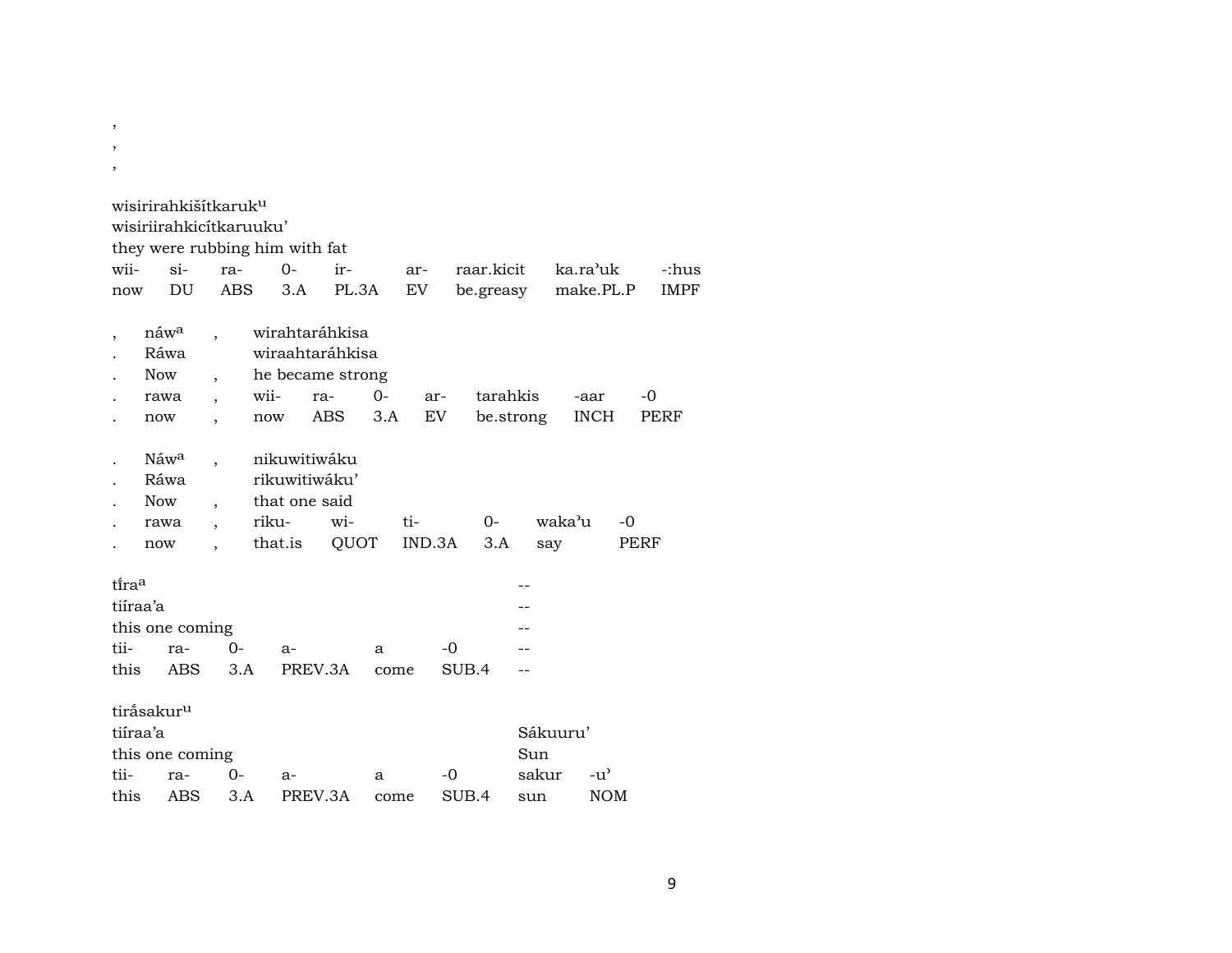| nikuwitiwáku  |                     |           |      | "          | $N$ áw $^a$ |
|---------------|---------------------|-----------|------|------------|-------------|
| rikuwitiwáku' |                     |           |      | "          | Ráwa        |
| that one said |                     |           |      | $\epsilon$ | Now         |
| riku- wi-     | ti- O-              | waka'u -0 |      |            | rawa        |
| that.is       | QUOT IND.3A 3.A say |           | PERF |            | now         |

| ٠ | tík <sup>i</sup> s |  |
|---|--------------------|--|
|   | tikis              |  |

, sonny ,

, tikis ,

, sonny ,

| witətutašikskápak <sup>i</sup> s |                    |    |      |      |                 |             |  |  |  |
|----------------------------------|--------------------|----|------|------|-----------------|-------------|--|--|--|
| witatuutacikskápaakis            |                    |    |      |      |                 |             |  |  |  |
| I will take pity on you now      |                    |    |      |      |                 |             |  |  |  |
| wii-                             | ta-                | t- | $a-$ | ut-  | aciks.kaapaakis | $-$ ()      |  |  |  |
| now                              | $IND.1/2A$ 1.A 2.P |    |      | PREV | feel.pity.for   | <b>PERF</b> |  |  |  |

| náw <sup>a</sup> | tík <sup>i</sup> s |  |
|------------------|--------------------|--|
| Ráwa             | tíkis              |  |
| <b>Now</b>       | sonny              |  |
| rawa             | tikis              |  |
| now              | sonny              |  |

| witatará <sup>u</sup><br>witataraá'u<br>I'll give you a way           |          |     |     |            |      |      |                                        |  |
|-----------------------------------------------------------------------|----------|-----|-----|------------|------|------|----------------------------------------|--|
| wi-                                                                   | ta-      |     | t-  | $a-$       | raa- | uh   | -0                                     |  |
| <b>QUOT</b>                                                           | IND.1/2A |     | 1.A | 2.P        | way  | give | PERF                                   |  |
| náskuwaruksti <sup>u</sup><br>ráskuwaarukstii'u<br>for you to be holy |          |     |     |            |      |      | náw <sup>a</sup><br>Ráwa<br><b>Now</b> |  |
| ra-                                                                   | $S-$     | ku- |     | waarukstii | -u   |      | rawa                                   |  |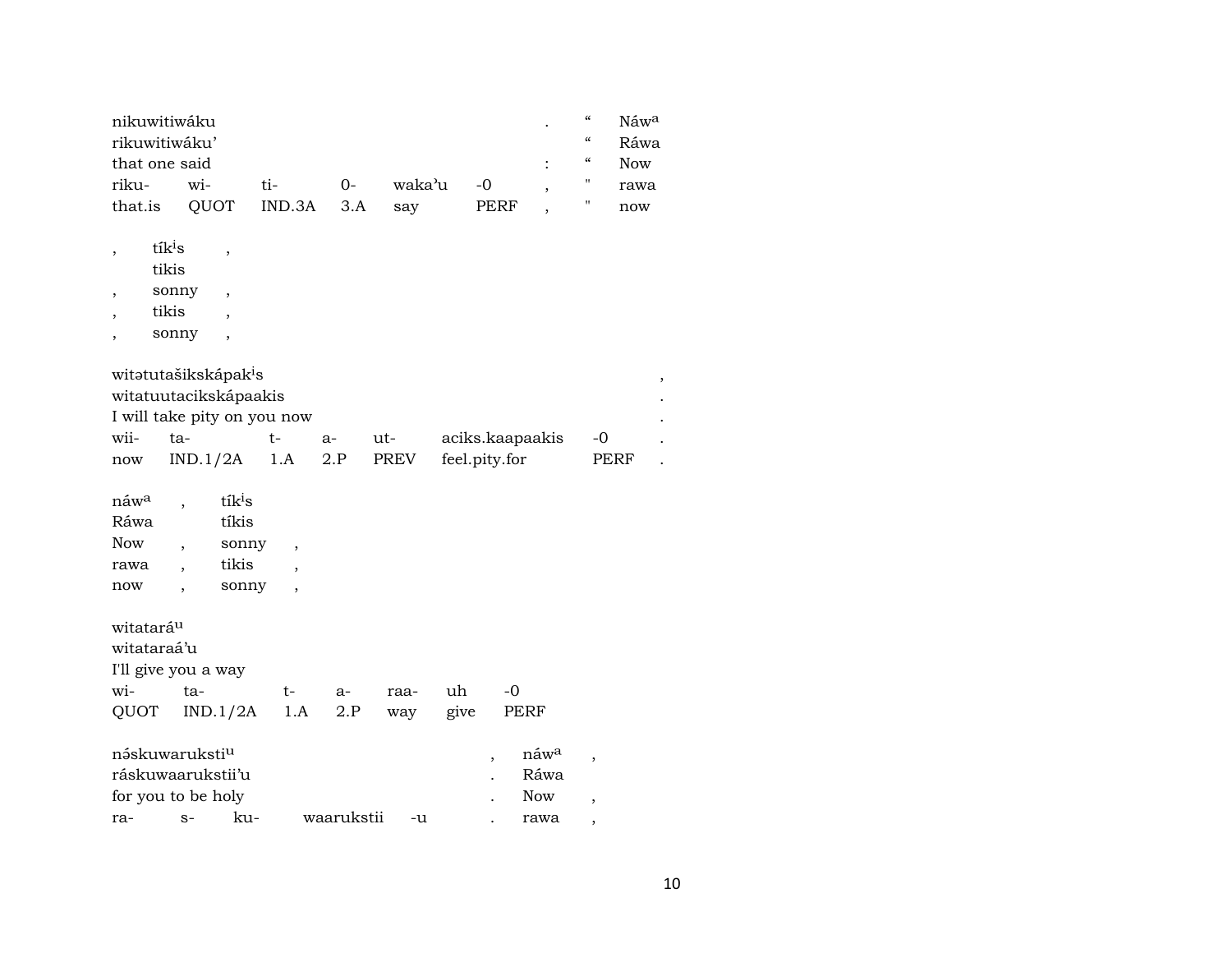$2.A$ be.holy INF.A INF.B SUB.D. now  $\overline{\phantom{a}}$ atik<sup>i</sup>s tíkis a sonny and  $\overline{\phantom{a}}$  $\overline{\phantom{a}}$ tikis  $\mathbf{a}$  $\overline{\phantom{a}}$  $\ddot{\phantom{1}}$ and sonny  $\overline{\phantom{a}}$  $\overline{\phantom{a}}$ awiritára<sup>u</sup> awiriitáraa'u and now I am giving you a way wiirii- $-0$  $t \mathbf{a}$  $a$ raauh give PERF ASSR  $2.P$ and now 1.A way nəskúwari raskúwari for you to go around kura- $S$ warii -hus  $INF.A$  $2.A$  $INF.B$ be.going.about.IMPF **IMPF.SUB** nawirakúr<sup>u</sup> raawiirakuúru' (on) the warpath raawiiraak.huur  $-u^{\prime}$ war.party **NOM** hiisiraruwáah<sup>u</sup> hi isiiraruuwá'aahu' and then you'll bring things back  $i$ hi  $S$ irarraarruuwa- $\mathbf{a}$  $CONT.1/2A$  2.A  $PREV.1/2A$  $EV$ 3PL.INAN.P **PORT DIST** and come Náwa  $\overline{\phantom{a}}$  $\bullet$ 

Ráwa  $\mathbf{u}$  $\ddot{\phantom{a}}$ 

-:hus

**IMPF**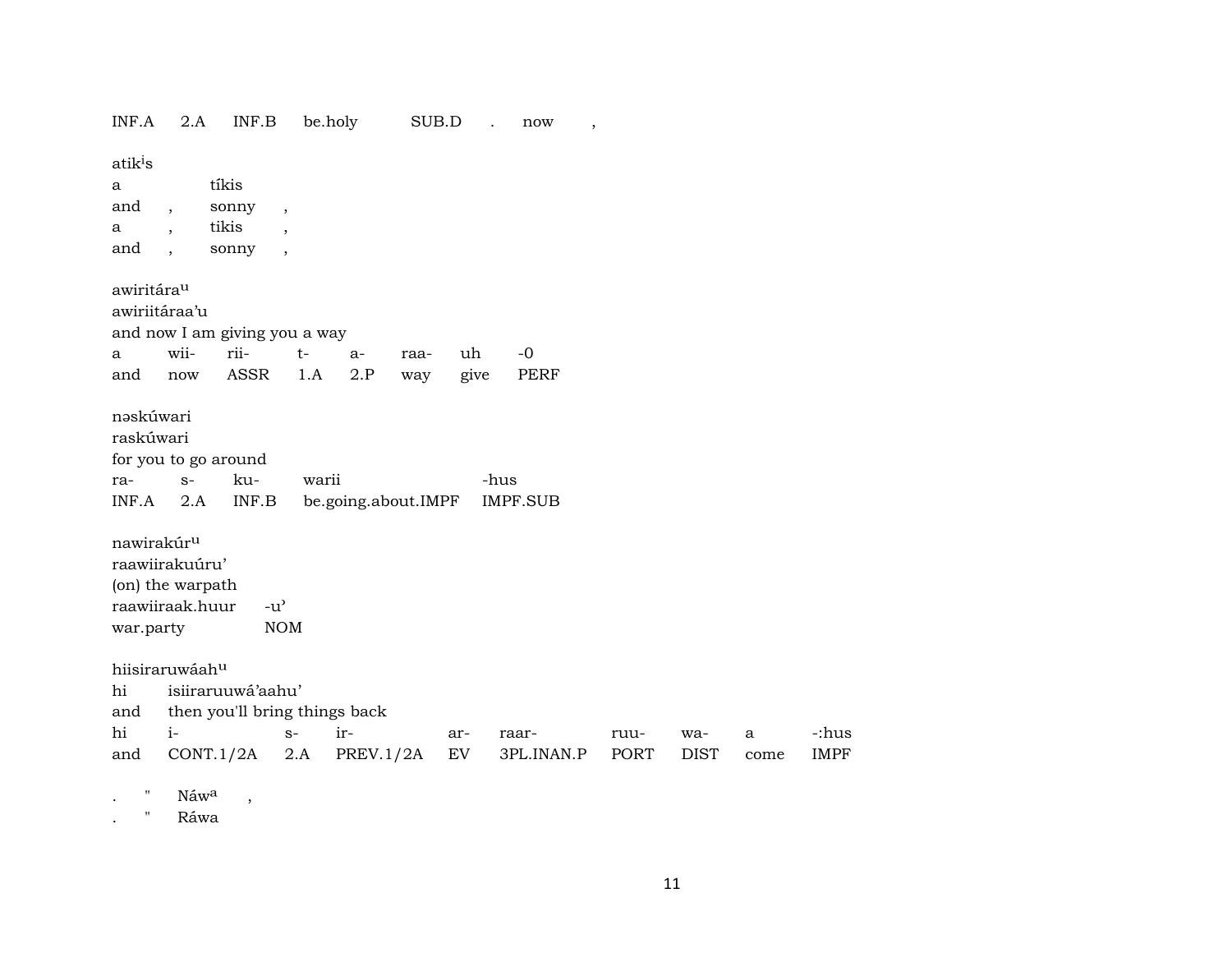| $\pmb{\mathsf{H}}$        | <b>Now</b> | $\overline{\phantom{a}}$ |                           |             |             |             |                    |               |             |                                        |
|---------------------------|------------|--------------------------|---------------------------|-------------|-------------|-------------|--------------------|---------------|-------------|----------------------------------------|
| П                         | rawa       |                          |                           |             |             |             |                    |               |             |                                        |
| Π                         | now        | $\overline{\phantom{a}}$ |                           |             |             |             |                    |               |             |                                        |
|                           |            |                          |                           |             |             |             |                    |               |             |                                        |
| nikuwitúta                |            |                          |                           |             |             |             |                    | ,             |             |                                        |
| rikuwituúta               |            |                          |                           |             |             |             |                    |               |             |                                        |
| that one did it           |            |                          |                           |             |             |             |                    |               |             |                                        |
| riku-                     | wi-        |                          | ti-                       | $0-$        | ut-         | aar         | $-0$               |               |             |                                        |
| that.is                   | QUOT       |                          | IND.3A                    | 3.A         | <b>PREV</b> | do          | <b>PERF</b>        |               |             |                                        |
|                           |            |                          |                           |             |             |             |                    |               |             |                                        |
| hiahatawarupahihusititn   |            |                          |                           |             |             |             |                    |               |             |                                        |
| hi                        |            |                          | ahatawarupaahiihusítit    |             |             |             |                    |               |             |                                        |
| and                       |            |                          | he began performing feats |             |             |             |                    |               |             |                                        |
| hi                        | ar-        | ra-                      | $0-$                      | tawaruk.aar |             | -wa         | $-i$               |               | -:hus       | -itik                                  |
| and                       | EV         | <b>ABS</b>               | 3.A                       | perform     |             | <b>DIST</b> | <b>IMPF</b>        |               | <b>IMPF</b> | <b>INCH</b>                            |
|                           |            |                          |                           |             |             |             |                    |               |             |                                        |
| pi̇̃ta                    |            |                          |                           |             |             |             |                    |               |             |                                        |
| piíta                     |            |                          |                           |             |             |             |                    |               |             |                                        |
| man                       |            |                          |                           |             |             |             |                    |               |             |                                        |
| wiita                     |            |                          |                           |             |             |             |                    |               |             |                                        |
| man                       |            |                          |                           |             |             |             |                    |               |             |                                        |
|                           |            |                          |                           |             |             |             |                    |               |             |                                        |
| iriwiritasiksah           |            |                          |                           |             |             |             |                    |               |             |                                        |
| iriwiriitaciksta          |            |                          |                           |             |             |             |                    |               |             |                                        |
| that one was watched over |            |                          |                           |             |             |             |                    |               |             |                                        |
| irii-                     | wii-       | ra-                      | $0-$                      | ir-         | $ut-$       |             | aciks.ta           |               | -0          |                                        |
| that                      | now        | <b>ABS</b>               | 3.A                       | 3.INDF      | PREV        |             | watch.over         |               | <b>PERF</b> |                                        |
|                           |            |                          |                           |             |             |             |                    |               |             |                                        |
| híahawáku                 |            |                          |                           |             |             |             | šákur <sup>u</sup> |               |             |                                        |
| Hi                        | ahawáku'   |                          |                           |             |             |             | Sákuuru'           |               |             | $\boldsymbol{\zeta}\boldsymbol{\zeta}$ |
| And                       | he said    |                          |                           |             |             |             | Sun                |               |             | $\epsilon\epsilon$                     |
| hi                        | ar-        | ra-                      | $0-$                      | waka'u      | $-0$        |             | sakur              | $-u^{\prime}$ |             | $\pmb{\mathsf{H}}$                     |
| and                       | ${\rm EV}$ | ABS                      | 3.A                       | say         | PERF        |             | sun                | <b>NOM</b>    |             | $\pmb{\mathsf{H}}$                     |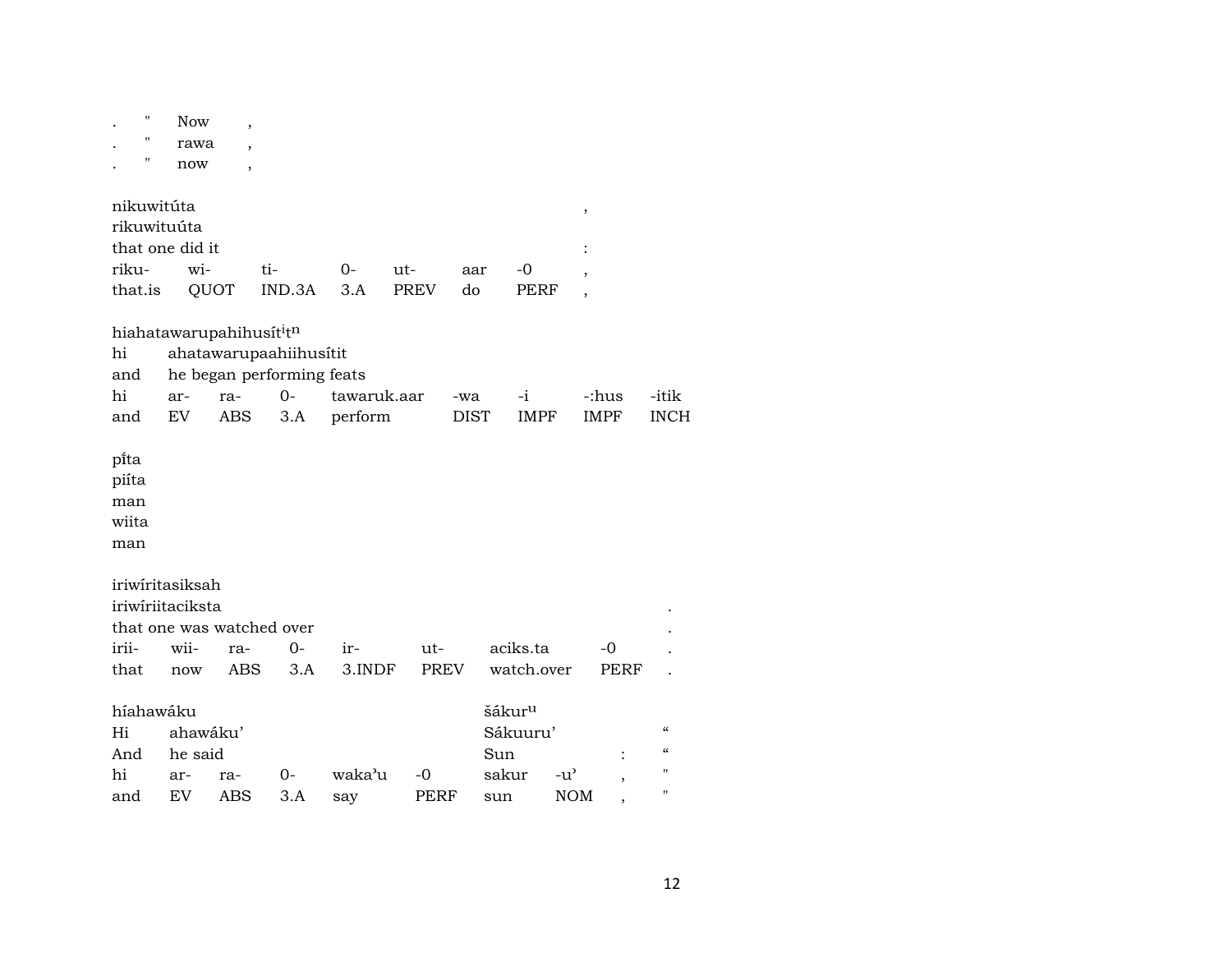| náktahšu<br>Ráktahcu'<br>A shield<br>rak.tahc<br>shield           |                                    | $-u^{\prime}$<br><b>NOM</b>                                                       |                        |                                  |                                        |              |                                        |                                                       |             |                             |               |           |              |                     |
|-------------------------------------------------------------------|------------------------------------|-----------------------------------------------------------------------------------|------------------------|----------------------------------|----------------------------------------|--------------|----------------------------------------|-------------------------------------------------------|-------------|-----------------------------|---------------|-----------|--------------|---------------------|
| sikusúšir <sup>u</sup><br>sikusuúciru'<br>$\sin$                  | kuus-                              | they will make it for you                                                         | $0-$                   | a-                               | ut-                                    | $i-$         | ra'uk                                  |                                                       | $-0$        | $^\mathrm{,}$               |               |           |              |                     |
| DU                                                                | POT.1/3A                           |                                                                                   | 3.A                    | 2.P                              | <b>BEN</b>                             | <b>SEQ</b>   | make                                   |                                                       | <b>PERF</b> |                             |               |           |              |                     |
| náktahšu<br>Ráktahcu'<br>The shield<br>rak.tahc<br>shield<br>hiru |                                    | $-u^{\prime}$<br><b>NOM</b><br>hiririkusirikuhšakúhkakus<br>rikusirikuhcakúhkakus | hi<br>and<br>hi<br>and | hiikárik^tn<br>iika.ri<br>center | ikárikat<br>in the center              | -kat<br>LOC  |                                        |                                                       |             |                             |               |           |              |                     |
| there                                                             |                                    |                                                                                   |                        |                                  | that is where they'll put a sun for me |              |                                        |                                                       |             |                             |               |           |              |                     |
| hiruu<br>there                                                    | riku-                              | that.is                                                                           | $si-$<br>DU            | ri-<br>CONT.3A                   |                                        | $O -$<br>3.A | ir-<br>PL.3A                           | ku-<br>1.P                                            | uur-        | POSS.P                      | sakur-<br>sun | ka-<br>in | kus.k<br>put | $-0$<br><b>PERF</b> |
| $\bullet$<br>$\ddot{\phantom{a}}$<br>wi-                          | Witiwáruksti<br>It is holy<br>QUOT | Witiwaáruksti'<br>ti-<br>IND.3A                                                   |                        | $0-$<br>3.A                      | waarukstii<br>be.holy                  |              | $-0$<br>PERF                           | náktahšu<br>ráktahcu'<br>shield<br>rak.tahc<br>shield |             | $-u^{\prime}$<br><b>NOM</b> |               |           |              |                     |
| tiraku<br>tiíraaku<br>this<br>tii-                                | ra-                                | $O -$                                                                             | kus                    |                                  | $-0$                                   |              | $\blacksquare$<br>$\blacksquare$<br>11 | A<br>A<br>And<br>a                                    |             |                             |               |           |              |                     |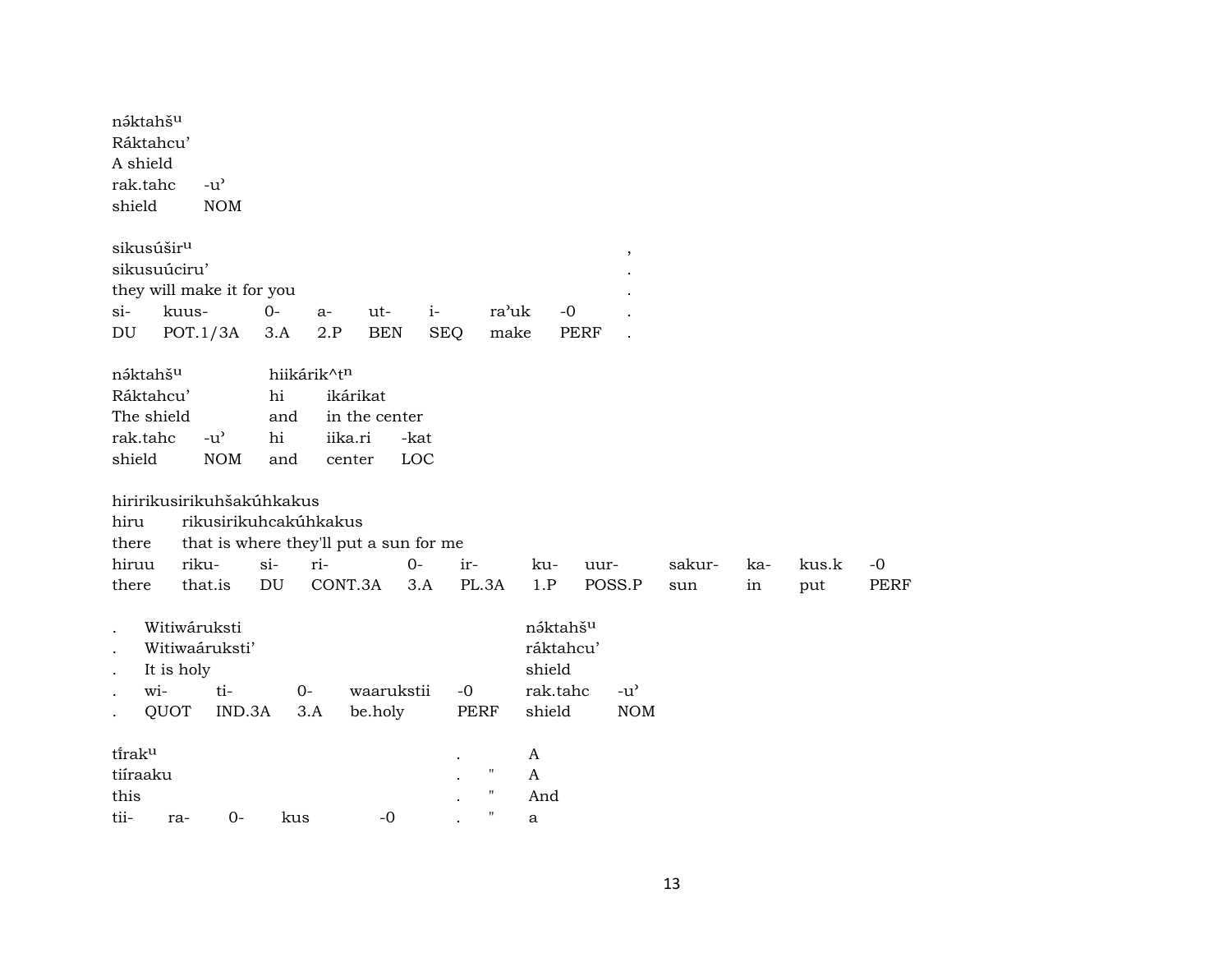this ABS 3.A be.sitting SUB.4 . " and

| ahawáku                |                           |                        |      |           | sákur <sup>u</sup> |               | ,       | $\pmb{\zeta}\pmb{\zeta}$ |  |
|------------------------|---------------------------|------------------------|------|-----------|--------------------|---------------|---------|--------------------------|--|
| ahawáku'               |                           |                        |      |           | Sákuuru'           |               |         | $\epsilon$               |  |
| he said                |                           |                        |      |           | Sun                |               |         | $\epsilon$               |  |
| ar-                    | $O -$<br>ra-              | waka'u                 |      | $-0$      | sakur              | $-u^{\prime}$ | $\cdot$ | 11                       |  |
|                        | EV ABS                    | 3.A<br>say             |      | PERF      | sun                | <b>NOM</b>    |         | "                        |  |
| Šahū́k <sup>i</sup>    |                           |                        |      |           |                    |               |         |                          |  |
| Cahuúki                |                           |                        |      |           |                    |               |         |                          |  |
| A robe                 |                           |                        |      |           |                    |               |         |                          |  |
| cahuu                  | -kis                      |                        |      |           |                    |               |         |                          |  |
| robe                   | DIM                       |                        |      |           |                    |               |         |                          |  |
|                        |                           |                        |      |           |                    |               |         |                          |  |
| sikusúšir <sup>u</sup> |                           |                        |      |           |                    |               |         |                          |  |
|                        | sikusuúciru'              |                        |      |           |                    |               |         |                          |  |
|                        | they will make it for you |                        |      |           |                    |               |         |                          |  |
| $si$ -                 | kuus-                     | $0-$                   |      | a- ut- i- |                    | ra'uk         | $-0$    |                          |  |
| DU                     | POT.1/3A 3.A              |                        | 2.P  | BEN       | SEQ                | make          | PERF    |                          |  |
|                        |                           |                        |      |           |                    |               |         |                          |  |
| híhaw <sup>a</sup>     |                           | nikúisuta              |      |           |                    |               |         |                          |  |
| hi                     | hawá                      | rikú'isuuta            |      |           |                    |               |         |                          |  |
| and                    | also                      | that is what you'll do |      |           |                    |               |         |                          |  |
| hi                     | haawa                     | riku-                  | $i-$ |           | $S-$               | ut-           | aar     | -0                       |  |
| and                    | also                      | that.is                |      | CONT.1/2A | 2.A                | <b>PREV</b>   | do      | PERF                     |  |

#### Hiruihirištákikarikatn

| Hiru  | ihi  | rictaákikarikat           |            |  |
|-------|------|---------------------------|------------|--|
| Then  | uh   | in the middle of the back |            |  |
| hiruu | ihii | rictaak- iika.ri -kat     |            |  |
| then  | uh   | back                      | center LOC |  |

#### hihawaiskušakúkakus

hi iskuhcakúhkakus hawá

 $\sim 100$  $\sim$   $\sim$  $\sim$   $\sim$  $\sim 100$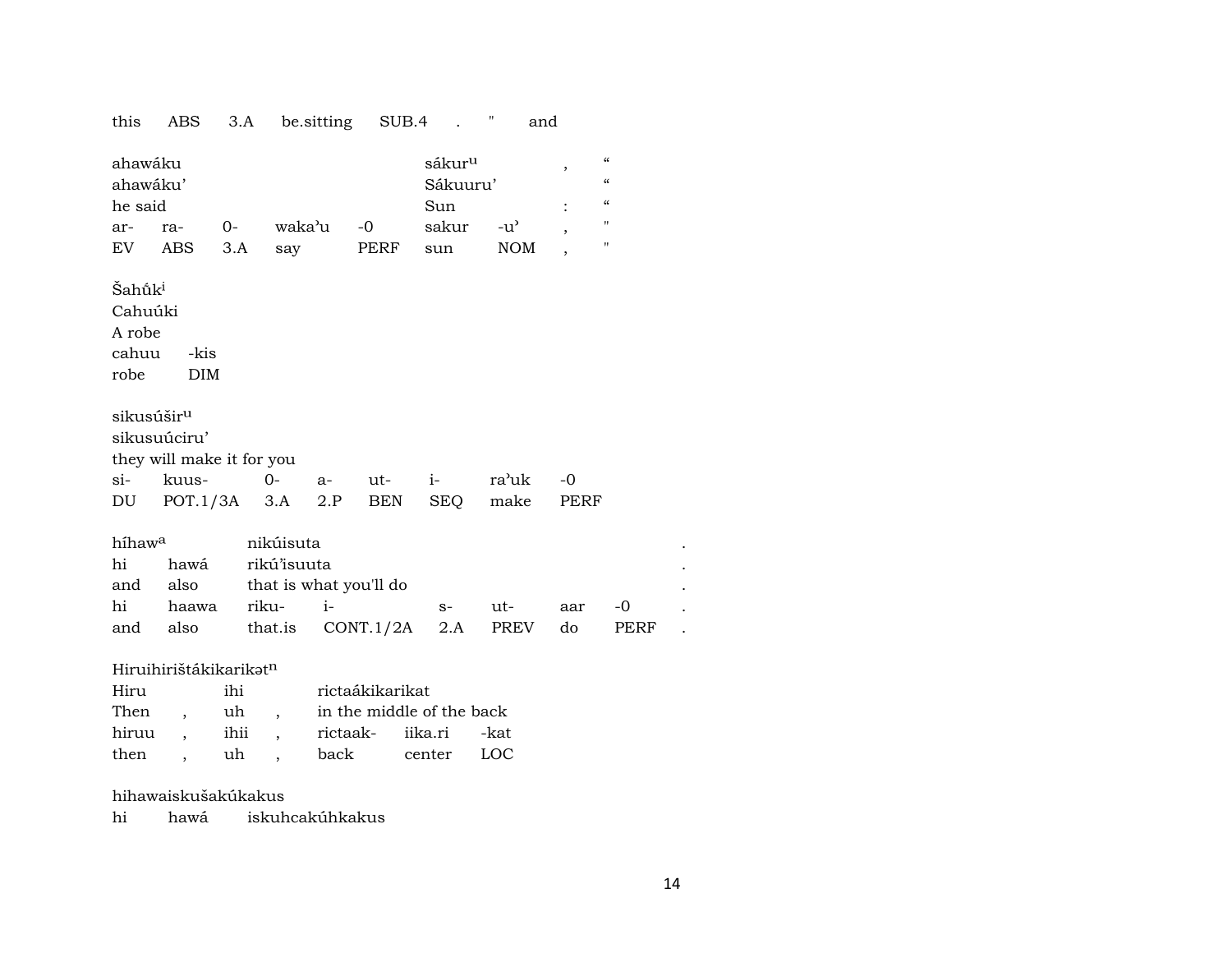| and                 | also                                |             | you'll put a sun on it for me        |         |         |             |                         |             |         |            |             |             |
|---------------------|-------------------------------------|-------------|--------------------------------------|---------|---------|-------------|-------------------------|-------------|---------|------------|-------------|-------------|
| hi                  | haawa                               | $i-$        |                                      | $S-$    | ku-     | uur-        | sakur-                  | ka-         | kus.k   | $-0$       |             |             |
| and                 | also                                |             | CONT.1/2A                            | 2.A     | 1.P     | POSS.P      | sun                     | in          | put     | PERF       |             |             |
|                     |                                     |             |                                      |         |         |             |                         |             |         |            |             |             |
|                     |                                     |             |                                      |         |         |             |                         |             |         |            |             |             |
|                     |                                     |             |                                      |         |         |             |                         |             |         |            |             |             |
|                     |                                     |             |                                      |         |         |             |                         |             |         |            |             |             |
|                     |                                     |             |                                      |         |         |             |                         |             |         |            |             |             |
|                     |                                     |             |                                      |         |         |             |                         |             |         |            |             |             |
|                     |                                     |             |                                      |         |         |             |                         |             |         |            |             |             |
|                     | Narúku rarukuruasiríhk <sup>u</sup> |             |                                      |         |         |             |                         |             |         |            |             |             |
|                     | Raaruukuruu'asiríhku                |             |                                      |         |         |             |                         |             |         |            |             |             |
|                     |                                     |             |                                      |         |         |             |                         |             |         |            |             |             |
|                     | You must just keep it               |             |                                      |         |         |             |                         |             |         |            |             |             |
| raa-                | ruu-                                | ruu-        | kaas-                                | $S-$    | ir-     |             | ri-                     |             | uur-    | kus        | $-0$        |             |
| just                | then                                | then        | POT.2A                               | 2.A     |         | POSS.1/2A   | PHYS.POSS               |             | POSS.A  | be.sitting | PERF        |             |
|                     |                                     |             |                                      |         |         |             |                         |             |         |            |             |             |
| šahū̃k <sup>i</sup> |                                     |             |                                      |         |         |             |                         |             |         |            |             |             |
| cahuúki             |                                     |             |                                      |         |         |             |                         |             |         |            |             |             |
| the robe            |                                     |             |                                      |         |         |             |                         |             |         |            |             |             |
| cahuu               | -kis                                |             |                                      |         |         |             |                         |             |         |            |             |             |
| robe                | DIM                                 |             |                                      |         |         |             |                         |             |         |            |             |             |
|                     |                                     |             |                                      |         |         |             |                         |             |         |            |             |             |
|                     | nuksawašuráh^š                      |             |                                      |         |         |             | $^\mathrm{^\mathrm{o}}$ |             |         |            |             |             |
|                     | Ruksawahcúrahac                     |             |                                      |         |         |             |                         |             |         |            |             |             |
|                     | Even if you die                     |             |                                      |         |         |             |                         |             |         |            |             |             |
| ri-                 | $a-$                                | uks-        |                                      | awahc-  | hurahac | $-0$        |                         |             |         |            |             |             |
| CONT.3A             | 2.P                                 | <b>JUSS</b> |                                      | even.if | die     | <b>PERF</b> |                         |             |         |            |             |             |
|                     |                                     |             |                                      |         |         |             |                         |             |         |            |             |             |
|                     | hirarusiruksawaškákawak^tn          |             |                                      |         |         |             |                         |             |         |            |             |             |
| hi                  |                                     |             | raaruusiruksawackákawaakat           |         |         |             |                         |             |         |            |             |             |
| and                 |                                     |             | even if they cut you up into pieces, |         |         |             |                         |             |         |            |             |             |
| hi                  | raa-                                | ruu-        | $si-$                                | ri-     | $O -$   | ir-         | a-                      | uks-        | awahc-  | ka.ukac.k  | -waa        | $-0$        |
| and                 | just                                | then        | DU                                   | CONT.3A | 3.A     | PL.3A       | 2.P                     | <b>JUSS</b> | even.if | cut.up     | <b>DIST</b> | <b>PERF</b> |
|                     |                                     |             |                                      |         |         |             |                         |             |         |            |             |             |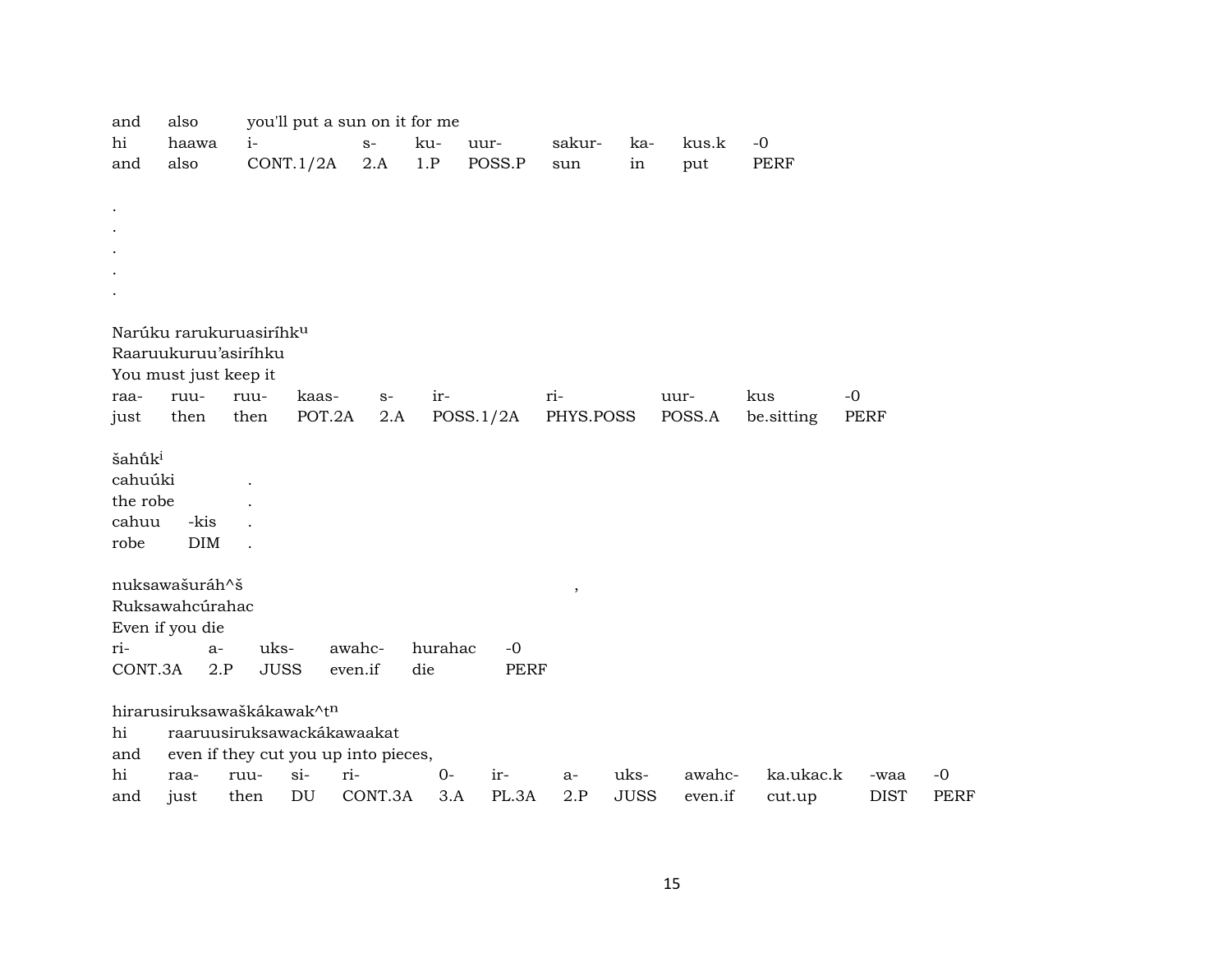|                           | hirikusirakarušpáw <sup>u</sup> |        |                       |                                              |      |            |                          |              |              |
|---------------------------|---------------------------------|--------|-----------------------|----------------------------------------------|------|------------|--------------------------|--------------|--------------|
| hi                        | rikusirakarucpaáwu              |        |                       |                                              |      |            |                          |              |              |
| and                       |                                 |        |                       | one must place the pieces in that one (robe) |      |            |                          |              |              |
| hi                        | riku-                           | $\sin$ | ra-                   | $0-$                                         | ka-  |            | ra.uc.wuh                | -waa         | -0           |
| and                       | that.is                         | DU     | <b>ABS</b>            | 3.A                                          | in   |            | put.PL.OBJ               | <b>DIST</b>  | PERF         |
| kisaštašápat <sup>u</sup> |                                 |        |                       |                                              | ,    |            |                          |              |              |
|                           | kisactacápahtu'                 |        |                       |                                              |      |            |                          |              |              |
|                           | the pieces of flesh             |        |                       |                                              |      |            |                          |              |              |
| kisaac-                   | raar-                           |        | tapaht                | $-u^{\prime}$                                |      |            |                          |              |              |
| meat                      | PL                              |        | be.fine               | <b>NOM</b>                                   |      |            |                          |              |              |
|                           | kakahurahášist <sup>a</sup>     |        |                       |                                              |      |            |                          |              |              |
|                           | Kaakaahurahácista               |        |                       |                                              |      |            |                          |              |              |
|                           | You are not going to die        |        |                       |                                              |      |            |                          |              |              |
| kaaki-                    |                                 | $a-$   | hurahac               | -his                                         |      | -ta        |                          |              |              |
| NEG.IND.3A                |                                 | 2.P    | die                   |                                              | PERF | <b>INT</b> |                          |              |              |
|                           | sistutasparíhusta               |        |                       |                                              |      |            |                          |              | $\mathbf{H}$ |
| Sístu                     | taspariíhusta                   |        |                       |                                              |      |            |                          |              | п            |
| Again                     |                                 |        | you are going to live |                                              |      |            |                          |              | п            |
| sistu                     | ta-                             |        | $S-$                  | warii                                        |      |            | -:hus                    | -ta          | $\mathbf{H}$ |
| again                     | IND.1/2A                        |        | 2.A                   | be.going.about.IMPF                          |      |            | <b>IMPF</b>              | <b>INT</b>   | п            |
| A                         | ahawáku                         |        |                       |                                              |      |            |                          |              |              |
| A                         | ahawáku'                        |        |                       |                                              |      |            | $\epsilon\epsilon$       |              |              |
| And                       | he said                         |        |                       |                                              |      |            | $\pmb{\zeta}\pmb{\zeta}$ |              |              |
| a                         | ar-                             | ra-    | $0-$                  | waka'u                                       | -0   |            | $^{\prime\prime}$        |              |              |
| and                       | EV                              | ABS    | 3.A                   | say                                          | PERF |            | 11                       |              |              |
|                           | hírituharikáhist <sup>a</sup>   |        |                       |                                              |      |            |                          |              |              |
| Hi                        | rituuhaarikaáhista              |        |                       |                                              |      |            |                          |              |              |
| And                       | I am going to reveal to you     |        |                       |                                              |      |            |                          |              |              |
| hi                        | rii-                            | $t-$   | ir-                   |                                              | a-   | ut-        |                          | raa.ri.kaa.a | -his         |

-ta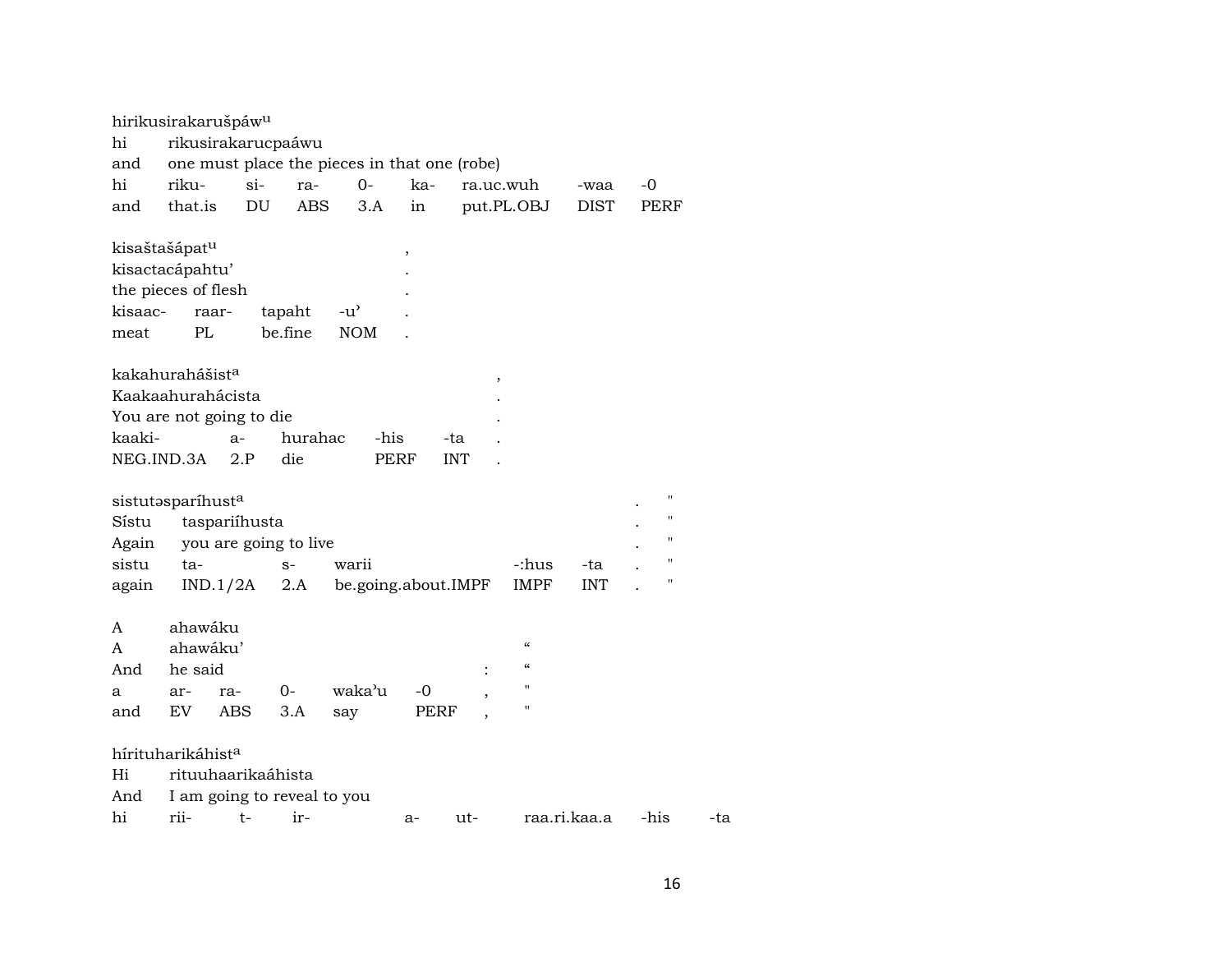| and                    | ASSR                            | 1.A   |       | PREV.1/2A                              | 2.P              | PREV     | reveal.to |            | PERF           | INT |
|------------------------|---------------------------------|-------|-------|----------------------------------------|------------------|----------|-----------|------------|----------------|-----|
|                        | tirasparihústar <sup>i</sup> tn |       |       |                                        |                  |          |           |            |                |     |
|                        | tiraspariihústarit              |       |       |                                        |                  |          |           |            |                |     |
|                        |                                 |       |       | that you are going to be here on earth |                  |          |           |            |                |     |
| tii-                   | ra-                             | $S-$  | warii |                                        |                  | -hus     |           | -ta        | -rit           |     |
| when                   | ABS                             | 2.A   |       | be.going.about.IMPF                    |                  | IMPF.SUB |           | <b>INT</b> | <b>INT.SUB</b> |     |
|                        | kakasurahkitáwist <sup>a</sup>  |       |       |                                        |                  |          |           |            |                |     |
|                        | Kaakaasuraahkitawista           |       |       |                                        |                  |          |           |            |                |     |
|                        | You are not going to survive    |       |       |                                        |                  |          |           |            |                |     |
|                        | kaaka-                          |       | $S-$  | huraar.kita                            |                  | -wi      | -his      |            | -ta            |     |
|                        | NEG.IND.1/2A                    |       | 2.A   |                                        | be.permanent     | SUB.L    |           | PERF       | <b>INT</b>     |     |
|                        |                                 |       |       |                                        |                  |          |           |            |                |     |
|                        | tirakišuh^tn                    |       |       |                                        |                  |          |           |            |                |     |
|                        | tirakiícuhat                    |       |       |                                        |                  |          |           |            |                |     |
|                        | (in) this stream of water       |       |       |                                        |                  |          |           |            |                |     |
| tii-                   | ra-                             | 0-    | kiic- | uhak                                   |                  | -0       |           |            |                |     |
| this                   | ABS                             | 3.A   | water |                                        | extend.in.a.line |          | SUB.4     |            |                |     |
|                        |                                 |       |       |                                        |                  |          |           |            |                |     |
| Sirakútik <sup>a</sup> |                                 |       |       |                                        |                  |          |           |            |                |     |
|                        | Sirakuútika                     |       |       |                                        |                  |          |           |            |                |     |
| si-                    | If they kill you                | $0-$  |       | kuut.ik                                |                  |          |           |            |                |     |
|                        | ra-                             |       | $a-$  |                                        | -a               |          |           |            |                |     |
| DU                     | <b>ABS</b>                      | 3.A   | 2.P   | kill                                   | SUB.1            |          |           |            |                |     |
|                        | tirakíšuh^tn                    |       |       |                                        |                  |          |           |            |                |     |
|                        | tirakiícuhat                    |       |       |                                        |                  |          |           |            |                |     |
|                        | (in) this stream of water       |       |       |                                        |                  |          |           |            |                |     |
| tii-                   | ra-                             | $O -$ | kiic- | uhak                                   |                  | -0       |           |            |                |     |
| this                   | ABS                             | 3.A   | water |                                        | extend.in.a.line |          | SUB.4     |            |                |     |
|                        | tahurahášist <sup>a</sup>       |       |       |                                        |                  |          |           |            |                |     |
|                        | tahurahácista                   |       |       |                                        |                  | $\, ,$   |           |            |                |     |
|                        |                                 |       |       |                                        |                  |          |           |            |                |     |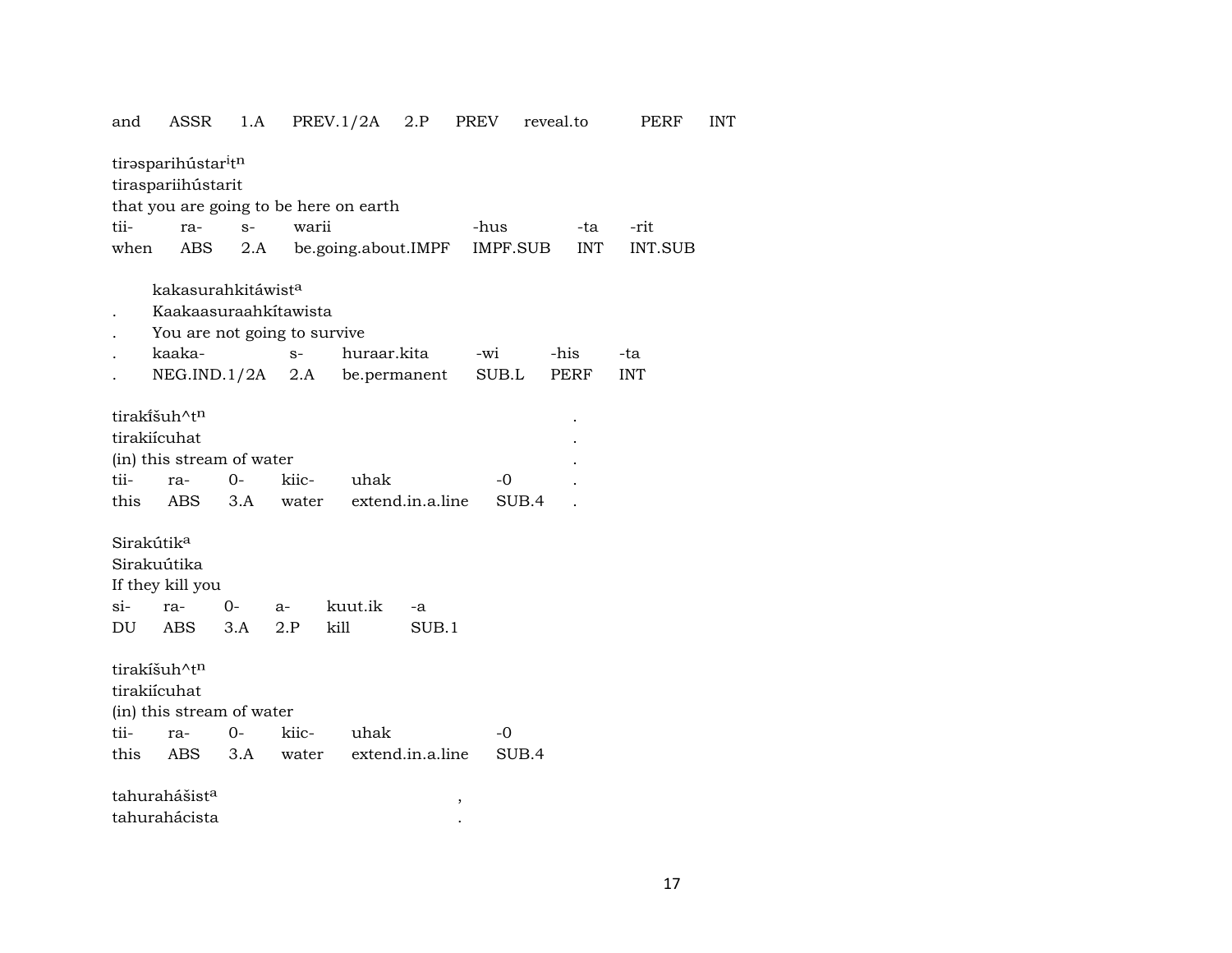|                  |                            | you're going to be dead   |             |                     |            |                    |            |                    |
|------------------|----------------------------|---------------------------|-------------|---------------------|------------|--------------------|------------|--------------------|
| ti-              | $a-$                       | hurahac                   |             | -his                | -ta        |                    |            |                    |
| IND.3A           | 2.P                        | die                       |             | <b>PERF</b>         | <b>INT</b> |                    |            |                    |
|                  |                            |                           |             |                     |            |                    |            | $\pmb{\mathsf{H}}$ |
|                  | kakasparíhust <sup>a</sup> |                           |             |                     |            |                    |            |                    |
|                  | Kaakaaspariihusta          |                           |             |                     |            |                    |            | $\pmb{\mathsf{H}}$ |
|                  |                            | You are not going to live |             |                     |            |                    |            | $\pmb{\mathsf{H}}$ |
| kaaka-           |                            | $S-$                      | warii       |                     |            | -:hus              | -ta        | $\pmb{\mathsf{H}}$ |
|                  |                            | $NEG.ID.1/2A$ 2.A         |             | be.going.about.IMPF |            | IMPF               | <b>INT</b> | п                  |
| Náw <sup>a</sup> |                            | irikuahúta                |             |                     |            |                    |            |                    |
| Ráwa             |                            | iriku'ahuúta              |             |                     |            |                    |            |                    |
|                  |                            |                           |             |                     |            |                    |            |                    |
| <b>Now</b>       |                            | that is what he did       |             |                     |            |                    |            |                    |
| rawa             |                            | irii-                     | ku-         | ar-<br>ra-          | $0-$       | ut-                | aar        | $-0$               |
| now              |                            | that                      | <b>INDF</b> | EV                  | ABS        | <b>PREV</b><br>3.A | do         | PERF               |
|                  | náktahšu                   |                           |             |                     |            |                    |            |                    |
|                  | ráktahcu'                  |                           |             |                     |            |                    |            |                    |
|                  | a shield                   |                           |             |                     |            |                    |            |                    |
|                  | rak.tahc                   | $-u^{\prime}$             |             |                     |            |                    |            |                    |
|                  | shield                     | <b>NOM</b>                |             |                     |            |                    |            |                    |
|                  |                            |                           |             |                     |            |                    |            |                    |
|                  | siwitihšakúkakus           |                           |             |                     |            |                    |            |                    |
|                  | siwitihcakúhkakus          |                           |             |                     |            |                    |            |                    |
|                  | they put a sun on it       |                           |             |                     |            |                    |            |                    |
| $\sin$           | wi-                        | ti-                       | $0-$        | ir-                 | sakur-     | ka-                | kus.k      | $-0$               |
| DU               | QUOT                       | IND.3A                    | 3.A         | PL.3A               | sun        | in                 | put        | PERF               |
|                  |                            |                           |             |                     |            |                    |            |                    |
| a                | šahūk <sup>i</sup>         |                           |             |                     |            |                    |            |                    |
| a                | cáhuuki                    |                           |             |                     |            |                    |            |                    |
| and              | a robe                     |                           |             |                     |            |                    |            |                    |

a cahuu -kis

and robe DIM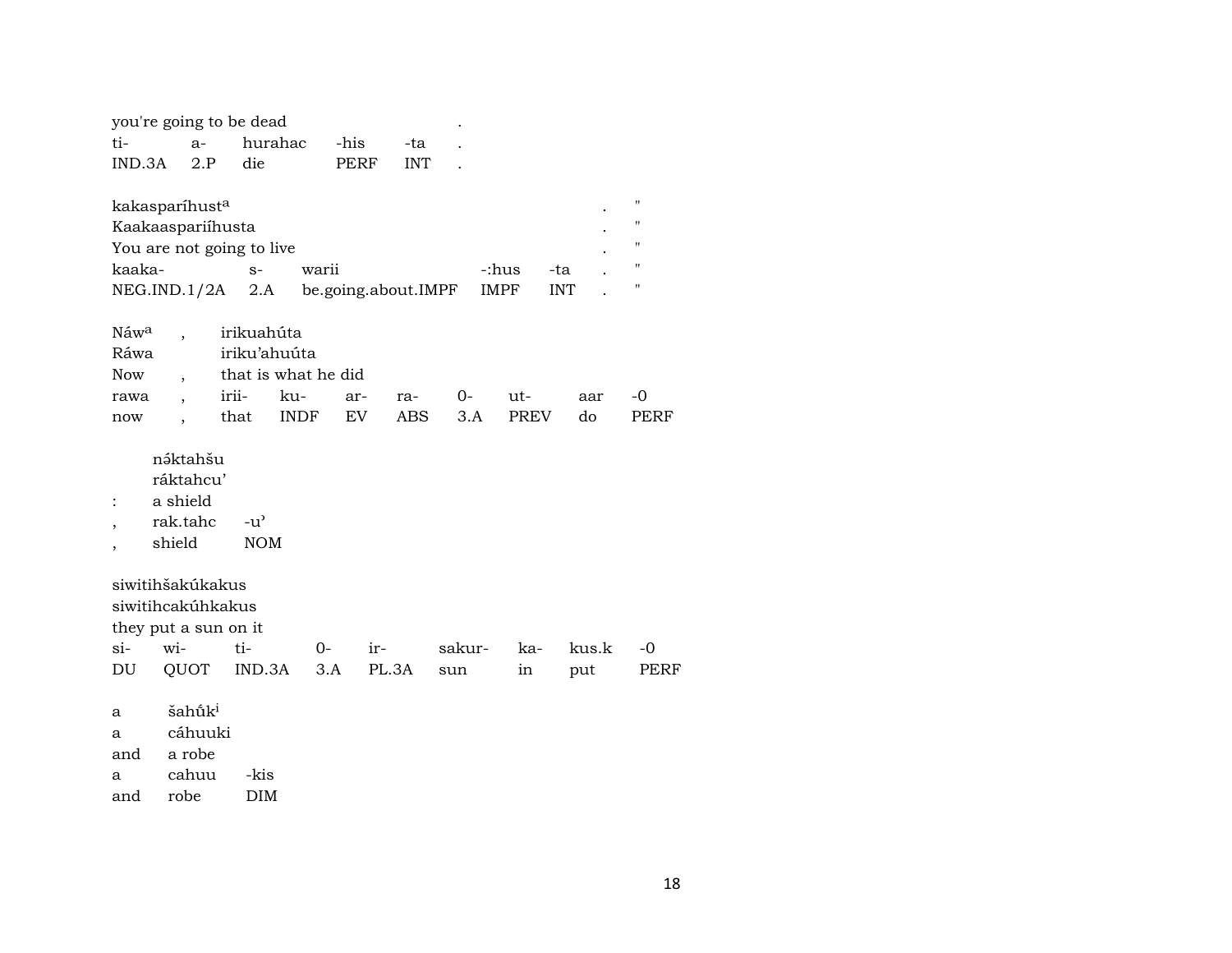|                                             | naruwitaruhku<br>raaruuwitaruhku<br>he just had it        |                                                                                                   |                                                                                              |               |             |                                                  |             |            |            |      |
|---------------------------------------------|-----------------------------------------------------------|---------------------------------------------------------------------------------------------------|----------------------------------------------------------------------------------------------|---------------|-------------|--------------------------------------------------|-------------|------------|------------|------|
| raa-                                        | ruu-                                                      | wi-                                                                                               | ti-                                                                                          | $O -$         | a-          | ri-                                              |             | uur-       | kus        | $-0$ |
| just                                        | then                                                      | QUOT                                                                                              | IND.3A                                                                                       | 3.A           | POSS.3A     | PHYS.POSS                                        |             | POSS.A     | be.sitting | PERF |
| $\cdot$<br>$\overline{\phantom{a}}$         | šahū̃k <sup>i</sup><br>cáhuuki<br>a robe<br>cahuu<br>robe | -kis<br><b>DIM</b>                                                                                | nakárahar <sup>u</sup><br>rakárahaaru<br>its being fancy<br>$0-$<br>ra-<br>3.A<br><b>ABS</b> | $a-$          | PREV.3A     | karahaar<br>be.neat                              | -u<br>SUB.D |            |            |      |
| $\mathbf{H}$                                | a                                                         | ahawáku                                                                                           |                                                                                              |               |             | $\mathcal{C}$                                    |             |            |            |      |
|                                             | A                                                         | ahawáku'                                                                                          |                                                                                              |               |             | $\, ,$<br>$\boldsymbol{\zeta}\boldsymbol{\zeta}$ |             |            |            |      |
|                                             | And                                                       | he said                                                                                           |                                                                                              |               |             | $\mathcal{C}$                                    |             |            |            |      |
|                                             | a                                                         | ar-<br>ra-                                                                                        | $0-$                                                                                         | waka'u        | $-0$        | Ħ<br>$\overline{\phantom{a}}$                    |             |            |            |      |
|                                             | and                                                       | <b>ABS</b><br>EV                                                                                  | 3.A                                                                                          | say           | <b>PERF</b> | Ħ<br>$\overline{\phantom{a}}$                    |             |            |            |      |
| Atíra<br>Atíra'<br>Mother<br>ati-<br>1.POSS |                                                           | raa<br>$\ddot{\phantom{0}}$<br>mother                                                             | náktahšu<br>ráktahcu'<br>shield<br>rak.tahc<br>shield<br>$\ddot{\phantom{a}}$                | $-u^{\prime}$ | <b>NOM</b>  |                                                  |             |            |            |      |
|                                             | tiratírihk <sup>u</sup><br>tiratírihku                    | this one that I have                                                                              |                                                                                              |               |             |                                                  |             |            |            |      |
| tii-                                        | ra-                                                       | $t-$                                                                                              | ir-                                                                                          | ri-           |             | uur-                                             | kus         | $-0$       |            |      |
| this                                        | ABS                                                       | 1.A                                                                                               | POSS.1/2A                                                                                    |               | PHYS.POSS   | POSS.A                                           | be.sitting  | SUB.4      |            |      |
| ruu-                                        | ra-                                                       | nurakuštaiwiúruk <sup>a</sup><br>ruurakucta'iwi'uuruhka<br>turn it towards it as it hangs<br>$0-$ | ku-                                                                                          | $ut-$         | ta          | -wi                                              |             | wi.uu.ruhk | $-a$       |      |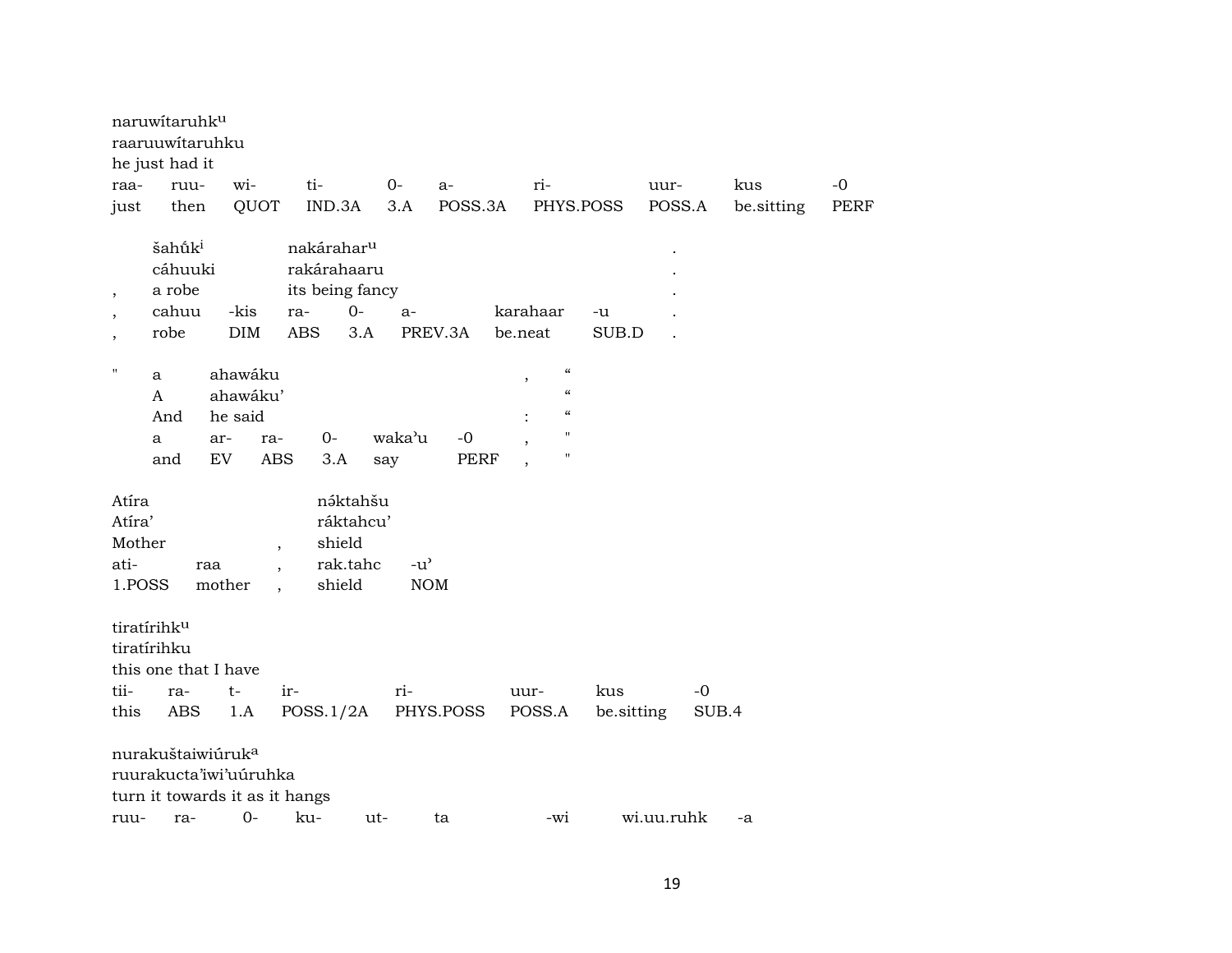| then                                                              | INF.A     |              | 3.A                      | INF.B                    | PREV       | be.hanging                                   |          | SUB.L                    | turn.to.face     | SUB.1       |
|-------------------------------------------------------------------|-----------|--------------|--------------------------|--------------------------|------------|----------------------------------------------|----------|--------------------------|------------------|-------------|
| wirakusákta <sup>a</sup><br>wiraakusaákta'a<br>when the sun rises |           |              |                          |                          |            |                                              |          |                          |                  |             |
| wii-                                                              |           |              | $0-$                     |                          | ku-        | saak-                                        | ta.a     |                          | -0               |             |
|                                                                   | ra-       |              |                          | $a-$                     |            |                                              |          |                          |                  |             |
| when                                                              | INF.A     |              | 3.A                      | PREV.3A                  | INF.B      | sun                                          |          | come.up                  | SUB.4            |             |
| a                                                                 |           |              | tirasákuh^t <sup>n</sup> |                          |            |                                              |          |                          | $\, ,$           |             |
| A                                                                 |           |              | tirasákuhat              |                          |            |                                              |          |                          |                  |             |
|                                                                   | And       |              |                          | as this sun passes       |            |                                              |          |                          |                  |             |
| a                                                                 |           | tii-         | ra-                      | $O -$                    | sakur-     | hak                                          | $-0$     |                          |                  |             |
|                                                                   | and       | this         | ABS                      | 3.A                      | sun        | pass.by                                      |          | SUB.4                    |                  |             |
|                                                                   |           |              |                          |                          |            |                                              |          |                          |                  |             |
| hirutušitawirikararáhak <sup>u</sup>                              |           |              |                          |                          |            |                                              |          |                          |                  |             |
| hiru                                                              |           |              |                          | tucitawiirikaraaráhaaku' |            |                                              |          |                          |                  |             |
| there                                                             |           |              |                          |                          |            | you must turn it the way it goes as it hangs |          |                          |                  |             |
| hiruu                                                             | ti-       |              | $O -$                    | ut-                      | $i-$       | ta                                           |          | -wi                      | iri.karaa.ra.hak | -:hus       |
| there                                                             |           | IND.3A       | 3.A                      | PREV                     | <b>SEQ</b> | be.hanging                                   |          | SUB.L                    | turn.around      | <b>IMPF</b> |
|                                                                   |           |              |                          |                          |            |                                              |          |                          |                  |             |
| Ħ                                                                 |           | Nikuwitú^tn  |                          |                          |            |                                              |          |                          |                  |             |
| 11                                                                |           | Rikuwituú'ut |                          |                          |            |                                              |          |                          |                  |             |
| $\pmb{\mathsf{H}}$                                                |           |              | That is how it was       |                          |            |                                              |          |                          |                  |             |
| н                                                                 | riku-     |              | wi-                      | ti-                      | $0-$       | $ut-$                                        | $\Omega$ | $\overline{\phantom{a}}$ |                  |             |
| Ħ                                                                 | that.is   |              | QUOT                     | IND.3A                   | 3.A        | PREV                                         | be       | EX                       |                  |             |
|                                                                   |           |              |                          |                          |            |                                              |          |                          |                  |             |
| tirašákur <sup>u</sup>                                            |           |              |                          |                          |            |                                              |          |                          |                  |             |
| tíraa                                                             |           |              |                          |                          |            |                                              | Sákuuru' |                          |                  |             |
| this coming                                                       |           |              |                          |                          |            |                                              | Sun      |                          |                  |             |
| tii-                                                              | ra-       | $0-$         | $a-$                     |                          | a          | $-0$                                         | sakur    | $-u^{\prime}$            |                  |             |
| this                                                              | ABS       | 3.A          |                          | PREV.3A                  | come       | SUB.4                                        | sun      | <b>NOM</b>               |                  |             |
|                                                                   |           |              |                          |                          |            |                                              |          |                          |                  |             |
| A                                                                 | ahahúk^tn |              |                          |                          |            |                                              | kúrau    |                          | $\, ,$           |             |
| A                                                                 | ahahuúkat |              |                          |                          |            |                                              | kúraa'u' |                          |                  |             |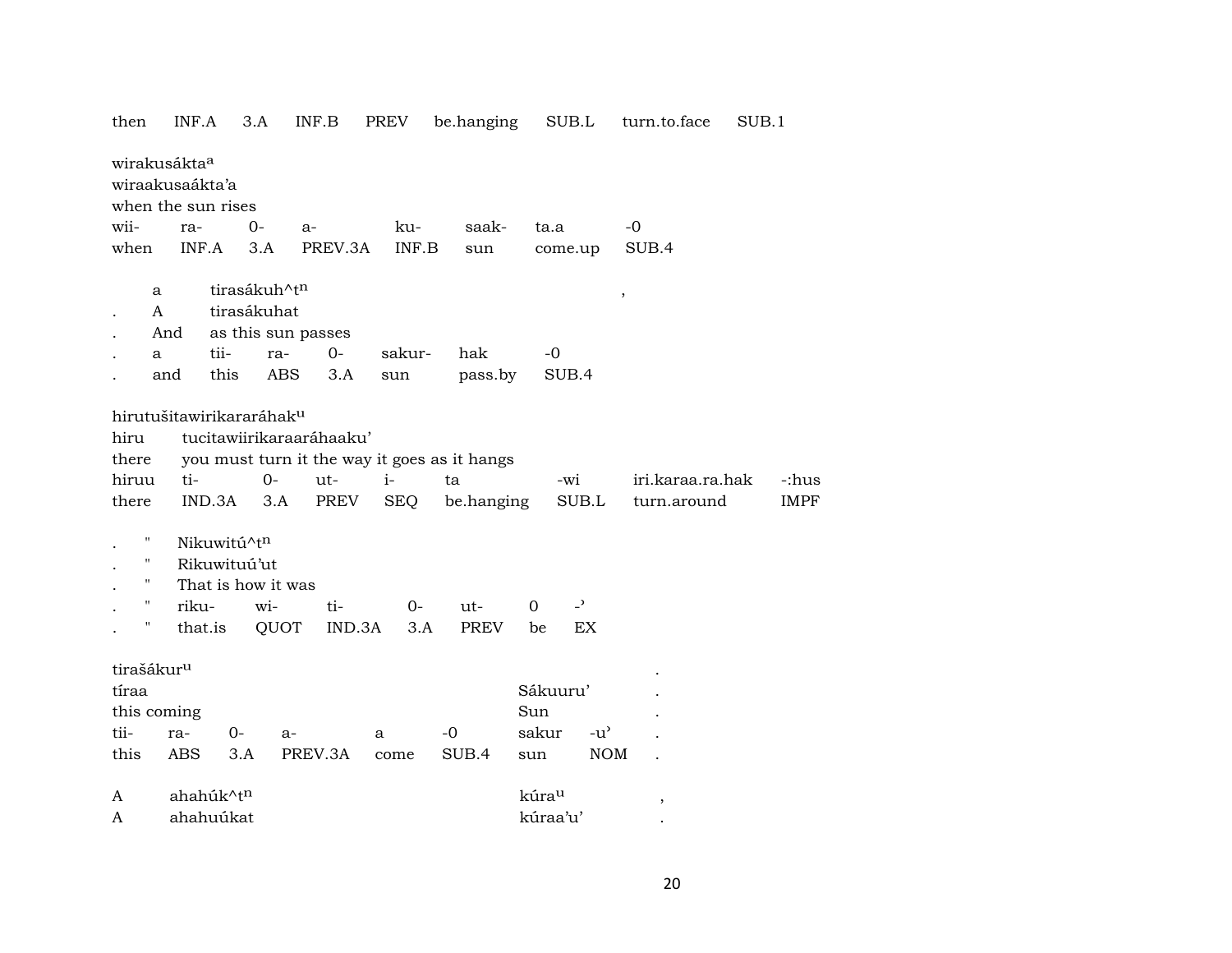| And                   | he went in               |                        |                             |                 |             |             | a doctor    |                                     |             |                  |          |
|-----------------------|--------------------------|------------------------|-----------------------------|-----------------|-------------|-------------|-------------|-------------------------------------|-------------|------------------|----------|
| a                     | ar-                      | ra-                    | $0-$                        | huuk-           | at          | $-0$        | kuraa       | $-u$ <sup><math>\prime</math></sup> |             |                  |          |
| and                   | EV                       | <b>ABS</b>             | 3.A                         | into            | go          | <b>PERF</b> | doctor      | <b>NOM</b>                          |             |                  |          |
|                       |                          |                        |                             |                 |             |             |             |                                     |             |                  |          |
| naruwititawarúpahi    |                          |                        |                             |                 |             |             |             |                                     |             |                  |          |
|                       |                          | Raaruuwititawarúpaahi' |                             |                 |             |             |             |                                     |             |                  |          |
|                       |                          |                        | Then he just was performing |                 |             |             |             |                                     |             |                  |          |
| raa-                  | ruu-                     | wi-                    | ti-                         |                 | $0 -$       | tawaruk.aar |             | -wa                                 | $-i$        |                  |          |
| just                  | then                     | QUOT                   |                             | IND.3A          | 3.A         | perform     |             | <b>DIST</b>                         | <b>IMPF</b> |                  |          |
|                       |                          |                        |                             |                 |             |             |             |                                     |             |                  |          |
| nahúrahk <sup>i</sup> |                          |                        | nahkúra <sup>u</sup>        |                 |             |             |             |                                     |             |                  |          |
| rahúrahki             |                          |                        | raahkúra'u                  |                 |             |             |             |                                     |             |                  |          |
| an animal             |                          |                        |                             | when he made it |             |             |             |                                     |             |                  |          |
| rahuraar              |                          | -kis                   | ra-                         | $0-$            | ar-         | ku-         | ra'uk       | $-0$                                |             |                  |          |
| animal                |                          | <b>DIM</b>             | INF.A                       | 3.A             | EV          | INF.B       | make        | SUB.3                               |             |                  |          |
|                       |                          |                        |                             |                 |             |             |             |                                     |             |                  |          |
| Náwa                  | $\overline{\phantom{a}}$ |                        |                             |                 |             |             |             |                                     |             |                  |          |
| Ráwa                  |                          |                        |                             |                 |             |             |             |                                     |             |                  |          |
| Now                   | $\cdot$                  |                        |                             |                 |             |             |             |                                     |             |                  |          |
| rawa                  | $\overline{\phantom{a}}$ |                        |                             |                 |             |             |             |                                     |             |                  |          |
| now                   | $\overline{ }$           |                        |                             |                 |             |             |             |                                     |             |                  |          |
|                       |                          |                        |                             |                 |             |             |             |                                     |             |                  |          |
| irikúahuta            |                          |                        |                             |                 |             |             |             |                                     |             |                  |          |
| irikú'ahuuta          |                          |                        |                             |                 |             |             |             |                                     | iraári'     |                  |          |
| that is what he did   |                          |                        |                             |                 |             |             |             | $\cdot$                             | brother     |                  |          |
| irii-                 | ku-                      | ar-                    | ra-                         | $0-$            | ut-         | aar         | $-0$        | $\cdot$                             | $i-$        | -raar-           | -ri'     |
| that                  | <b>INDF</b>              | EV                     | <b>ABS</b>                  | 3.A             | <b>PREV</b> | do          | <b>PERF</b> | $\overline{\phantom{a}}$            | 3.POSS.A    | same.sex.sibling | 3.POSS.B |

, , ,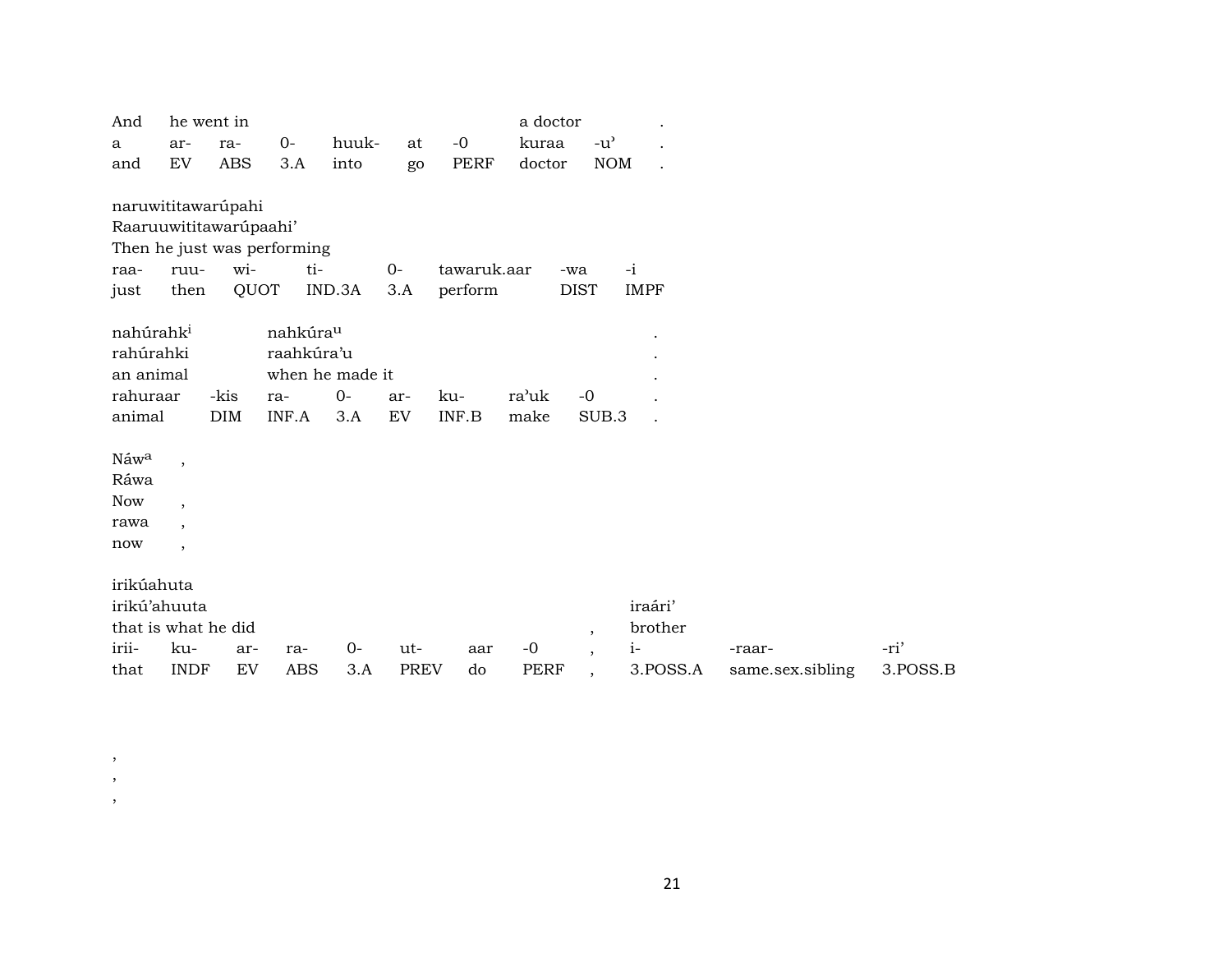| wiahakáwari         |               |                                   |                                 |                                         |                     |          |                      |       |
|---------------------|---------------|-----------------------------------|---------------------------------|-----------------------------------------|---------------------|----------|----------------------|-------|
| wi'ahakaáwari       |               |                                   |                                 |                                         |                     |          |                      |       |
|                     |               |                                   | when he went inside (the lodge) |                                         |                     |          |                      |       |
| wii-                | ar-           | ra-                               | $0-$                            | kaa-                                    | warii               |          | -hus                 |       |
| when                | EV            | ABS                               | 3.A                             | inside                                  | be.going.about.IMPF |          | <b>IMPF.SUB</b>      |       |
| kúra <sup>u</sup> , |               |                                   |                                 |                                         |                     |          |                      |       |
| kúraa'u'            |               |                                   |                                 |                                         |                     |          |                      |       |
| (as) a doctor       |               |                                   |                                 |                                         |                     |          |                      |       |
| kuraa               | $-u^{\prime}$ |                                   |                                 |                                         |                     |          |                      |       |
| doctor              | <b>NOM</b>    |                                   |                                 |                                         |                     |          |                      |       |
|                     |               |                                   |                                 |                                         |                     |          |                      |       |
| wirakutáwarukāri,   |               |                                   |                                 |                                         |                     |          |                      |       |
| wirakutáwarukaari   |               |                                   |                                 |                                         |                     |          |                      |       |
|                     |               | when he was performing            |                                 |                                         |                     |          |                      |       |
| wii-                | ra-           | $0-$                              | ku-                             |                                         | tawaruk.aar         | $-i$     |                      |       |
| when                | INF.A         | 3.A                               | INF.B                           | perform                                 |                     | IMPF.SUB |                      |       |
|                     |               |                                   |                                 |                                         |                     |          |                      |       |
|                     |               | hiraruwitárawi <sup>u</sup> katai |                                 |                                         |                     |          |                      |       |
| hi                  |               |                                   | raaruuwitaárawi'uukata'i        |                                         |                     |          |                      |       |
| and                 |               |                                   |                                 | he would just throw it against the wall |                     |          |                      |       |
| hi                  | raa-          | ruu-                              | wi-                             | ti-                                     | $0-$                | ar-      | awi.uu.kata.iir      | -0    |
| and                 | just          | then                              | QUOT                            | IND.3A                                  | 3.A                 | EV       | throw.against.a.wall | PERF  |
|                     |               |                                   |                                 |                                         |                     |          |                      |       |
| níkušk <sup>i</sup> |               | $\overline{\phantom{a}}$          |                                 |                                         |                     |          |                      |       |
| ríkucki             |               |                                   |                                 |                                         |                     |          |                      |       |
| a bird              |               |                                   |                                 |                                         |                     |          |                      |       |
| rikuc               | -kis          |                                   |                                 |                                         |                     |          |                      |       |
| bird                | <b>DIM</b>    |                                   |                                 |                                         |                     |          |                      |       |
|                     |               |                                   |                                 |                                         |                     |          |                      |       |
| arawitahkáwari      |               |                                   |                                 |                                         |                     |          |                      |       |
| A                   |               | raawitaahkaáwari'                 |                                 |                                         |                     |          |                      |       |
| And                 |               |                                   | it would just go around inside  |                                         |                     |          |                      |       |
| а                   | raa-          | wi-                               | ti-                             | $0-$                                    | ar-                 | kaa-     | warii                | -:hus |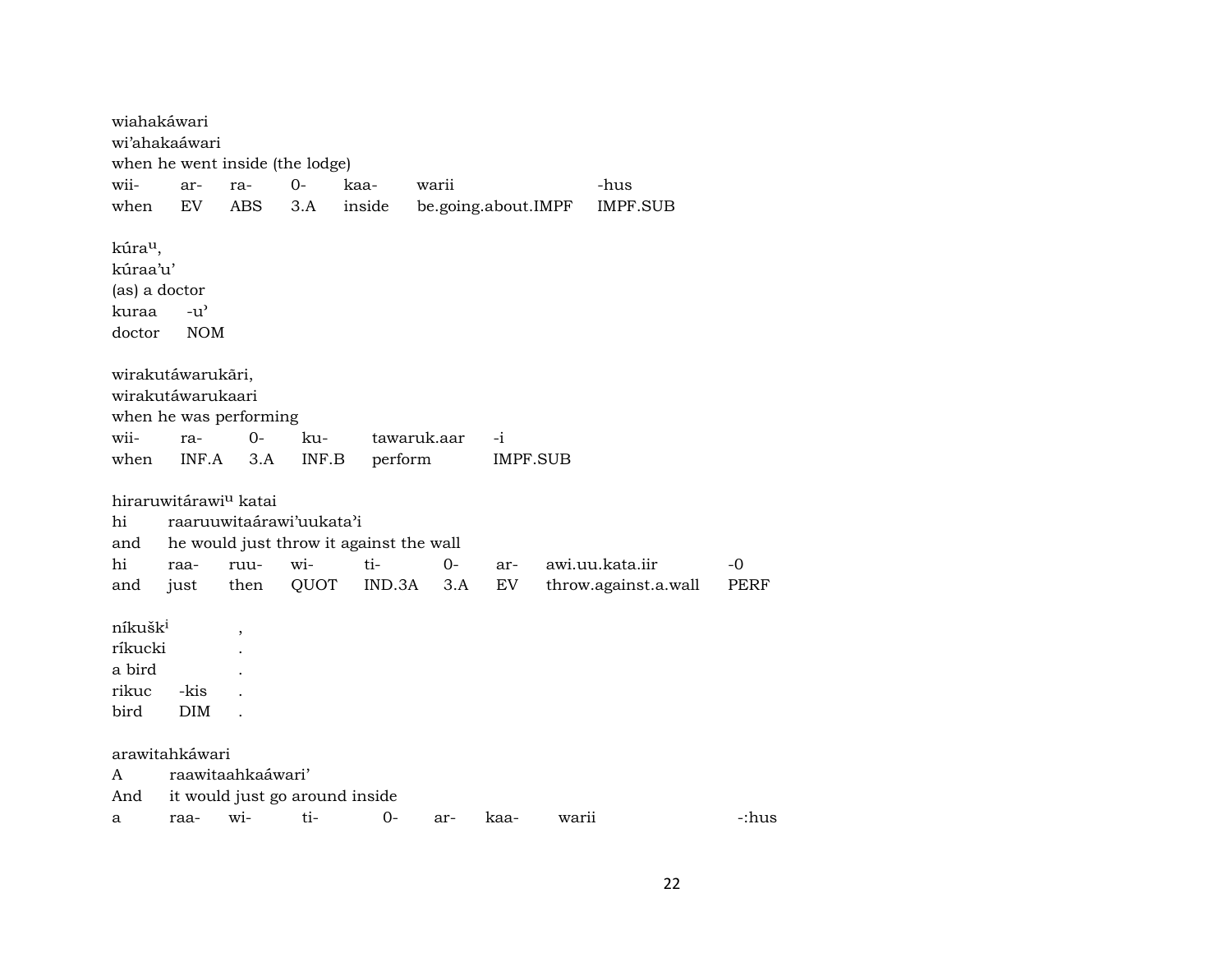| and                                        | just                                                                             | QUOT                                                    | IND.3A                                                                    | 3.A                | EV           | inside    |                                     | be.going.about.IMPF       | <b>IMPF</b>         |
|--------------------------------------------|----------------------------------------------------------------------------------|---------------------------------------------------------|---------------------------------------------------------------------------|--------------------|--------------|-----------|-------------------------------------|---------------------------|---------------------|
| níkušk <sup>i</sup><br>ríkucki<br>the bird |                                                                                  |                                                         |                                                                           |                    |              |           |                                     |                           |                     |
| rikuc<br>bird                              | -kis<br><b>DIM</b>                                                               |                                                         |                                                                           |                    |              |           |                                     |                           |                     |
|                                            | nahkuwikatawihaku                                                                | raahkuuwi'uukatawihaku<br>as it would fly around inside |                                                                           |                    |              |           |                                     |                           |                     |
| ra-<br>INF.A                               | $O -$<br>3.A                                                                     | ar-<br>EV                                               | ku-<br>INF.B                                                              | awi.uu.kata.wi.hak |              |           | fly.around.inside.against.the.walls | -hus<br><b>IMPF.SUB</b>   |                     |
| A<br>A<br>And<br>a                         | $\overline{\phantom{a}}$<br>$\overline{\phantom{a}}$<br>$\overline{\phantom{a}}$ | irár <sup>i</sup><br>iraári'<br>brother<br>i-           | -raar-                                                                    |                    |              | -ri'      | $\, ,$<br>$^\mathrm{,}$             |                           |                     |
| and                                        | $\ddot{\phantom{a}}$                                                             | 3.POSS.A                                                |                                                                           | same.sex.sibling   |              | 3.POSS.B  | $\overline{\phantom{a}}$            |                           |                     |
| huraar-<br>ground                          | huráhkiskət <sup>n</sup><br>huraáhkiskat<br>on bare ground<br>kiis<br>bone       | -kat<br>LOC                                             |                                                                           |                    |              |           |                                     |                           |                     |
| hi<br>and                                  |                                                                                  | hiraruwitakasuhúruk^tn                                  | raaruuwitaahkaasuhúruukat<br>his leg would just sink into it (the ground) |                    |              |           |                                     |                           |                     |
| hi<br>and                                  | raa-<br>just                                                                     | ruu-<br>then                                            | wi-<br>QUOT                                                               | ti-<br>IND.3A      | $0 -$<br>3.A | ar-<br>EV | kaas-<br>leg                        | uhur.huuk.at<br>sink.into | $-0$<br><b>PERF</b> |
|                                            | tirahuráhkiš <sup>a</sup>                                                        |                                                         |                                                                           |                    |              |           |                                     |                           |                     |

tirahuraáhkiicca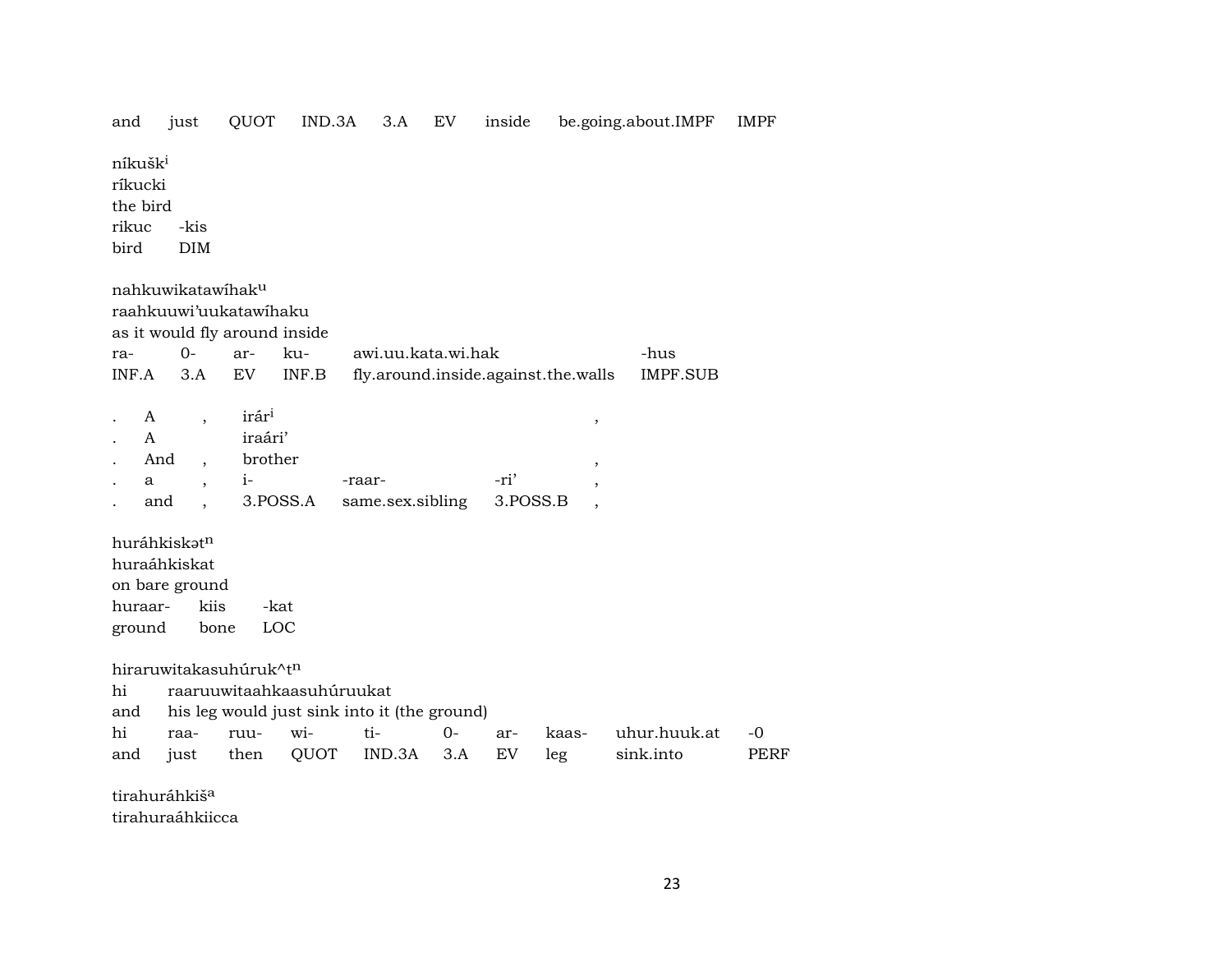|                   | this muddy ground               |                                   |                                      |                  |       |          |                          |                          |             |
|-------------------|---------------------------------|-----------------------------------|--------------------------------------|------------------|-------|----------|--------------------------|--------------------------|-------------|
| tii-              | ra-                             | $O -$                             | huraar-                              | kiic-            | sa    |          | -0                       |                          |             |
| this              | ABS                             | 3.A                               | ground                               | liquid           |       | be.lying | SUB.3                    |                          |             |
|                   |                                 |                                   |                                      |                  |       |          |                          |                          |             |
|                   |                                 | hiwitakasurutkawát^t <sup>n</sup> |                                      |                  |       |          |                          |                          |             |
| hi                |                                 |                                   | witaahkaasuurútkawatat               |                  |       |          |                          |                          |             |
| and               |                                 |                                   | he would take the leg out of the mud |                  |       |          |                          |                          |             |
| hi                | wi-                             | ti-                               | $0 -$                                | ar-              | kaas- |          | huuruht-                 | kawatak                  | $-0$        |
| and               | QUOT                            | IND.3A                            | 3.A                                  | EV               | leg   |          | mud                      | get.out                  | <b>PERF</b> |
|                   |                                 |                                   |                                      |                  |       |          |                          |                          |             |
|                   | hiwitihkiškawihúka              |                                   |                                      |                  |       |          |                          |                          |             |
| hi                |                                 | witihkickawihúkaa'                |                                      |                  |       |          |                          |                          |             |
| and               |                                 |                                   | now water spurted up                 |                  |       |          |                          |                          |             |
| hi                | wii-                            | ti-                               | $0-$                                 | ir-              | $a-$  |          |                          | kiic.ka.wi.hukaa.a       | $-0$        |
| and               | now                             |                                   | $IND.3A$ $3.A$                       | OBV              |       | PREV.3A  |                          | water.to.spurt.up        | PERF        |
|                   |                                 | irár <sup>i</sup>                 |                                      |                  |       |          |                          |                          |             |
| $\mathbf{i}$<br>I |                                 | iraári'                           |                                      |                  |       |          |                          | $\,$                     |             |
|                   | And                             | brother                           |                                      |                  |       |          |                          |                          |             |
| $\mathbf{i}$      | $\ddot{\phantom{0}}$            | $i-$                              |                                      | -raar-           |       |          | -ri'                     | $\overline{\phantom{a}}$ |             |
|                   | $\overline{\phantom{a}}$<br>and |                                   | 3.POSS.A                             | same.sex.sibling |       |          | 3.POSS.B                 |                          |             |
|                   |                                 |                                   |                                      |                  |       |          |                          |                          |             |
| niwáruksti        |                                 |                                   |                                      |                  |       | A        | $\overline{\phantom{a}}$ |                          |             |
|                   | riiwaáruksti'                   |                                   |                                      |                  |       | A        |                          |                          |             |
| he was holy       |                                 |                                   |                                      |                  | Ţ     | And      | $\overline{ }$           |                          |             |
| ri-               |                                 | $0-$                              | waarukstii                           | $-0$             |       | a        | $\cdot$                  |                          |             |
| CONT.3A           |                                 | 3.A                               | be.holy                              | PERF             |       | and      |                          |                          |             |
|                   |                                 |                                   |                                      |                  |       |          |                          |                          |             |
| irár <sup>i</sup> |                                 |                                   |                                      |                  |       | ,        |                          |                          |             |
| iraári'           |                                 |                                   |                                      |                  |       |          |                          |                          |             |
| brother           |                                 |                                   |                                      |                  |       |          |                          |                          |             |
| i-                |                                 | -raar-                            |                                      | -ri'             |       |          |                          |                          |             |
| 3.POSS.A          |                                 |                                   | same.sex.sibling                     | 3.POSS.B         |       |          |                          |                          |             |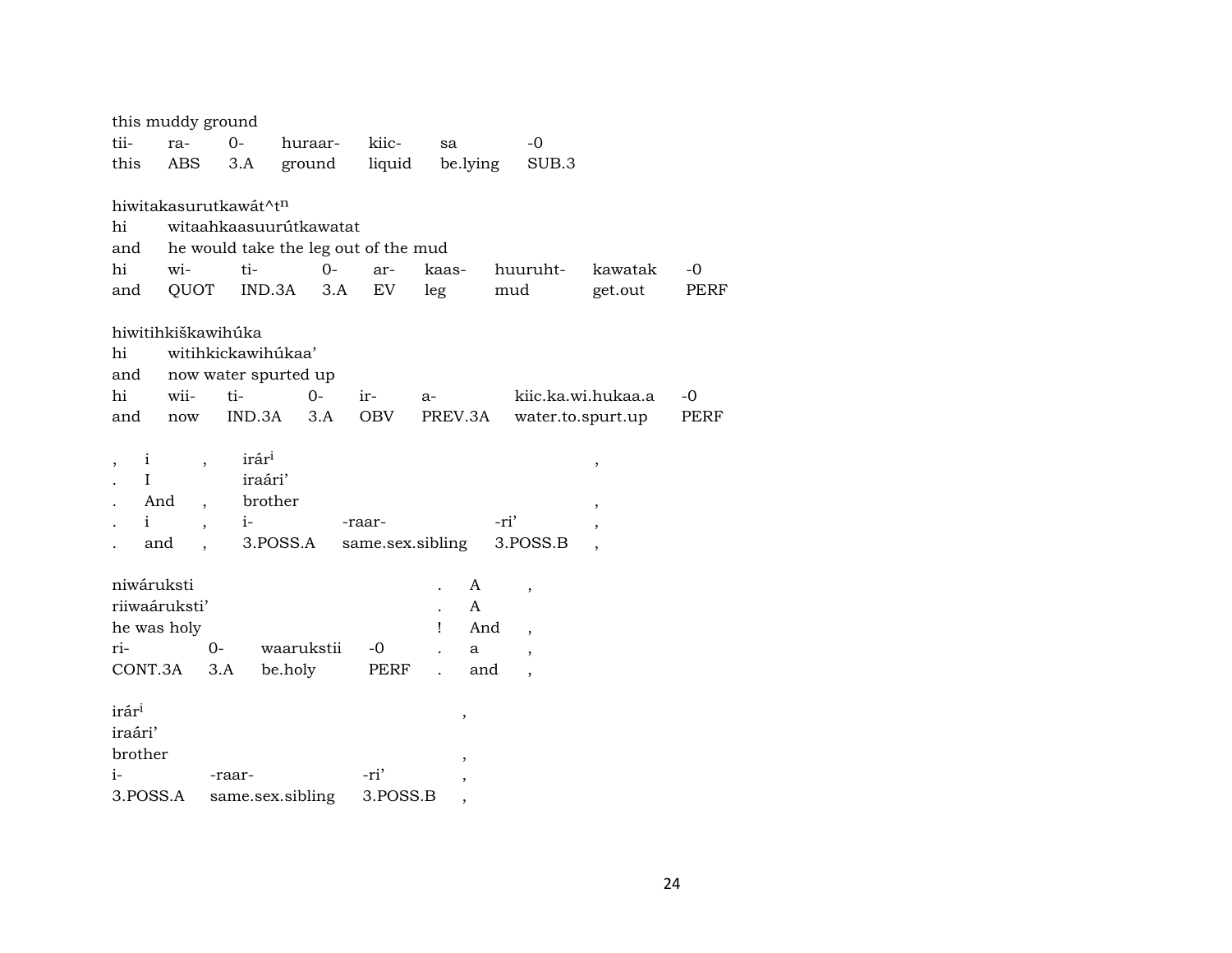tirahuráhkiša tirahuraáhkiicca this muddy ground tii- ra- 0- huraar- kiic- sa -0 this ABS 3.A ground liquid be.lying SUB.3 hiraruwitaruhákšaw<sup>u</sup> hi raaruuwitaruuhaákcawu and he would just shove a stick in the ground hi raa- ruu- wi- ti- 0- ar- uur- haak- ca.wuh -0 and just then QUOT IND.3A 3.A EV PREV wood put.upright PERF nákiškaµ , raákicka'u' a sharp stick rak- icka -u" wood be.pointed NOM hiwitaruhákšarik^tn hi witaruuhaakcaríkut and he would pull the stick out hi wi- ti- 0- ar- uur- haak- ca.ri.kuk -0 and QUOT IND.3A 3.A EV PREV wood pull.out PERF , . . . . aruwitahakapaštáhkatak<sup>u</sup> A raawitahaakapactáhkataku And the stick would just have roots on it a raa- wi- ti- 0- ar- haak- kapahc- raar- kata- kus -0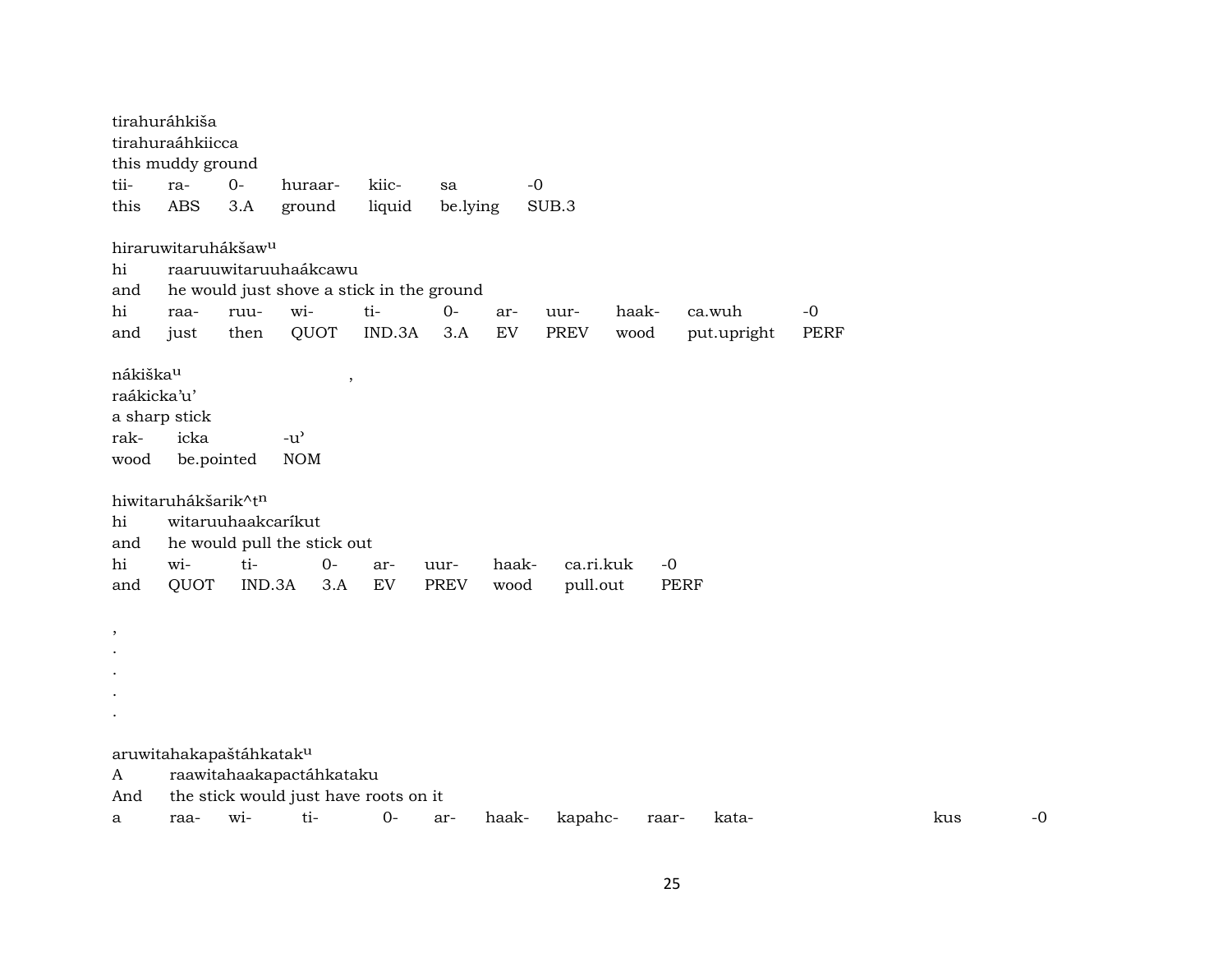| and                 | just                            | QUOT                                   |                          | IND.3A            | 3.A                      | EV               | wood                     | root | $\rm PL$    |                          | against.a.vertical.surface |             | be.sitting | PERF |
|---------------------|---------------------------------|----------------------------------------|--------------------------|-------------------|--------------------------|------------------|--------------------------|------|-------------|--------------------------|----------------------------|-------------|------------|------|
|                     |                                 |                                        |                          |                   |                          |                  |                          |      |             |                          |                            |             |            |      |
|                     |                                 |                                        |                          |                   |                          |                  |                          |      |             |                          |                            |             |            |      |
|                     |                                 |                                        |                          |                   |                          |                  |                          |      |             |                          |                            |             |            |      |
|                     |                                 |                                        |                          |                   |                          |                  |                          |      |             |                          |                            |             |            |      |
|                     |                                 |                                        |                          |                   |                          |                  |                          |      |             |                          |                            |             |            |      |
|                     | Arasiwitiruhákirik <sup>u</sup> |                                        |                          |                   |                          |                  |                          |      |             |                          |                            |             |            |      |
| A                   |                                 | raasiwitiiruuhaákiriku                 |                          |                   |                          |                  |                          |      |             |                          |                            |             |            |      |
| And<br>$\mathbf{a}$ | raa-                            | they just looked at the stick<br>$si-$ | wi-                      |                   | ti-                      | $O -$            | ir-                      | ar-  | ut-         | rak-                     | kirik.kus                  | $-0$        |            |      |
| and                 | just                            | DU                                     |                          | QUOT              | IND.3A                   | 3.A              | PL.3A                    | EV   | <b>PREV</b> | wood                     | look.at                    | <b>PERF</b> |            |      |
|                     |                                 |                                        |                          |                   |                          |                  |                          |      |             |                          |                            |             |            |      |
| náriwatuksu         |                                 |                                        |                          |                   | $\overline{\phantom{a}}$ | åka <sup>a</sup> |                          |      |             |                          |                            |             |            |      |
|                     | ráriiwaatuksu'                  |                                        |                          |                   |                          | Aáka'a           |                          |      |             |                          |                            |             |            |      |
|                     | the onlookers                   |                                        |                          |                   |                          | Oh my            | $\overline{\phantom{a}}$ |      |             |                          |                            |             |            |      |
| raar-               |                                 | riiwaat.uk.his                         |                          | $-u^{\prime}$     | $\ddot{\phantom{a}}$     | aaka'a           | $\cdot$                  |      |             |                          |                            |             |            |      |
| $\rm PL$            | look                            |                                        |                          | <b>NOM</b>        | $\ddot{\phantom{a}}$     | oh.my            | $\overline{\phantom{a}}$ |      |             |                          |                            |             |            |      |
| witiwáruksti        |                                 |                                        |                          |                   |                          |                  |                          |      |             |                          |                            |             |            |      |
|                     | witiwaáruksti'                  |                                        |                          |                   |                          |                  |                          |      |             |                          |                            |             |            |      |
| he was holy         |                                 |                                        |                          |                   |                          |                  |                          |      |             |                          |                            |             |            |      |
| wi-                 | ti-                             |                                        | $0-$                     |                   | waarukstii               | $-0$             |                          |      |             |                          |                            |             |            |      |
| QUOT                |                                 | IND.3A                                 | 3.A                      | be.holy           |                          | PERF             |                          |      |             |                          |                            |             |            |      |
|                     |                                 |                                        |                          |                   |                          |                  |                          |      |             |                          |                            |             |            |      |
| Nawa                | $\ddot{\phantom{0}}$            | $\mathbf{i}$                           | $\overline{\phantom{a}}$ | irár <sup>i</sup> |                          |                  |                          |      |             | $\,$                     |                            |             |            |      |
| Ráwa                |                                 | $\mathbf{i}$                           |                          | iraári'           |                          |                  |                          |      |             |                          |                            |             |            |      |
| <b>Now</b>          | $\overline{\phantom{a}}$        | SO                                     | $\overline{\phantom{a}}$ |                   | brother                  |                  |                          |      |             | $\,$                     |                            |             |            |      |
| rawa                | $\overline{\phantom{a}}$        | $\mathbf{i}$                           | $\overline{\phantom{a}}$ | $i-$              |                          | -raar-           |                          | -ri' |             | $\cdot$                  |                            |             |            |      |
| now                 | $\ddot{\phantom{1}}$            | and                                    | $\ddot{\phantom{0}}$     |                   | 3.POSS.A                 |                  | same.sex.sibling         |      | 3.POSS.B    | $\overline{\phantom{a}}$ |                            |             |            |      |

karahirakí<sup>a</sup>

karaahíraakii'a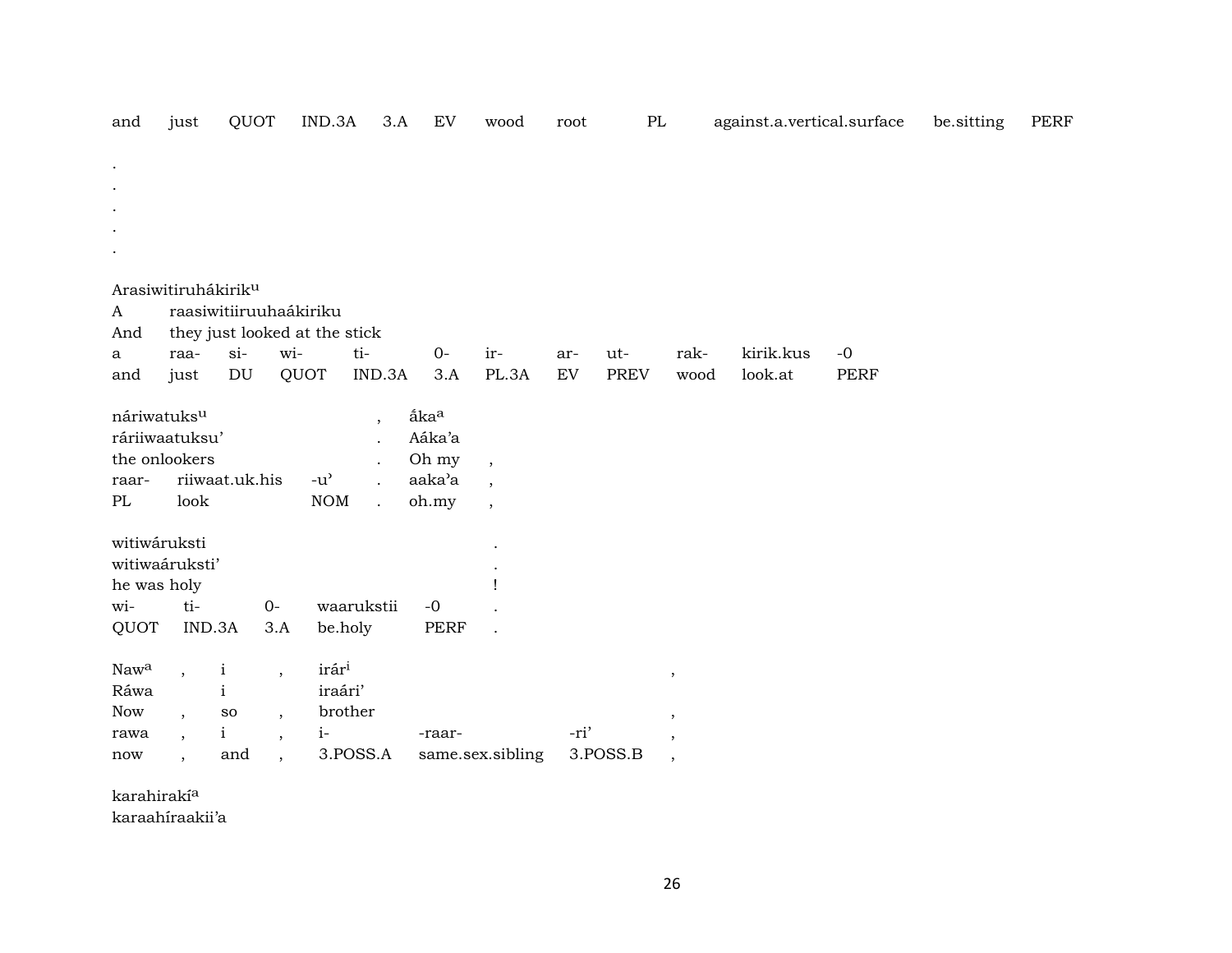|                              |           | it was not a long time        |            |            |                    |                |                          |      |
|------------------------------|-----------|-------------------------------|------------|------------|--------------------|----------------|--------------------------|------|
| kara-                        | ar-       | ri-                           |            | $0-$       | raa.kii            |                | -a                       |      |
| NEG                          | <b>EV</b> |                               | CONT.3A    | 3.A        |                    | be.a.long.time | SUB.1                    |      |
|                              |           |                               |            |            |                    |                |                          |      |
| hiaharakataət <sup>n</sup>   |           |                               |            |            |                    |                |                          |      |
| hi                           |           | aharaahkáta'at                |            |            |                    |                |                          |      |
| and                          |           | they went up (on the prairie) |            |            |                    |                |                          |      |
| hi                           | ar-       | ra-                           | $O -$      | raar-      |                    | kata.at        | $-0$                     |      |
| and                          | EV        | ABS                           | 3.A        |            | PL.INDV.A          | go.hunting     |                          | PERF |
|                              |           |                               |            | píšik^tn   |                    |                |                          |      |
| píšikatn<br>pícikat          |           |                               | Pícikat    |            |                    |                |                          |      |
| in the winter                |           |                               |            | Wintertime |                    |                |                          |      |
| pici-                        | -kat      |                               | pici-      |            | -kat               |                |                          |      |
| wintry                       |           | LOC                           |            | wintry     | LOC                |                |                          |      |
|                              |           |                               |            |            |                    |                |                          |      |
| witihi                       |           |                               |            |            |                    |                |                          |      |
| witiihi'                     |           |                               |            |            |                    |                | ,                        |      |
| it was                       |           |                               |            |            |                    |                |                          |      |
| wi-                          | ti-       |                               | ihii       |            |                    | $-0$           |                          |      |
| QUOT                         |           | IND.1/2A                      |            |            | be.in.a.place/time | PERF           |                          |      |
|                              |           |                               |            |            |                    |                |                          |      |
| hiruirikuháhura <sup>a</sup> |           |                               |            |            |                    |                |                          | ,    |
| Hiru                         |           | iriikuuháhuraa'a              |            |            |                    |                |                          |      |
| Then                         |           | wherever the place was        |            |            |                    |                |                          |      |
| hiruu                        | irii-     |                               | kuur-      | ra-        | $O-$               | huraar         | $\overline{\phantom{0}}$ |      |
| then                         | where     |                               | <b>DUB</b> | ABS        | 3.A                | be.land        | EX                       |      |
|                              |           |                               |            |            |                    |                |                          |      |
| irár <sup>i</sup>            |           |                               |            |            |                    | ,              |                          |      |
| iraári'                      |           |                               |            |            |                    |                |                          |      |
| brother                      |           |                               |            |            |                    |                |                          |      |
| i-                           |           | -raar-                        |            |            | -ri'               | ,              |                          |      |
| 3.POSS.A                     |           | same.sex.sibling              |            |            | 3.POSS.B           | ,              |                          |      |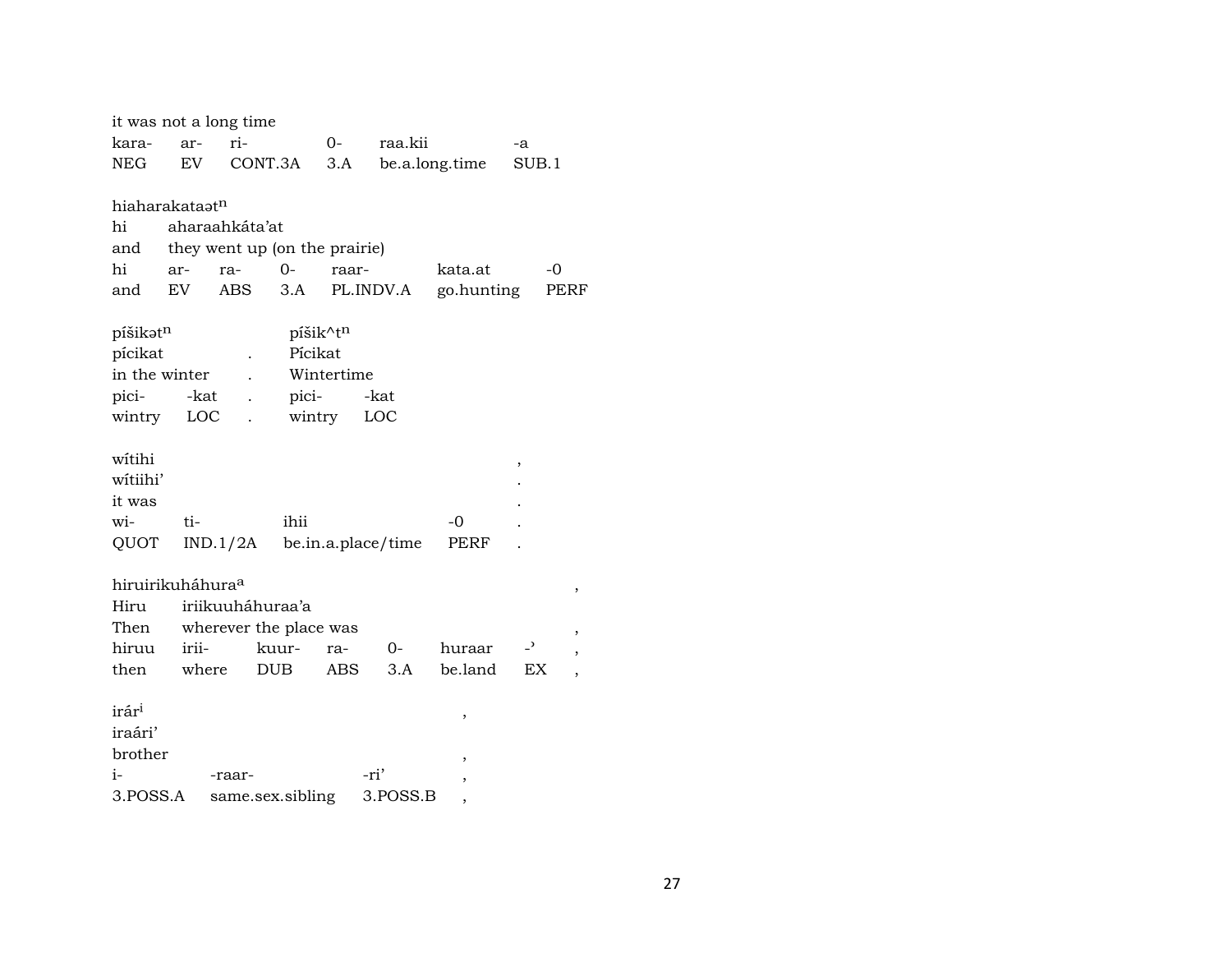| irikuháhura <sup>a</sup> |                      |                       |                      |                                |                  |                |             |       |           |       |      |    |
|--------------------------|----------------------|-----------------------|----------------------|--------------------------------|------------------|----------------|-------------|-------|-----------|-------|------|----|
| iriikuuháhuraa'a         |                      |                       |                      |                                |                  |                |             |       |           |       |      |    |
| wherever the place was   |                      |                       |                      |                                |                  |                | ,           |       |           |       |      |    |
| irii-                    |                      | kuur-                 | ra-                  | $O-$                           | huraar           | $\overline{a}$ |             |       |           |       |      |    |
| where                    |                      | <b>DUB</b>            | <b>ABS</b>           | 3.A                            | be.land          | EX             |             |       |           |       |      |    |
| hiruwirikuwitiit^tn      |                      |                       |                      |                                |                  |                |             |       |           |       |      |    |
| hiru                     |                      |                       | wirikuwiti'itat      |                                |                  |                |             |       |           |       |      |    |
| then                     |                      |                       |                      | now that is where the camp was |                  |                |             |       |           |       |      |    |
| hiruu                    | wii-                 |                       | riku-                | wi-                            | ti-              |                | $0-$        | itak  |           |       | -0   |    |
| then                     |                      | now                   | that.is              | QUOT                           |                  | IND.3A         | 3.A         |       | be.a.camp |       | PERF |    |
|                          |                      | Wiwitihkawútitn       |                      |                                |                  |                |             |       |           |       |      |    |
|                          |                      | Wiwitihkawuútit       |                      |                                |                  |                |             |       |           |       |      |    |
|                          |                      |                       | Now they killed them |                                |                  |                |             |       |           |       |      |    |
| wii-                     |                      | wi-                   | ti-                  |                                | $O-$<br>ir-      |                | ka.wa.ut.ik |       |           | -0    |      |    |
| now                      |                      | QUOT                  |                      | IND.3A                         | 3.A              | PL.3A          | kill.DIST   |       |           | PERF  |      |    |
| tárah <sup>a</sup>       |                      | naháhkuk <sup>i</sup> |                      |                                |                  |                |             |       |           |       |      |    |
| táraha'                  |                      |                       | raahaáhkuuki         |                                |                  |                |             |       |           |       |      |    |
| buffalos                 |                      |                       |                      | the kind we used to have       |                  |                |             |       |           |       |      |    |
| tarahaa                  |                      | ra-                   | t-                   | raar-                          |                  | 0              | -ka'uk      |       | $-i$      |       |      |    |
| buffalo                  |                      | <b>ABS</b>            | 1.A                  | 3PL.INAN.P                     |                  | be             | <b>DIST</b> |       | SUB.2     |       |      |    |
| Náwa                     |                      | irár <sup>i</sup>     |                      |                                |                  |                |             |       |           |       |      |    |
| Ráwa                     |                      | iraári'               |                      |                                |                  |                |             |       |           |       |      |    |
| Now                      |                      |                       | brother,             |                                |                  |                |             |       |           |       |      |    |
| rawa                     | $\ddot{\phantom{0}}$ | $i-$                  |                      | -raar-                         |                  |                | -ri'        |       |           |       |      |    |
| now                      |                      |                       | 3.POSS.A             |                                | same.sex.sibling |                | 3.POSS.B    |       |           |       |      |    |
| hiahuháhwiša             |                      |                       |                      |                                |                  |                |             |       |           |       |      |    |
| hi                       |                      | ahuuhaáhwica'         |                      |                                |                  |                |             |       |           |       |      |    |
| and                      |                      |                       |                      | the enemy attacked them        |                  |                |             |       |           |       |      |    |
| hi                       | ar-                  | ra-                   | $0-$                 | $a-$                           |                  | ut-            |             | raar- |           | wic.a |      | -0 |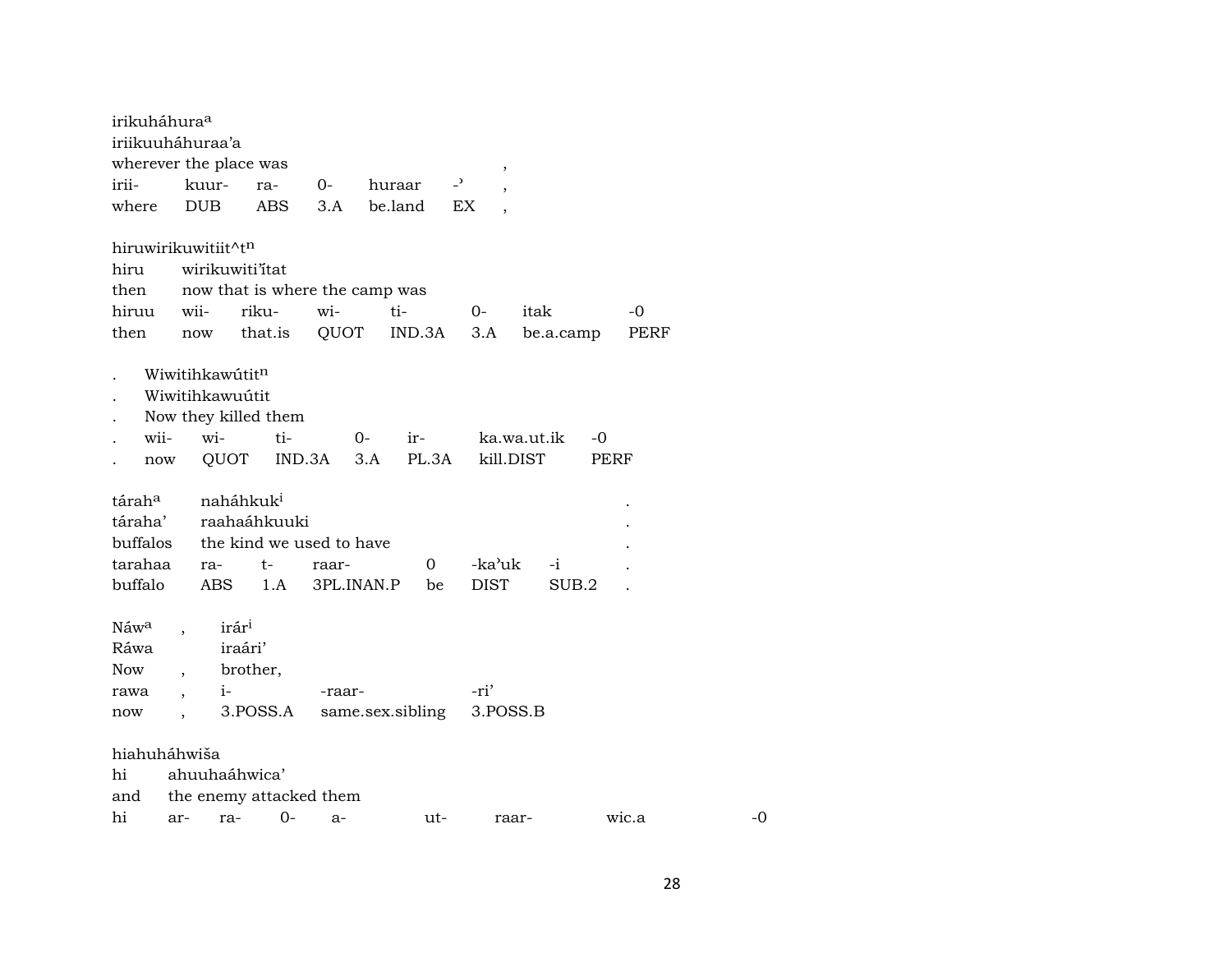| and  | EV                               | <b>ABS</b>    | 3.A    | PREV.3A                 |         | <b>PREV</b>                | 3PL.INAN.P  |       |              | arrive.to.attack | <b>PERF</b> |          |      |
|------|----------------------------------|---------------|--------|-------------------------|---------|----------------------------|-------------|-------|--------------|------------------|-------------|----------|------|
|      | witirasiitn                      |               |        |                         |         |                            |             |       |              |                  |             |          |      |
|      | Witiraasi'it                     |               |        |                         |         |                            |             |       |              |                  |             |          |      |
|      | There was ice                    |               |        |                         |         |                            |             |       |              |                  |             |          |      |
|      | wi-                              | ti-           |        | $O -$                   | raasit  | $\overline{\phantom{a}}$   |             |       |              |                  |             |          |      |
|      | QUOT                             | IND.3A        |        | 3.A                     | be.ice  | $\mathop{\rm EX}\nolimits$ |             |       |              |                  |             |          |      |
|      | witirásitkas <sup>i</sup> s      |               |        |                         |         |                            |             |       |              |                  |             |          |      |
|      | Witiraásitkasis                  |               |        |                         |         |                            |             |       |              |                  |             |          |      |
|      | It was solid ice                 |               |        |                         |         |                            |             |       |              |                  |             |          |      |
| wi-  | ti-                              |               | $0-$   | raasit-                 | kasis   |                            | $-0$        |       |              |                  |             |          |      |
| QUOT |                                  | IND.3A        | 3.A    | ice                     | be.hard |                            | <b>PERF</b> |       |              |                  |             |          |      |
|      | hiahuháhwiš <sup>a</sup>         |               |        |                         |         |                            |             |       |              |                  |             |          |      |
| Hi   |                                  | ahuuhaáhwica' |        |                         |         |                            |             |       |              |                  |             |          |      |
| And  |                                  |               |        | the enemy attacked them |         |                            |             |       |              |                  |             |          |      |
| hi   | ar-                              | ra-           | $0-$   | $a-$                    |         | ut-                        | raar-       |       | wic.a        |                  | $-0$        |          |      |
| and  | EV                               | <b>ABS</b>    | 3.A    | PREV.3A                 |         | <b>PREV</b>                | 3PL.INAN.P  |       |              | arrive.to.attack | <b>PERF</b> |          |      |
|      |                                  |               |        |                         |         |                            |             |       |              |                  |             |          |      |
| ,    |                                  |               |        |                         |         |                            |             |       |              |                  |             |          |      |
|      |                                  |               |        |                         |         |                            |             |       |              |                  |             |          |      |
|      |                                  |               |        |                         |         |                            |             |       |              |                  |             |          |      |
|      |                                  |               |        |                         |         |                            |             |       |              |                  |             |          |      |
|      |                                  |               |        |                         |         |                            |             |       |              |                  |             |          |      |
|      | nawitirasuhuhukitáhasa           |               |        |                         |         |                            |             |       |              |                  |             |          |      |
|      | Raawitiirasuhuuhuukítahasa       |               |        |                         |         |                            |             |       |              |                  |             |          |      |
|      | They were just on top of the ice |               |        |                         |         |                            |             |       |              |                  |             |          |      |
| raa- | wi-                              | ti-           |        | $0-$                    | ir-     | ar-                        | as-         | uhur- |              | huukita-         | ha-         | sa       | $-0$ |
| just | QUOT                             |               | IND.3A | 3.A                     | PL.3A   | EV                         | foot        |       | way.of.doing | on.top           | in.water    | be.lying | PERF |
|      |                                  |               |        |                         |         |                            |             |       |              |                  |             |          |      |

Irinawarúksti<sup>u</sup>  $\ddot{\phantom{a}}$ 

Iriirawaarúkstii'u  $\cdot$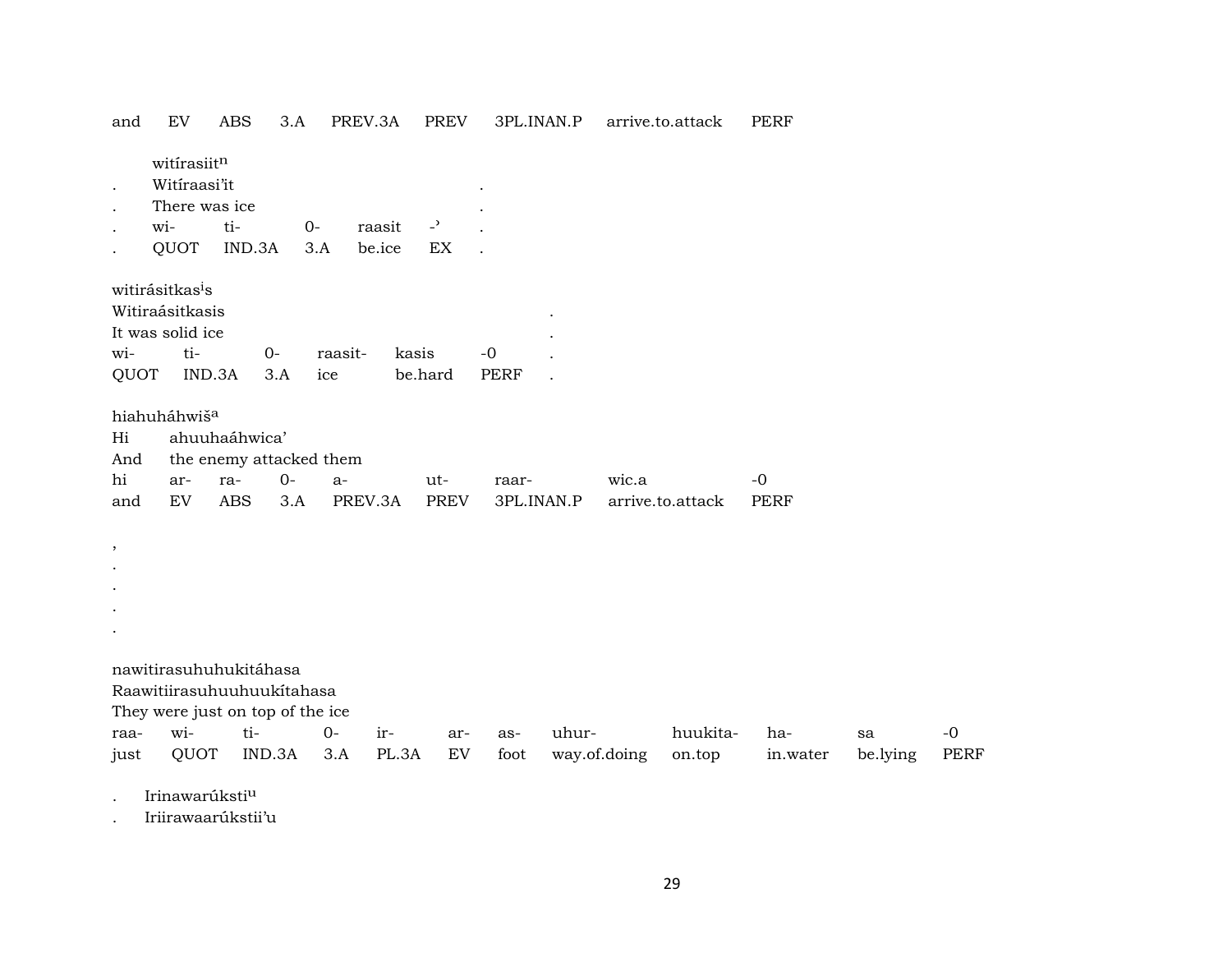|      |                                             |             | The one who was holy       |                           |         |            |          |                          |       |             |                          |         |             |
|------|---------------------------------------------|-------------|----------------------------|---------------------------|---------|------------|----------|--------------------------|-------|-------------|--------------------------|---------|-------------|
|      | irii-                                       | ra-         |                            | $0-$                      |         | waarukstii | -u       |                          |       |             |                          |         |             |
|      | that                                        |             | ABS                        | 3.A                       | be.holy |            |          | SUB.D                    |       |             |                          |         |             |
|      |                                             |             |                            |                           |         |            |          |                          |       |             |                          |         |             |
|      | hukitaháhiri                                |             |                            |                           | $\, ,$  |            |          |                          |       |             |                          |         |             |
|      | huukitahaáhiri'                             |             |                            |                           |         |            |          |                          |       |             |                          |         |             |
|      | on top (of a knoll)<br>huukita-             |             | -haar                      |                           |         |            |          |                          |       |             |                          |         |             |
|      |                                             |             | LOC                        | -hiri <sup>3</sup><br>LOC |         |            |          |                          |       |             |                          |         |             |
|      | on.top                                      |             |                            |                           |         |            |          |                          |       |             |                          |         |             |
|      | narusiwitiríkut <sup>i</sup> t <sup>n</sup> |             |                            |                           |         |            |          |                          |       |             |                          |         |             |
|      |                                             |             | raaruusiwitiriíkuutit      |                           |         |            |          |                          |       |             |                          |         |             |
|      | they just killed him                        |             |                            |                           |         |            |          |                          |       |             |                          |         |             |
|      | raa-                                        | ruu-        | $\sin$                     | wi-                       |         | ti-        |          | $0-$                     | ir-   | $i-$        |                          | kuut.ik | $-0$        |
|      | just                                        | then        | $\mathop{\rm DU}\nolimits$ | QUOT                      |         | IND.3A     |          | 3.A                      | PL.3A |             | <b>SEQ</b>               | kill    | <b>PERF</b> |
|      |                                             |             |                            |                           |         |            |          |                          |       |             |                          |         |             |
|      |                                             | Witúksasaa  |                            |                           |         |            |          |                          |       |             | $\,$                     |         |             |
|      |                                             | Wituksasá'a |                            |                           |         |            |          |                          |       |             |                          |         |             |
|      |                                             |             | He was named               |                           |         |            |          |                          |       |             | $\overline{\phantom{a}}$ |         |             |
|      | wi-                                         |             | ti-                        | $0-$                      |         | uks-       | asar     |                          | 0     |             |                          |         |             |
|      | QUOT                                        |             | IND.3A                     | 3.A                       |         | <b>AOR</b> |          | be.named                 |       | <b>PERF</b> |                          |         |             |
|      | irár <sup>i</sup>                           |             |                            |                           |         |            |          |                          |       |             |                          |         |             |
|      | iraári'                                     |             |                            |                           |         |            |          | $\, ,$                   |       |             |                          |         |             |
|      | brother                                     |             |                            |                           |         |            |          |                          |       |             |                          |         |             |
| $i-$ |                                             |             | -raar-                     |                           |         | -ri'       |          | $\overline{\phantom{a}}$ |       |             |                          |         |             |
|      | 3.POSS.A                                    |             | same.sex.sibling           |                           |         | 3.POSS.B   |          |                          |       |             |                          |         |             |
|      |                                             |             |                            |                           |         |            |          |                          |       |             |                          |         |             |
|      | škarakuškíškarah <sup>a</sup>               |             |                            |                           |         |            |          |                          |       |             |                          |         |             |
|      |                                             |             | Ckarahkuckíckaraha         |                           |         |            |          |                          |       |             |                          |         |             |
|      | Proud Clayed Face                           |             |                            |                           |         |            |          |                          |       |             |                          |         |             |
|      | icka-                                       |             | raar.kuc.kiic              |                           |         |            | karahaar |                          |       |             |                          |         |             |
|      | face                                        |             | be.painted.with.white.clay |                           |         |            | be.proud |                          |       |             |                          |         |             |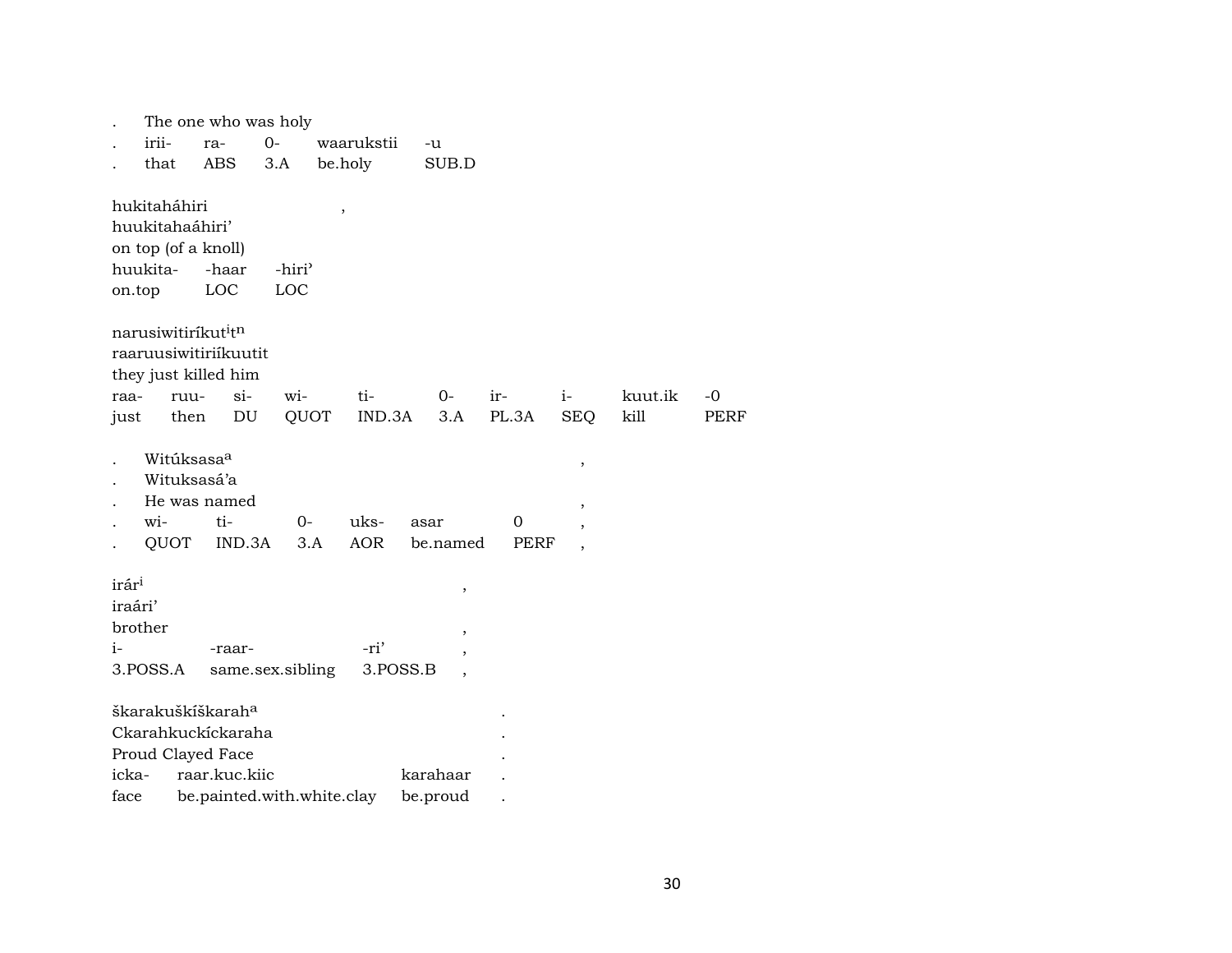|                                                | Irikúhihurasaru<br>Iriikuúhihuurasaru<br>Whoever give him the name       |               |                            |            |                |                          |                                                    |                              |                          |
|------------------------------------------------|--------------------------------------------------------------------------|---------------|----------------------------|------------|----------------|--------------------------|----------------------------------------------------|------------------------------|--------------------------|
| irii-                                          | kuur-                                                                    | ra-           | $0-$                       | ir-        | huur.asar-     |                          | uh                                                 | -0                           |                          |
| who                                            | <b>DUB</b>                                                               | <b>ABS</b>    | 3.A                        | <b>OBV</b> | name           |                          | give                                               | PERF                         |                          |
| šákár <sup>u</sup>                             |                                                                          |               | Kúhawaku                   |            |                |                          |                                                    |                              | $\epsilon$<br>$\, ,$     |
| Sákuuru'                                       |                                                                          |               | Kuuhawáku'                 |            |                |                          |                                                    |                              | $\epsilon$               |
| Sun                                            |                                                                          |               | He said                    |            |                |                          |                                                    |                              | $\pmb{\zeta}\pmb{\zeta}$ |
| sakur                                          | $-u^{\prime}$                                                            |               | kuur-                      | ra-        | $O -$          | waka'u                   |                                                    | -0                           | Ħ<br>$\,$                |
| sun                                            | <b>NOM</b>                                                               |               | <b>DUB</b>                 | ABS        | 3.A            | say                      |                                                    | PERF                         | $\blacksquare$           |
| Kasisá <sup>a</sup><br>Kasiisá'a               | You'll be named                                                          |               |                            |            |                |                          |                                                    |                              |                          |
| kaas-                                          | $S-$                                                                     | $1-$          | asar                       |            | $\overline{a}$ |                          |                                                    |                              |                          |
| POT.2A                                         | 2.A                                                                      | <b>SEQ</b>    |                            | be.named   | EX             |                          |                                                    |                              |                          |
| icka-                                          | šakrakuškíškarah <sup>a</sup><br>Ckarahkuckíckaraha<br>Proud Clayed Face | raar.kuc.kiic |                            |            | karahaar       |                          | $\pmb{\mathsf{H}}$<br>$\pmb{\mathsf{H}}$<br>П<br>П | $\mathbf I$<br>T<br>And<br>i |                          |
| face                                           |                                                                          |               | be.painted.with.white.clay |            | be.proud       |                          | Η                                                  | and                          |                          |
| ahíhwak <sup>i</sup><br>ahíhwaki'<br>they said |                                                                          |               |                            |            |                | ,                        | $\epsilon\epsilon$<br>$\epsilon$<br>$\epsilon$     |                              |                          |
| ar-                                            | ra-                                                                      | 0-            | ir-                        | waki       | -0             |                          | п                                                  |                              |                          |
| EV.                                            | ABS                                                                      | 3.A           | PL.3A                      | say.PL     | <b>PERF</b>    |                          | п                                                  |                              |                          |
| Witihurahəš<br>Witihurahac<br>He has died      |                                                                          |               |                            |            |                | $\overline{\phantom{a}}$ | ihi<br>ihi<br>uh                                   | $\overline{ }$               |                          |
| wi-                                            | ti-                                                                      | 0-            |                            | hurahac    | $-0$           |                          | ihii                                               |                              |                          |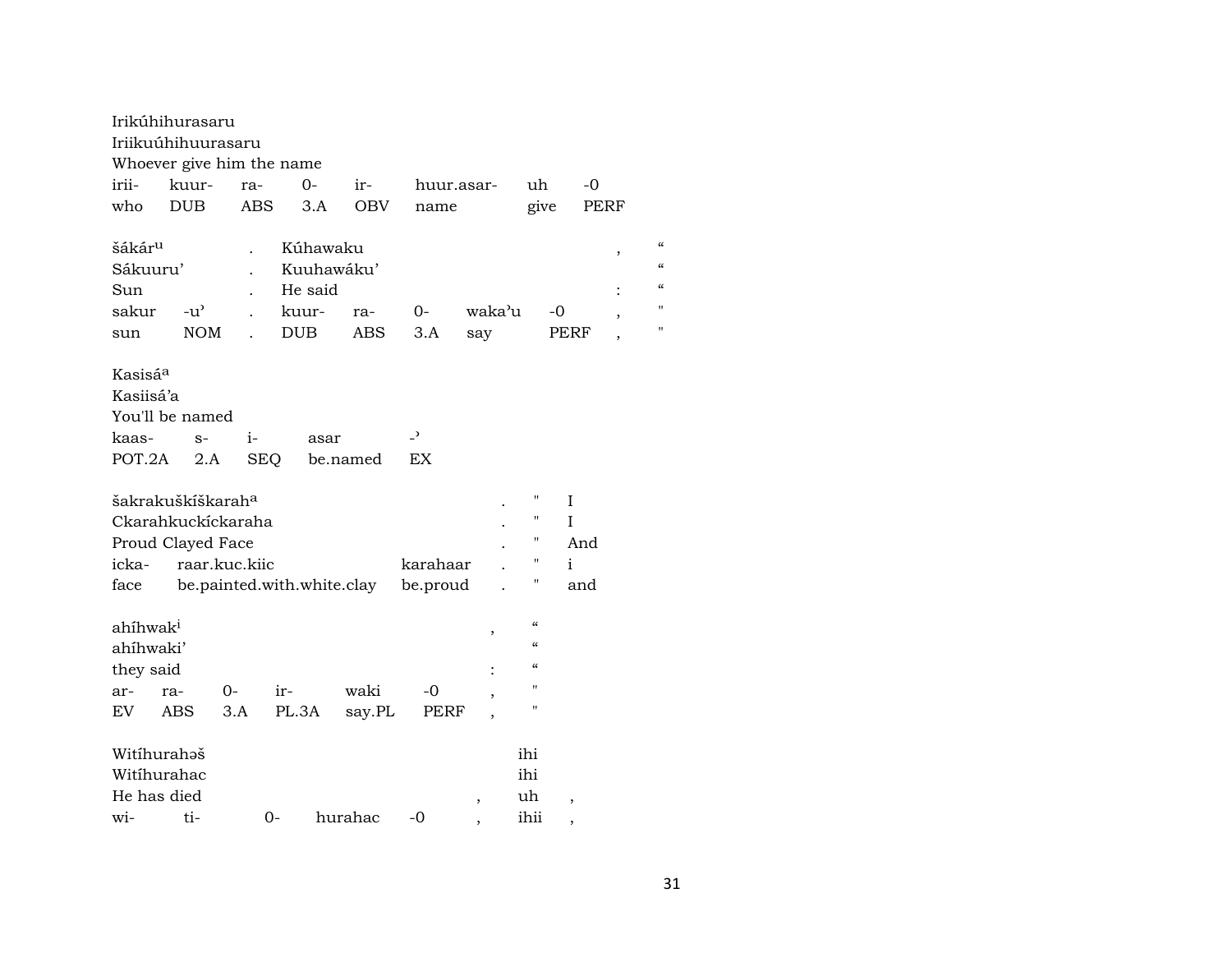#### PERF, uh, QUOT IND.3A 3.P die

|                    | škarakuškiškarah <sup>a</sup> |          |  | " |  |  |  |  |  |
|--------------------|-------------------------------|----------|--|---|--|--|--|--|--|
| Ckarahkuckíckaraha |                               |          |  |   |  |  |  |  |  |
| Proud Clayed Face  |                               |          |  |   |  |  |  |  |  |
|                    | icka- raar.kuc.kiic           | karahaar |  |   |  |  |  |  |  |
| face               | be.painted.with.white.clay    | be.proud |  |   |  |  |  |  |  |

| Awahkiswituks          |        |                           |           |    |      |
|------------------------|--------|---------------------------|-----------|----|------|
| Awáhkis                | wituks |                           |           |    |      |
| A younger child he was |        |                           |           |    |      |
| awaah.kis              | $w$ i- | $t_{1}$<br>$\overline{O}$ | $u$ ks- 0 |    | $-0$ |
| youngest               |        | OUOT IND.3A 3.A AOR       |           | be | PERF |

| híhaw <sup>a</sup> |       | ahakasispa |              |      |           |      |   |  |  |  |
|--------------------|-------|------------|--------------|------|-----------|------|---|--|--|--|
| hi                 | hawá  | ahakásispa |              |      |           |      |   |  |  |  |
| and                | also  |            | he ran there |      |           |      | ٠ |  |  |  |
| hi                 | haawa | ar-        | ra-          | $O-$ | kasispaar | -0   |   |  |  |  |
| and                | also  | EV         | ABS          | 3.A  | run       | PERF |   |  |  |  |

hiruraruwitataítuku^tn

|  | There then he just made his way through |  |  |  |  |                                                                |          |  |  |  |
|--|-----------------------------------------|--|--|--|--|----------------------------------------------------------------|----------|--|--|--|
|  |                                         |  |  |  |  | hiruu raa- ruu- wi- ti-  0- ar- ta.ituuku.at                   | $\Gamma$ |  |  |  |
|  |                                         |  |  |  |  | there just then QUOT IND.3A 3.A EV make.one's.way.through PERF |          |  |  |  |

 $\sim$   $\sim$ 

irár<sup>i</sup>, iraári' his brother  $i$ --ri' -raar-3.POSS.A same.sex.sibling 3.POSS.B iriaháš<sup>a</sup>  $\mathcal{L}(\mathbf{r},\mathbf{r})$  . The  $\mathcal{L}(\mathbf{r},\mathbf{r})$ 

irii'ahaása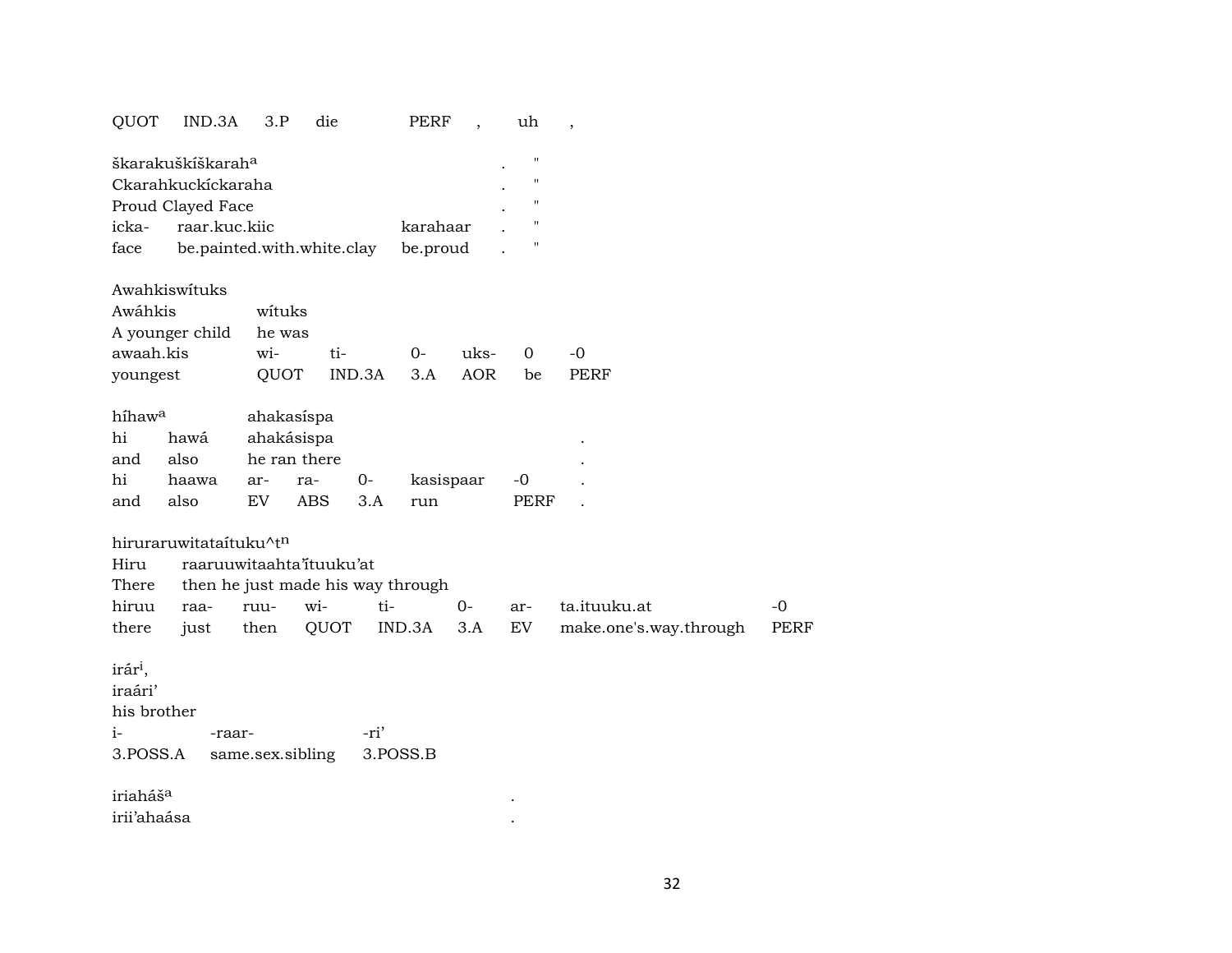| where he lay                      |                   |                  |                          |                          |              |                 |      |               |          |             |
|-----------------------------------|-------------------|------------------|--------------------------|--------------------------|--------------|-----------------|------|---------------|----------|-------------|
| irii-<br>ar-                      | $0-$<br>ra-       | sa               | $-0$                     |                          |              |                 |      |               |          |             |
| ${\rm EV}$<br>where               | <b>ABS</b><br>3.A | be.lying         | SUB.3                    |                          |              |                 |      |               |          |             |
| hiaharahkatáh^tn                  |                   |                  |                          |                          |              |                 |      |               |          |             |
| Hi<br>iraári'                     |                   |                  |                          |                          |              | aharahkatáhat   |      |               |          |             |
| And<br>$\cdot$                    | brother           |                  |                          | $\overline{\phantom{a}}$ |              | they moved back |      |               |          |             |
| hi<br>$i-$                        |                   | -raar-           | -ri'                     |                          | ar-          | ra-             | $0-$ | raar-         | katahak  | $-0$        |
| and                               | 3.POSS.A          | same.sex.sibling | 3.POSS.B                 | $\ddot{\phantom{1}}$     | ${\rm EV}$   | <b>ABS</b>      | 3.A  | PL.INDV.A     | get.away | <b>PERF</b> |
| hiwihirurusiahitára               |                   |                  |                          |                          |              |                 |      |               |          |             |
| hi<br>wihiru                      |                   | ruusi'ahiitári'  |                          |                          |              |                 |      |               |          |             |
| and<br>there                      |                   | then they did it |                          |                          |              |                 |      |               |          |             |
| hi<br>wii-                        | hiruu<br>ruu-     | $si-$            | ar-<br>ra-               | $0-$                     | ir-          | ut-             | aar  | $\mathbf{-i}$ |          |             |
| and<br>now                        | there             | DU<br>then       | EV<br><b>ABS</b>         | 3.A                      | PL.3A        | <b>PREV</b>     | do   | <b>IMPF</b>   |          |             |
| Irári                             |                   |                  | $\overline{\phantom{a}}$ | ápəš                     |              |                 |      |               |          |             |
| iraári'                           |                   |                  |                          | ápac                     |              |                 |      |               |          |             |
| brother                           |                   |                  | $\,$                     | both                     |              |                 |      |               |          |             |
| $i-$                              | -raar-            | -ri'             | $\overline{ }$ ,         | apac                     |              |                 |      |               |          |             |
| 3.POSS.A                          | same.sex.sibling  |                  | 3.POSS.B                 | both                     |              |                 |      |               |          |             |
| siwitíhkutitn                     |                   |                  |                          |                          |              |                 |      |               |          |             |
| siwitíhkuutit                     |                   |                  |                          |                          | $\, ,$       |                 |      |               |          |             |
| they killed them (du)             |                   |                  |                          |                          |              |                 |      |               |          |             |
| wi-<br>$si-$                      | ti-               | $0-$<br>ir-      | kuut.ik                  | $-0$                     |              |                 |      |               |          |             |
| QUOT<br>DU                        | IND.3A            | 3.A<br>PL.3A     | kill                     | <b>PERF</b>              |              |                 |      |               |          |             |
|                                   |                   |                  |                          |                          |              |                 |      |               |          |             |
| siwitihkutitapaš<br>Siwitíhkuutit |                   |                  |                          |                          |              |                 |      |               |          |             |
| They killed them (du)             |                   |                  |                          |                          | ápac<br>both |                 |      |               |          |             |
| wi-<br>$si-$                      | ti-               | $0-$<br>ir-      | kuut.ik                  | $-0$                     | apac         |                 |      |               |          |             |
| DU<br>QUOT                        | IND.3A            | 3.A<br>PL.3A     | kill                     | <b>PERF</b>              | both         |                 |      |               |          |             |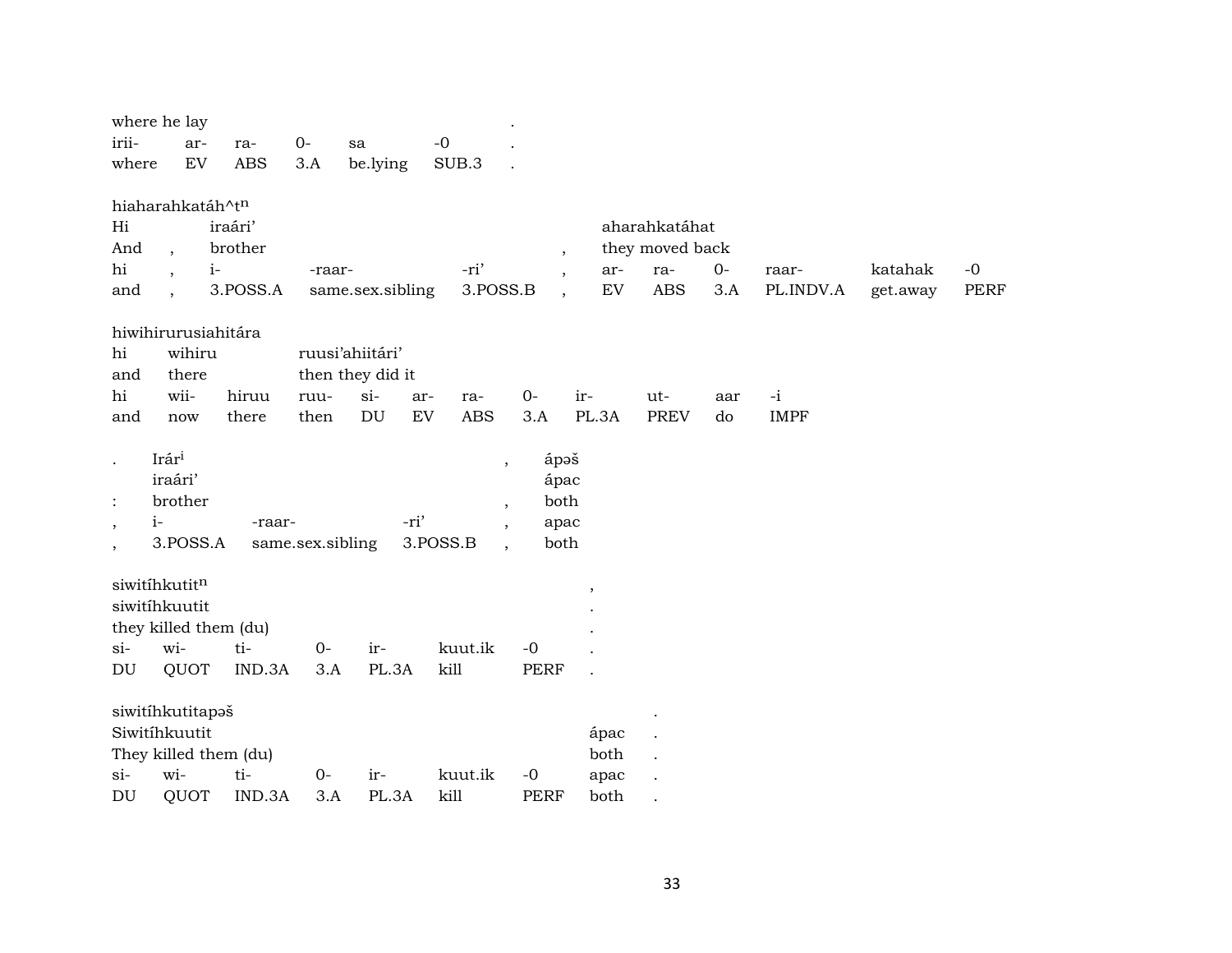| Náwa                                         |                              | irár <sup>i</sup>                                      |                  |                                                                      |               |            |                   |                          | $\,$                                                 |               |
|----------------------------------------------|------------------------------|--------------------------------------------------------|------------------|----------------------------------------------------------------------|---------------|------------|-------------------|--------------------------|------------------------------------------------------|---------------|
| Ráwa                                         |                              | iraári'                                                |                  |                                                                      |               |            |                   |                          |                                                      |               |
| <b>Now</b>                                   |                              | brother                                                |                  |                                                                      |               |            |                   |                          | $\overline{\phantom{a}}$                             |               |
| rawa                                         |                              | $i-$                                                   |                  | -raar-                                                               |               |            | -ri'              |                          | ,                                                    |               |
| now                                          |                              | 3.POSS.A                                               |                  | same.sex.sibling                                                     |               |            | 3.POSS.B          |                          | $\overline{\phantom{a}}$                             |               |
| hiruahiwáku<br>hiru<br>then<br>hiruu<br>then | she said<br>ar-<br><b>EV</b> | ahiwáku'<br>ri-<br>CONT.3A                             |                  | 0-<br>3.A                                                            | waka'u<br>say |            | -0<br>PERF        | $\overline{\phantom{a}}$ | šústit <sup>n</sup><br>cústit<br>custit<br>old.woman | the old woman |
| isást <sup>i</sup>                           |                              |                                                        |                  |                                                                      | ,             | "          | Náwa              |                          |                                                      |               |
| isaásti'                                     |                              |                                                        |                  |                                                                      |               | $\epsilon$ | Ráwa              |                          |                                                      |               |
| his mother                                   |                              |                                                        |                  |                                                                      |               | "          | <b>Now</b>        | $\overline{\phantom{a}}$ |                                                      |               |
| $i-$                                         |                              | saas                                                   | -ri <sup>3</sup> |                                                                      |               | Н          | rawa              |                          |                                                      |               |
| 3.POSS.A                                     |                              | mother                                                 |                  | 3.POSS.B                                                             |               | П          | now               | $\overline{\phantom{a}}$ |                                                      |               |
| tirasuhakasúh^tn<br>tii-                     | ra-                          | tirasuúhaakasuuhat<br>these of you around here<br>$S-$ | ut-              | rak-                                                                 |               |            | as.uu.hak         |                          | -0                                                   | ,<br>,        |
| this                                         | ABS                          | 2.A                                                    | PREV             |                                                                      | $1/2$ .PL     |            | be.sitting.around |                          | SUB.4                                                |               |
| pirau<br>piíra'u'<br>child<br>piira<br>child | $-u^{\prime}$<br><b>NOM</b>  | wi-<br>QUOT                                            |                  | witikúhurah^š<br>witikuúhurahac<br>I have lost mine<br>ti-<br>IND.3A | ku-<br>1.P    |            | uur-<br>POSS.P    | hurahac                  | disappear                                            | -0<br>PERF    |
| Škarakuškíškarah <sup>a</sup>                |                              |                                                        |                  |                                                                      |               |            |                   |                          |                                                      |               |
|                                              |                              | Ckarahkuckíckaraha                                     |                  |                                                                      |               |            |                   |                          |                                                      |               |
| Proud Clayed Face                            |                              |                                                        |                  |                                                                      |               |            |                   |                          |                                                      |               |
| icka-                                        |                              | raar.kuc.kiic                                          |                  |                                                                      |               | karahaar   |                   |                          |                                                      |               |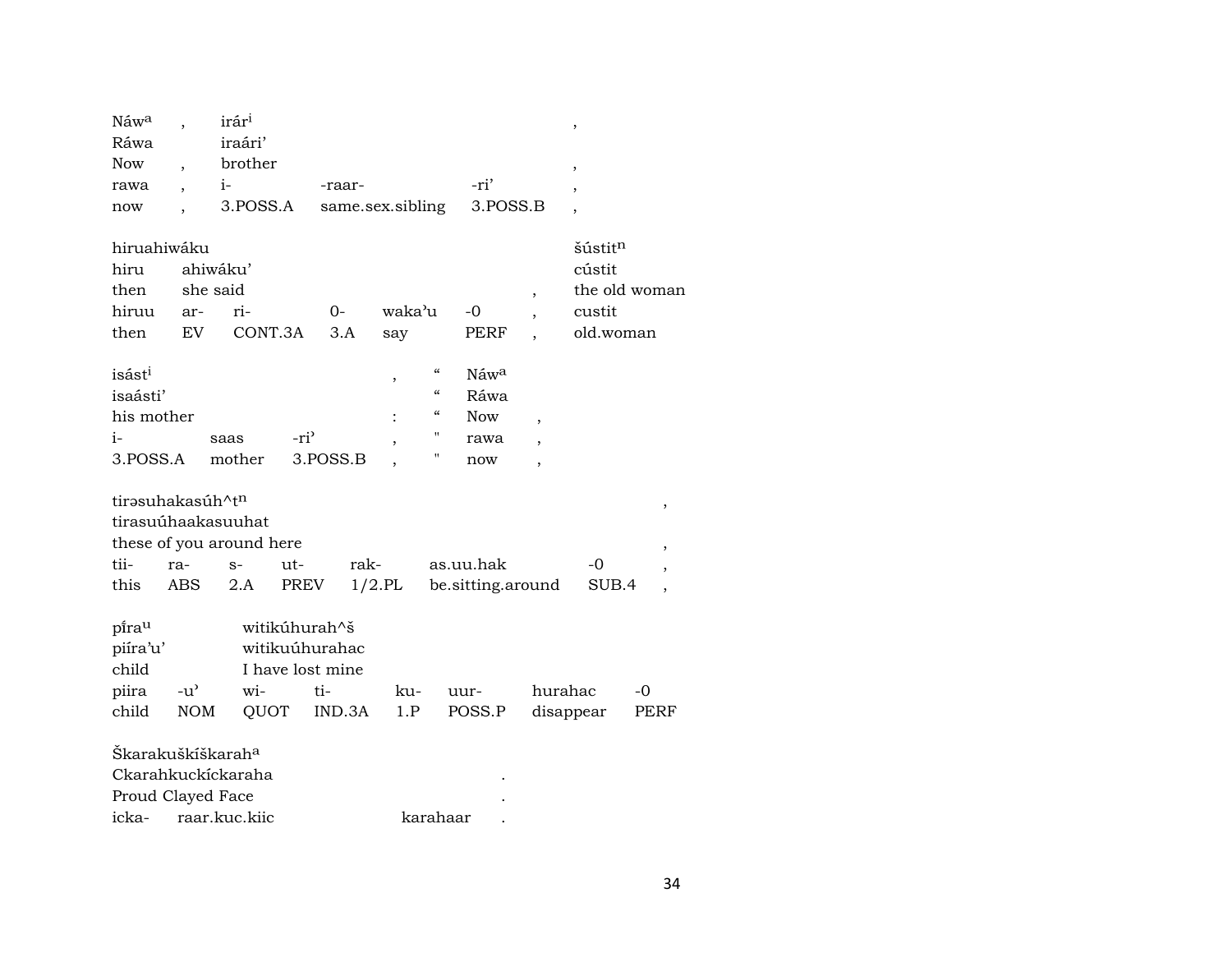face be.painted.with.white.clay be.proud . tirahukitáhəs<sup>a</sup> Tirahuukitáhasa (On) this ice on the water tii- ra- 0- huukita- ha- sa -0 this ABS 3.A on.top in.water be.lying SUB.3 wirikutihuráh^š . wirikutihuráhac . that is where he died . wii- riku- ti- 0- hurahac -0 now that.is IND.3A 3.P die . PERF Tiwáku , " Atíra Tiwáku' herecegén király a határa a határa a határa a határa a határa a határa a határa a határa a határa a határa a határa a határa a határa a határa a határa a határa a határa a határa a határa a határa a határa a határa He said  $\qquad \qquad : \qquad \hat{M}$  Mother , ti- 0- waka"u -0 , ' ati- raa , IND.3A 3.A say PERF , ' 1.POSS mother , kakaturáhkita kaakaaturaáhkita I won't survive kaaka- t- huraar.kita -0 NEG.IND.1/2A 1.A be.permanent PERF tiraki̇̃šuh^t $^{\rm n}$ tirakiícuhat  $\blacksquare$ (on) this stream  $\blacksquare$ tii- ra- 0- kiic- uhak -0 . ' " this ABS 3.A water extend.in.a.line SUB.4 . ' " A ahawáku šustit<sup>n</sup>, "

A ahawáku' cústit "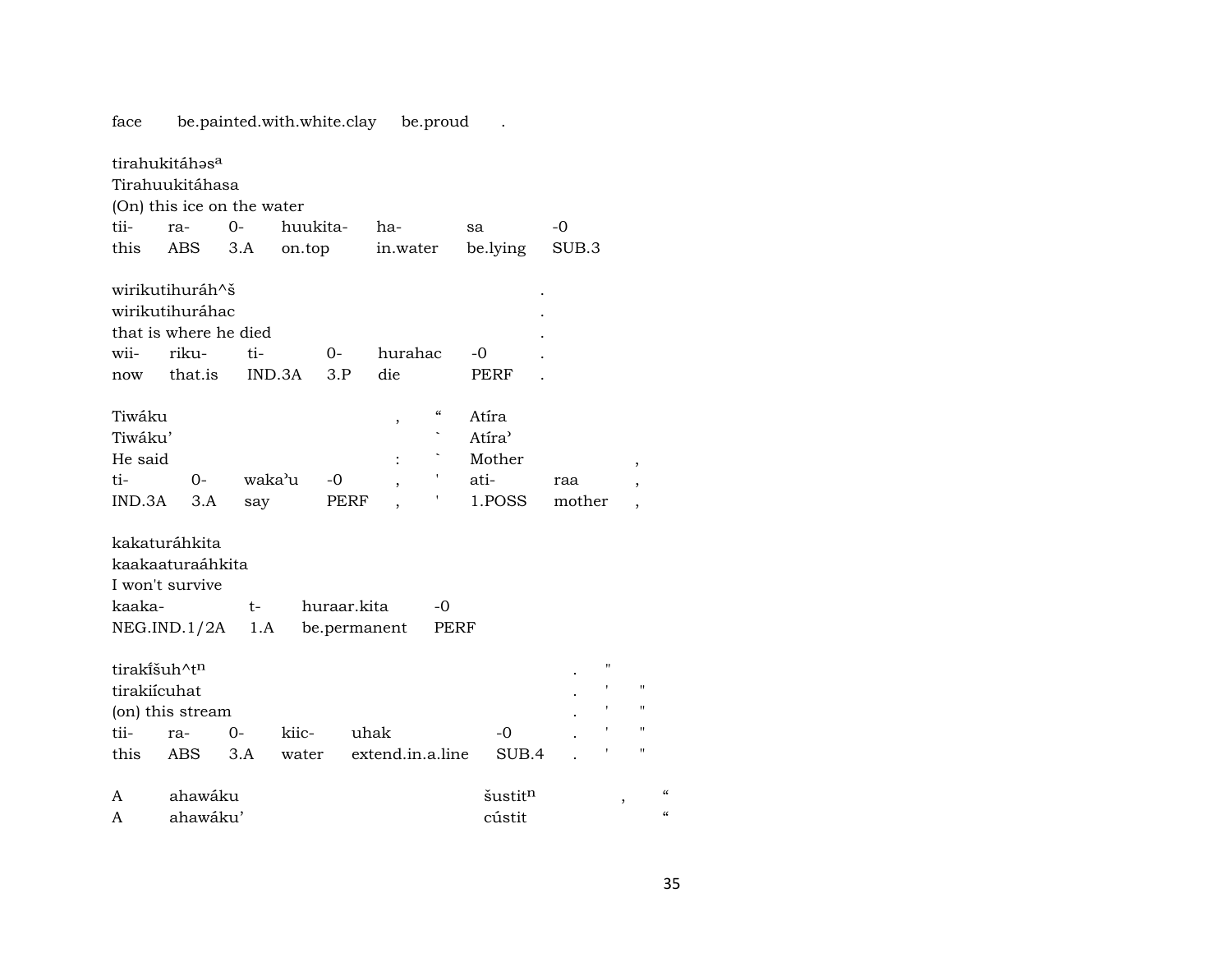| And                                            | she said |                                      |           |                          |      |                          |                     | the old woman |            |         | $\mathcal{C}\mathcal{C}$ |             |       |
|------------------------------------------------|----------|--------------------------------------|-----------|--------------------------|------|--------------------------|---------------------|---------------|------------|---------|--------------------------|-------------|-------|
| a                                              | ar-      | ra-                                  | $0-$      | waka'u                   | $-0$ |                          | custit              |               |            | $\cdot$ | $\mathbf H$              |             |       |
| and                                            | EV       | <b>ABS</b>                           | 3.A       | say                      |      | PERF                     | old.woman           |               |            | $\cdot$ | $\blacksquare$           |             |       |
| Párais <sup>a</sup>                            |          |                                      |           |                          |      |                          |                     |               |            |         |                          |             |       |
| Paára iísa                                     |          |                                      |           |                          |      |                          |                     |               |            |         |                          |             |       |
|                                                |          | If he had lain on it                 |           |                          |      |                          |                     |               |            |         |                          |             |       |
| para                                           |          | ii-                                  | $0-$      | sa                       |      | $-0$                     |                     |               |            |         |                          |             |       |
| perhaps                                        |          | SUBJ.3A                              | 3.A       | be.lying                 |      | SUB.3                    |                     |               |            |         |                          |             |       |
| húrahtahisk^tn                                 |          |                                      |           | 11                       |      | Tiwáku                   |                     |               |            |         |                          |             |       |
| húraahtaahiskat                                |          |                                      |           |                          |      | Tiwáku'                  |                     |               |            |         |                          |             |       |
| on dry land                                    |          |                                      |           |                          |      | He said                  |                     |               |            |         |                          |             |       |
| huraar-                                        |          | taahis                               | -kat      |                          | ti-  |                          | $0-$                | waka'u        |            | $-0$    |                          |             |       |
| land                                           |          |                                      | LOC       |                          |      | IND.3A                   | 3.A                 | say           |            | PERF    |                          |             |       |
| $\epsilon\epsilon$<br>$\overline{\phantom{a}}$ |          | Atíra                                |           |                          | ihi  |                          | kísašk <sup>i</sup> |               |            |         |                          |             |       |
|                                                |          | Atíra'                               |           |                          | ihi  |                          | kísacki             |               |            |         |                          |             |       |
|                                                |          | Mother                               |           | $\overline{ }$           | uh   | $\overline{\phantom{a}}$ | flesh               |               |            |         |                          |             |       |
| 1<br>$\overline{\phantom{a}}$                  | ati-     |                                      | raa       | $\overline{\phantom{a}}$ | ihii | $\ddot{\phantom{0}}$     | kisaac              |               | -kis       |         |                          |             |       |
| ٠<br>$\overline{\phantom{a}}$                  |          | 1.POSS                               | mother    | $\overline{\phantom{a}}$ | uh   | $\overline{\phantom{a}}$ | meat                |               | <b>DIM</b> |         |                          |             |       |
|                                                |          | naruataruksawaškarušpáw <sup>i</sup> |           |                          |      |                          |                     |               |            |         |                          |             |       |
|                                                |          | raaruu'aataruksawackarucpaáwi        |           |                          |      |                          |                     |               |            |         |                          |             |       |
|                                                |          | even if I am just scattered on it    |           |                          |      |                          |                     |               |            |         |                          |             |       |
| raa-                                           | ruu-     | aa-                                  |           | $t-$                     | ar-  | uks-                     |                     | awahc-        |            | ka-     | ra.uc                    | -waa        | -wi   |
| just                                           | then     |                                      | SUBJ.1/2A | 1.A                      | EV   | JUSS                     |                     | even.if       |            | in      | be.lying.PL              | <b>DIST</b> | SUB.L |

, , ,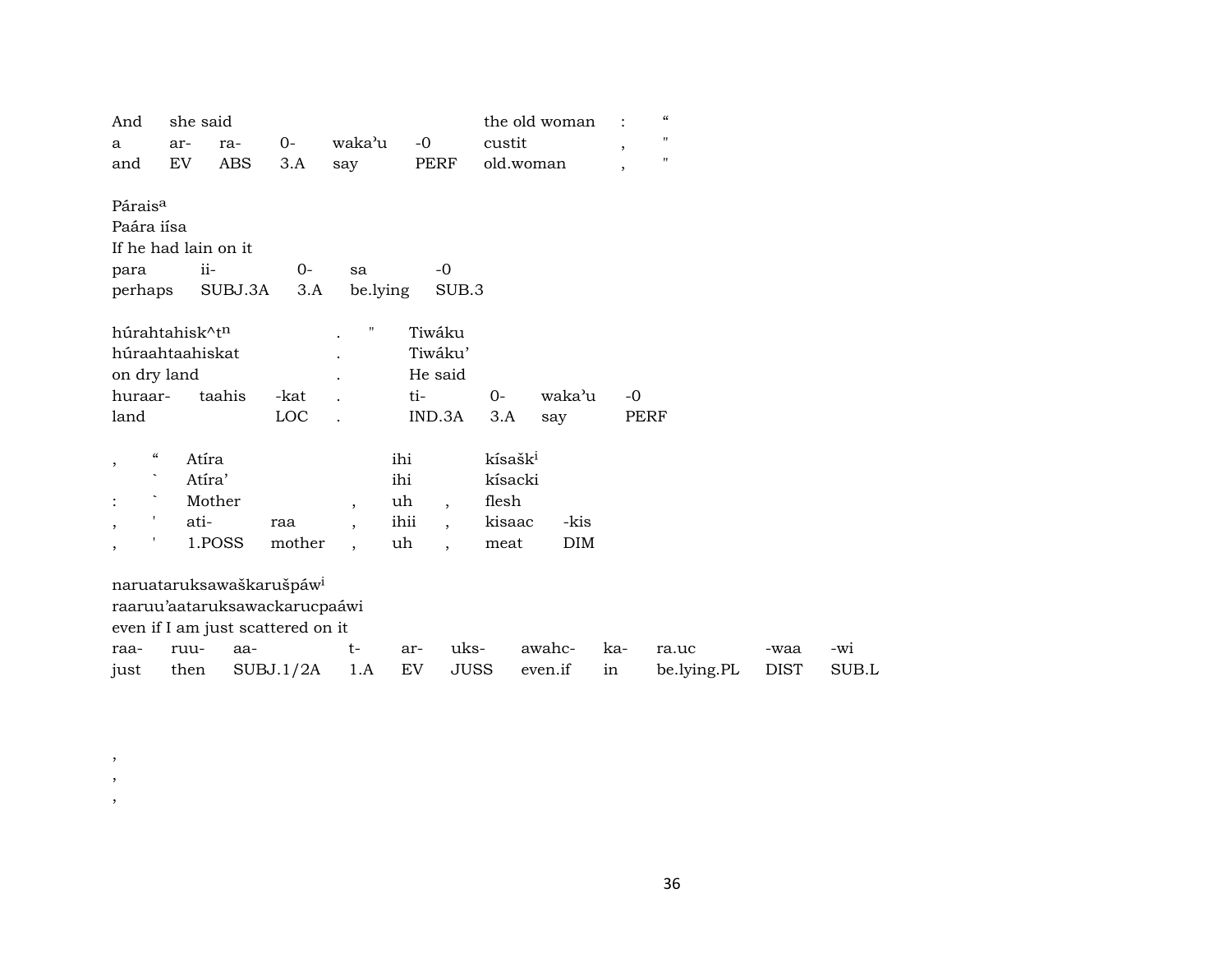|                           | hiruisahkukarušpáw <sup>u</sup>     |                          |       |           |     |            |            |            |             |                    |
|---------------------------|-------------------------------------|--------------------------|-------|-----------|-----|------------|------------|------------|-------------|--------------------|
| hiru                      | isaahkukárucpaawu                   |                          |       |           |     |            |            |            |             |                    |
| there                     | you'll place the pieces of me on it |                          |       |           |     |            |            |            |             |                    |
| hiruu                     | $i-$                                |                          | $S-$  | ar-       | ku- | ka-        | ra.uc.wuh  |            | -waa        | $-0$               |
| there                     | CONT.1/2A                           |                          | $2.A$ | EV        | 1.P | in         |            | put.PL.OBJ | <b>DIST</b> | <b>PERF</b>        |
| šáhūk <sup>i</sup>        |                                     | tíraku                   |       |           |     |            |            | a          |             |                    |
| cáhuuki                   |                                     | tiraáku                  |       |           |     |            |            | a          |             |                    |
| robe                      |                                     | this                     |       |           |     |            |            | and        |             |                    |
| cahuu                     | -kis                                | tii-                     | ra-   | $0-$      | kus |            | $-0$       | a          |             |                    |
| robe                      | <b>DIM</b>                          | this                     | ABS   | 3.A       |     | be.sitting | SUB.4      | and        |             |                    |
|                           |                                     |                          |       |           |     |            |            |            |             |                    |
| iriruitáhku               |                                     |                          |       |           |     |            |            |            | ,           |                    |
| iriruu'itaáhku            |                                     |                          |       |           |     |            |            |            |             |                    |
|                           | then I will remain there            |                          |       |           |     |            |            |            |             |                    |
| irii-                     | ruu-                                | $i-$                     |       | t-        | ar- | kus        |            | -0         |             |                    |
| there                     | then                                | CONT.1/2A                |       | 1.A       | EV  |            | be sitting | PERF       |             |                    |
|                           |                                     |                          |       |           |     |            |            |            |             |                    |
| atíra                     |                                     |                          |       |           |     |            |            |            |             |                    |
| Atíra'                    |                                     |                          |       |           |     |            |            |            |             |                    |
| Mother                    |                                     | $\overline{ }$           |       |           |     |            |            |            |             |                    |
| ati-                      | raa                                 |                          |       |           |     |            |            |            |             |                    |
| 1.POSS                    | mother                              | $\overline{\phantom{a}}$ |       |           |     |            |            |            |             |                    |
|                           |                                     |                          |       |           |     |            |            |            |             |                    |
| sistukustíri <sup>a</sup> |                                     |                          |       |           |     |            |            |            |             | $\pmb{\mathsf{H}}$ |
| sístu                     | kustírii'a'                         |                          |       |           |     |            |            |            |             |                    |
| again                     | I will come                         |                          |       |           |     |            |            |            |             |                    |
| sistu                     | kuus-                               |                          | t-    | ir-       |     | $i-$       | a          | -0         |             |                    |
| again                     | POT.1/3A                            |                          | 1.A   | PREV.1/2A |     | <b>SEQ</b> | come       | PERF       |             |                    |
|                           |                                     |                          |       |           |     |            |            |            |             |                    |
|                           | Nikuwitiwáku                        |                          |       |           |     |            |            |            |             |                    |
| п                         | Rikuwitiwáku'                       |                          |       |           |     |            |            |            |             |                    |
| $\blacksquare$            | That is what she said               |                          |       |           |     |            |            |            |             |                    |
| $\blacksquare$<br>riku-   |                                     | wi-                      | ti-   | $0-$      |     | waka'u     | -0         |            |             |                    |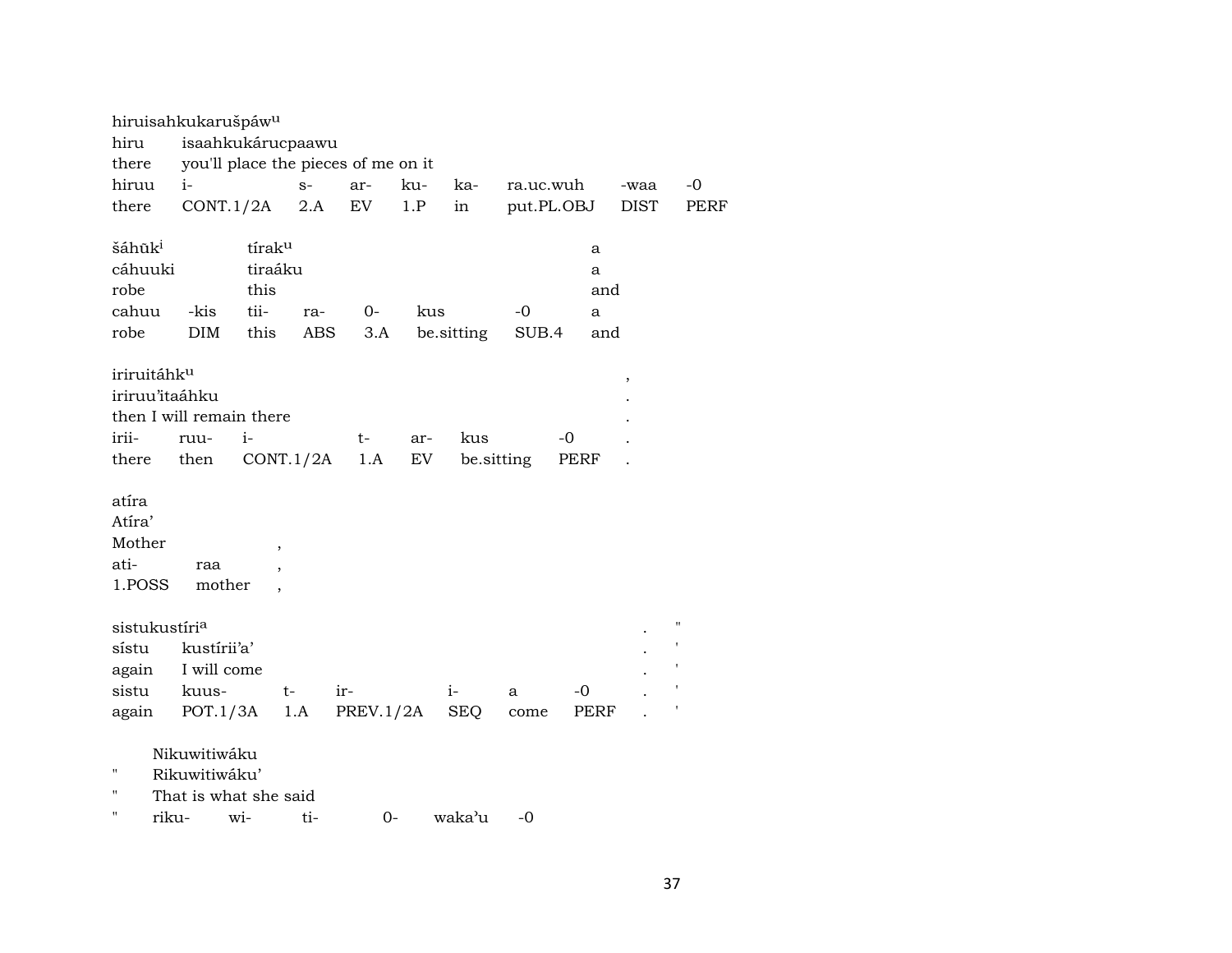| П                                                                  | that.is    | QUOT                     |      | IND.3A                           | 3.A                      | say  |       | PERF                     |      |
|--------------------------------------------------------------------|------------|--------------------------|------|----------------------------------|--------------------------|------|-------|--------------------------|------|
| šustíra <sup>u</sup>                                               |            |                          |      |                                  |                          |      |       |                          |      |
| custíra'u                                                          |            |                          |      |                                  |                          |      |       |                          |      |
| his mother                                                         |            |                          |      |                                  |                          |      |       |                          |      |
| custit                                                             |            | ra-                      | $0-$ | a-                               |                          | 0    | -u    |                          |      |
| old.woman                                                          |            | <b>ABS</b>               | 3.A  |                                  | POSS.3A                  | be   | SUB.D |                          |      |
| Hiruahiwáku                                                        |            |                          |      |                                  |                          |      |       | ,                        |      |
| Hiru                                                               |            | ahiwáku'                 |      |                                  |                          |      |       |                          |      |
| Then                                                               | he said    |                          |      |                                  |                          |      |       | $\overline{\phantom{a}}$ |      |
| hiruu                                                              | ar-        | ri-                      |      | $O-$                             | waka'u                   |      | $-0$  | $\overline{ }$           |      |
| then                                                               | EV         | CONT.3A                  |      | 3.A                              | say                      |      | PERF  | $\overline{ }$           |      |
| ruahiríwak <sup>i</sup>                                            |            |                          |      |                                  |                          |      |       |                          |      |
| ruu'ahiriíwaki'                                                    |            |                          |      |                                  |                          |      |       |                          |      |
| then they said                                                     |            |                          |      |                                  |                          |      |       |                          |      |
| ruu-                                                               | ar-        | ri-                      |      | $O-$                             | ir-                      | $i-$ |       | waki                     | $-0$ |
| then                                                               | EV         | CONT.3A                  |      | 3.A                              | PL.3A                    |      | SEQ   | say.PL                   | PERF |
| $\boldsymbol{\zeta}\boldsymbol{\zeta}$<br>$\overline{\phantom{a}}$ | Nawa       |                          |      | šúst <sup>i</sup> t <sup>n</sup> |                          |      |       |                          |      |
| $\boldsymbol{\zeta}\boldsymbol{\zeta}$                             | Ráwa       |                          |      | cústit                           |                          |      |       |                          |      |
| "                                                                  | <b>Now</b> | $\overline{\phantom{a}}$ |      | old woman                        | $\overline{\phantom{a}}$ |      |       |                          |      |
| 11<br>$\overline{\phantom{a}}$                                     | rawa       |                          |      | custit                           | $\overline{ }$           |      |       |                          |      |
| П<br>,                                                             | now        | $\overline{\phantom{a}}$ |      | old.woman                        | $\overline{\phantom{a}}$ |      |       |                          |      |
| kišiwitíhurah^š                                                    |            |                          |      |                                  |                          |      |       |                          |      |
| kici                                                               |            | witihurahac              |      |                                  |                          |      |       |                          |      |
| but h                                                              |            | e has died               |      |                                  |                          |      |       |                          |      |

| kici wi- ti- |                         | 0- hurahac -0 |      |  |
|--------------|-------------------------|---------------|------|--|
|              | but QUOT IND.3A 3.P die |               | PERF |  |

kirárikurúatn

Kíra rikuruú'ut

 $p$ ît<sup>a</sup> piíta men wiita

man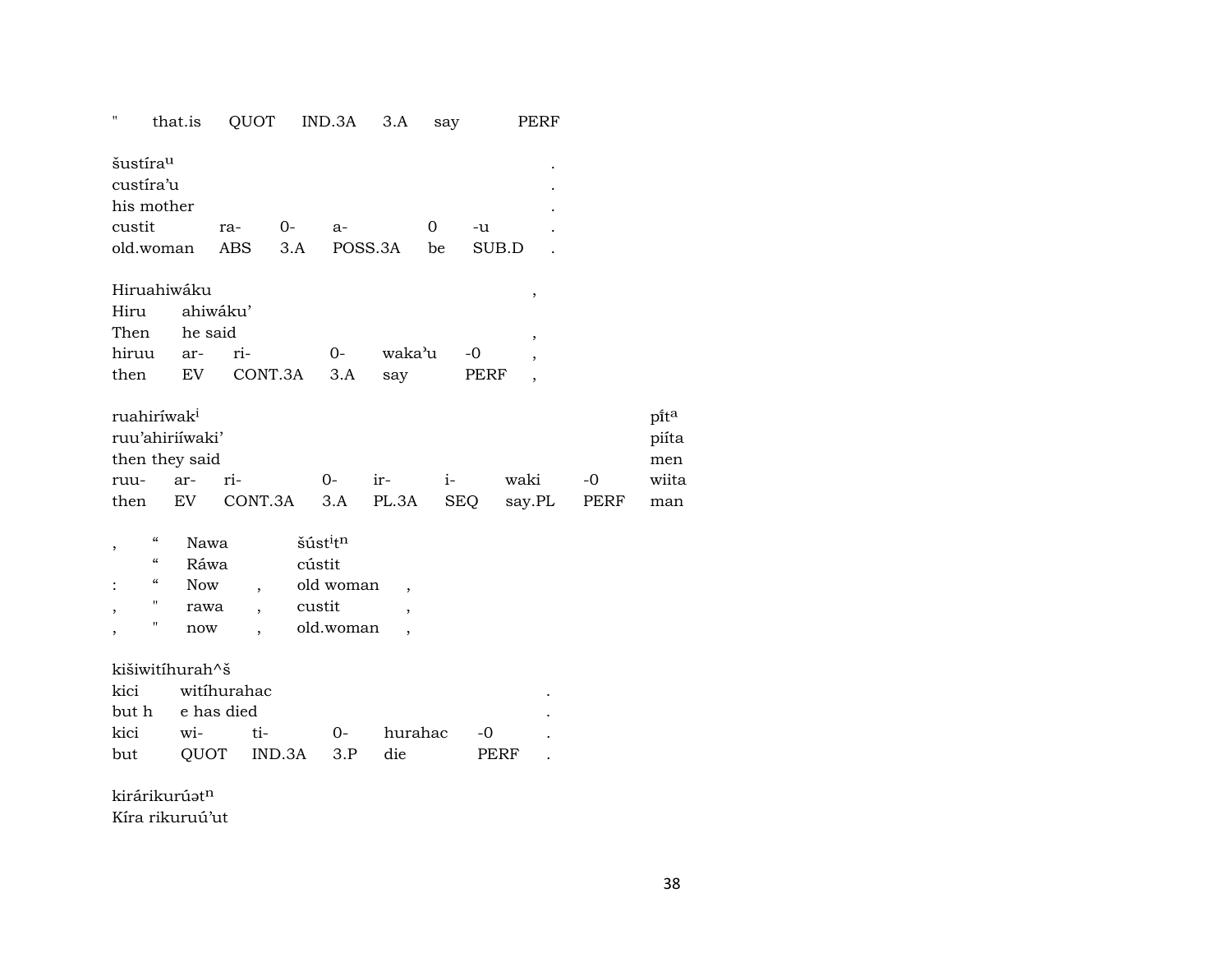| Let's see if it is that way<br>kira<br>perhaps                                                  | riku-                                 | that.is                           | ra-<br>ABS                                        | $0-$<br>3.A                          | ut-<br><b>PREV</b> | $\mathbf 0$<br>be | $\overline{\phantom{a}}$<br>EX |                    |                              |                                                                                        |                     |                    |                |                           |                     |
|-------------------------------------------------------------------------------------------------|---------------------------------------|-----------------------------------|---------------------------------------------------|--------------------------------------|--------------------|-------------------|--------------------------------|--------------------|------------------------------|----------------------------------------------------------------------------------------|---------------------|--------------------|----------------|---------------------------|---------------------|
| iriahawáka<br>irii'ahawaáka<br>what he said<br>irii-<br>when                                    | ar-<br>${\rm EV}$                     | ra-<br><b>ABS</b>                 | $O -$<br>3.A                                      | waak                                 | say.SUB            | -a<br>SUB.1       | $\,$                           |                    |                              |                                                                                        |                     |                    |                |                           |                     |
| kírararusiiširíkaaš<br>Kíra raaruusi'iciriíka'uc<br>Let's just lay him in it<br>kira<br>perhaps | raa-<br>just                          |                                   | ruu-<br>then                                      | $\sin$<br>$\mathop{\rm DU}\nolimits$ | $i-$<br>CONT.1/2A  |                   | aciir-<br>IN.DU.A              | $i-$<br><b>SEQ</b> | ka-<br>in                    | uc                                                                                     | lay.SG.P            | $-0$<br>PERF       |                |                           |                     |
| $\pmb{\mathsf{H}}$<br>$\mathbf{H}$<br>$\mathbf H$<br>$\blacksquare$<br>$\blacksquare$           | Ah<br>$\mathbf{A}$<br>And<br>a<br>and | šústitn<br>cústit<br>custit       | the old woman<br>old.woman                        |                                      |                    |                   |                                |                    |                              |                                                                                        |                     |                    |                |                           |                     |
| karaahíwišk <sup>a</sup><br>kara'ahiiwicka'<br>she didn't want it<br>kara-<br><b>NEG</b>        | ar-<br>EV                             | ri-<br>CONT.3A                    |                                                   | $0-$<br>3.A                          | $i-$<br><b>SEQ</b> | wicka<br>want     | $-0$<br><b>PERF</b>            |                    | Hã<br>Haa<br>Ha<br>haa<br>ha | $\mathbf{I}$<br>$\overline{ }$<br>$\overline{\phantom{a}}$<br>$\overline{\phantom{a}}$ |                     |                    |                |                           |                     |
| hirusiahiririkáis^tn<br>hiru<br>then<br>hiruu<br>then                                           | $si-$<br>DU                           | si'ahiriirikaá'iisat<br>ar-<br>EV | they carried him to the village<br>ri-<br>CONT.3A |                                      | $0-$<br>3.A        | $a-$<br>PREV.3A   | ir-<br>PL.3A                   | ri-                | PHYS.POSS                    |                                                                                        | uur-<br><b>PREV</b> | ri-<br><b>PORT</b> | kaa-<br>inside | iis.at<br>go.out.of.sight | $-0$<br><b>PERF</b> |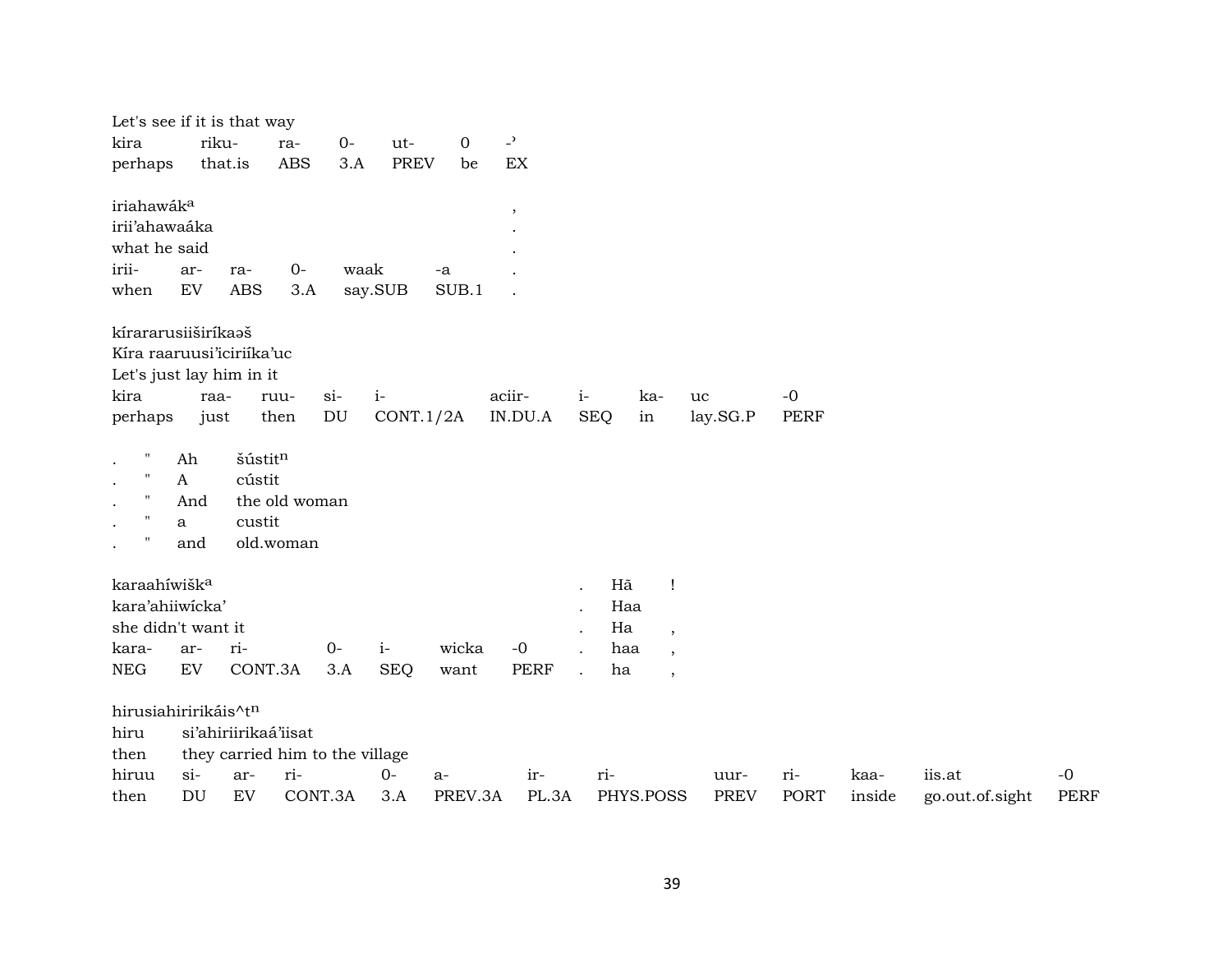|                  | ápəš<br>Ápac<br><b>Both</b><br>apac<br>both                               |               | irár <sup>i</sup><br>iraári'<br>brothers<br>$i-$<br>3.POSS.A        |                                | -raar-<br>same.sex.sibling                                       |                      | -ri'           | 3.POSS.B                 | $\, ,$                 |                |              |
|------------------|---------------------------------------------------------------------------|---------------|---------------------------------------------------------------------|--------------------------------|------------------------------------------------------------------|----------------------|----------------|--------------------------|------------------------|----------------|--------------|
| $\sin$           | siwitíhurah^š<br>siwitíhurahac<br>they (du) died<br>wi-                   | ti-           |                                                                     | $O -$                          | hurahac                                                          | $-0$                 | $\, ,$         |                          |                        |                |              |
| DU               | QUOT                                                                      |               | IND.3A                                                              | 3.P                            | die                                                              | PERF                 |                |                          |                        |                |              |
| а<br>and         | asiahitatáw <sup>u</sup><br>si'ahiitataáwu                                |               | they buried them (du)                                               |                                |                                                                  |                      |                |                          |                        |                |              |
| a                | $si-$                                                                     | ar-           | ra-                                                                 | $0-$                           | ir-                                                              | ut-                  |                | ataa.wuh                 | -0                     |                |              |
| and              | DU                                                                        | EV            | <b>ABS</b>                                                          | 3.A                            | PL.3A                                                            | PREV                 | bury           |                          | <b>PERF</b>            |                |              |
| riku-<br>that.is | $si-$<br>DU                                                               |               | Nikusiwititarawiháhkasa<br>Rikusiwititaraawihaáhkasa<br>wi-<br>QUOT | $ti-$<br>IND.3A                | That is where they (du) lay together in the grave<br>$0-$<br>3.A | taraa<br>be.together |                | -wi<br>SUB.L             | haahka-<br>in.a.ravine | sa<br>be.lying | $-0$<br>PERF |
|                  | škarahkuškíškarah <sup>a</sup><br>Ckarahkuckíckaraha<br>Proud Clayed Face |               |                                                                     |                                |                                                                  |                      | $\overline{ }$ | a<br>a<br>and            |                        |                |              |
| icka-            | raar.kuc.kiic                                                             |               |                                                                     |                                |                                                                  | karahaar             |                | a                        |                        |                |              |
| face             |                                                                           |               | be.painted.with.white.clay                                          |                                |                                                                  | be.proud             |                | and                      |                        |                |              |
|                  | awáhkisau<br>awáhkisa'u'<br>the younger one                               |               |                                                                     | ahasá <sup>a</sup><br>ahaasá'a | he was named                                                     |                      |                |                          |                        |                |              |
|                  | awaah.kis.a                                                               | $-u^{\prime}$ |                                                                     | ar-                            | $0-$<br>ra-                                                      | asar                 |                | $\overline{\phantom{a}}$ |                        |                |              |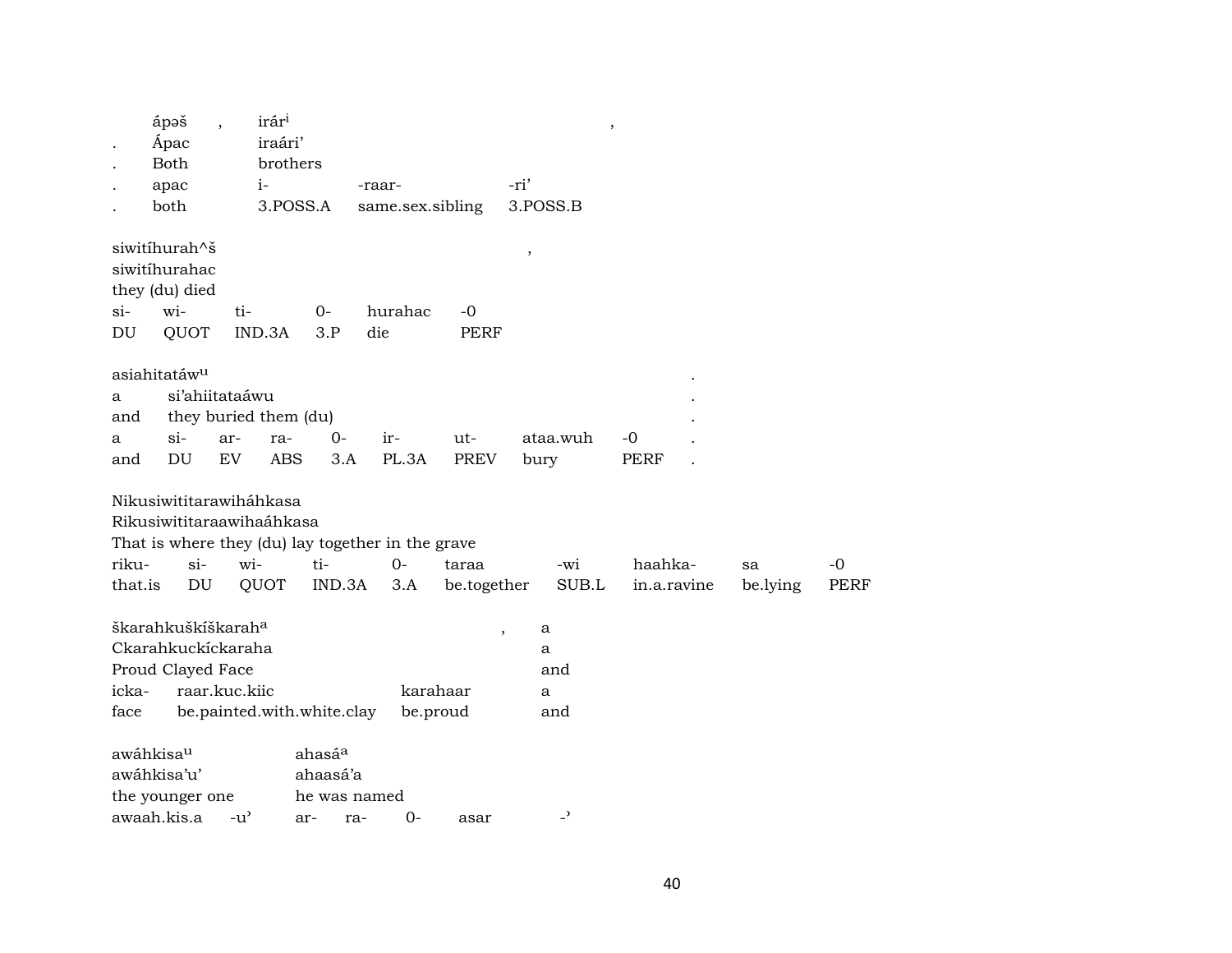| youngest                                                                                               |                                                    | NOM                                                           | EV                | <b>ABS</b>   | 3.A                | be.named            |                       | EX                                                                               |                                                                     |                                                 |             |
|--------------------------------------------------------------------------------------------------------|----------------------------------------------------|---------------------------------------------------------------|-------------------|--------------|--------------------|---------------------|-----------------------|----------------------------------------------------------------------------------|---------------------------------------------------------------------|-------------------------------------------------|-------------|
| Tiwihištáp^š<br>Tiiwihictapac<br>Hanging Feather Moves<br>ti-<br>IND.3A                                | $0 -$<br>3.A                                       | awi-<br>image                                                 | hiit-<br>feather  |              | tapac<br>move      | $-0$<br><b>PERF</b> |                       |                                                                                  |                                                                     |                                                 |             |
| Náw <sup>a</sup><br>Ráwa<br><b>Now</b><br>rawa<br>now                                                  | $i-$<br>$\ddot{\phantom{0}}$                       | irár <sup>i</sup><br>iraári'<br>brother<br>3.POSS.A           | -raar-            |              | same.sex.sibling   | -ri'<br>3.POSS.B    |                       | $\overline{\phantom{a}}$<br>$\overline{\phantom{a}}$<br>$\overline{\phantom{a}}$ | ihi<br>ihi<br>uh<br>ihii<br>uh                                      | $\overline{ }$<br>,<br>$\overline{\phantom{a}}$ |             |
| nuwiahararišakaísata<br>ruuwi'aharaaricahka'iisata<br>after they went into the village<br>ruu-<br>then | wii-<br>when                                       | ar-<br>EV                                                     | ra-<br><b>ABS</b> | $O -$<br>3.A | raar-<br>PL.INDV.A |                     | icahka-<br>village    |                                                                                  | iis.at<br>go.out.of.sight                                           |                                                 | -a<br>SUB.1 |
| hiahiraráhkaru<br>hi<br>and<br>hi<br>ar-<br>EV<br>and                                                  |                                                    | ahiraaraáhkaru'<br>they planted things<br>$0-$<br>ra-<br>ABS. | ir-<br>3.A        | PL.3A        | raaraar-<br>garden |                     | ka.ra'uk<br>make.PL.P |                                                                                  | $-0$<br>PERF                                                        | $\,$                                            |             |
| $\mathbf{i}$<br>i<br>and<br>i<br>ar-<br>EV<br>and                                                      | ahiraríh^š<br>ahiraariíhac<br>they finished<br>ri- | CONT.3A                                                       | 0-<br>3.A         | raar-        | 3PL.INAN.P         | riihac<br>finish    |                       | -0<br>PERF                                                                       | ,<br>$\, ,$<br>$\overline{\phantom{a}}$<br>$\overline{\phantom{a}}$ |                                                 |             |

hiruahirahkáta^t<sup>n</sup>

hiru ahiraahkáta'at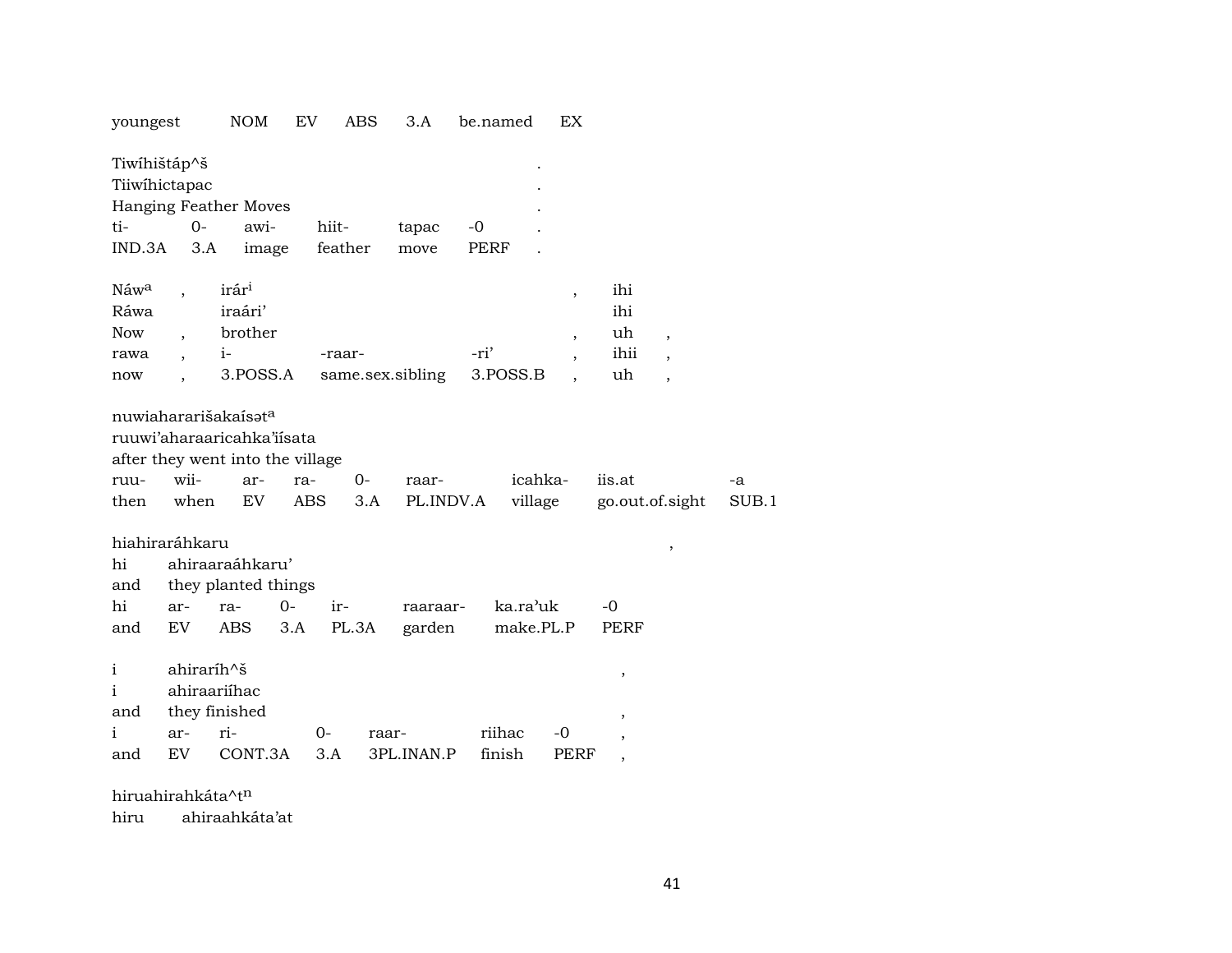| then             |                          | they went up onto (the prairie) |      |                  |       |           |          |             |                          |                                |    |             |              |             |
|------------------|--------------------------|---------------------------------|------|------------------|-------|-----------|----------|-------------|--------------------------|--------------------------------|----|-------------|--------------|-------------|
| hiruu            | ar-                      | ri-                             |      | $0-$             | raar- |           | kata-    |             |                          |                                | at | $-0$        |              |             |
| then             | ${\rm EV}$               | CONT.3A                         |      | 3.A              |       | PL.INDV.A |          |             |                          | against.a.vertical.surface     | go | <b>PERF</b> |              |             |
|                  |                          |                                 |      |                  |       |           |          |             |                          |                                |    |             |              |             |
|                  |                          |                                 |      |                  |       |           |          |             |                          |                                |    |             |              |             |
|                  |                          |                                 |      |                  |       |           |          |             |                          |                                |    |             |              |             |
|                  |                          |                                 |      |                  |       |           |          |             |                          |                                |    |             |              |             |
|                  |                          |                                 |      |                  |       |           |          |             |                          |                                |    |             |              |             |
|                  |                          |                                 |      |                  |       |           |          |             |                          |                                |    |             |              |             |
|                  |                          |                                 |      |                  |       |           |          |             |                          |                                |    |             |              |             |
| Náw <sup>a</sup> |                          | irár <sup>i</sup>               |      |                  |       |           |          |             | $\overline{\phantom{a}}$ | táraha                         |    |             |              |             |
| Ráwa             |                          | iraári'                         |      |                  |       |           |          |             |                          | táraha'                        |    |             |              |             |
| Now              | $\cdot$                  | brother                         |      |                  |       |           |          |             | $\overline{\phantom{a}}$ | buffalo                        |    |             |              |             |
| rawa             | $\overline{\phantom{a}}$ | $i-$                            |      | -raar-           |       |           | -ri'     |             | $\overline{\phantom{a}}$ | tarahaa<br>buffalo             |    |             |              |             |
| now              |                          | 3.POSS.A                        |      | same.sex.sibling |       |           | 3.POSS.B |             | $\ddot{\phantom{a}}$     |                                |    |             |              |             |
|                  |                          | hiruwikuhihkawútiku             |      |                  |       |           |          |             |                          |                                |    |             |              |             |
| hiru             |                          | wikuuhihkawuútiku'              |      |                  |       |           |          |             |                          |                                |    |             |              |             |
| then             |                          | now they were killing them      |      |                  |       |           |          |             |                          |                                |    |             |              |             |
| hiruu            | wii-                     | kuur-                           |      | ra-              | $0-$  | ir-       |          | ka.wa.ut.ik |                          | -:hus                          |    |             |              |             |
| then             | now                      | <b>DUB</b>                      |      | <b>ABS</b>       | 3.A   | PL.3A     |          | kill.DIST   |                          | <b>IMPF</b>                    |    |             |              |             |
|                  |                          |                                 |      |                  |       |           |          |             |                          |                                |    |             |              |             |
| níat             |                          |                                 |      |                  |       |           |          |             |                          |                                |    |             |              |             |
| rí'aat           |                          |                                 |      |                  |       |           |          |             |                          |                                |    |             |              |             |
| summertime       |                          |                                 |      |                  |       |           |          |             |                          |                                |    |             |              |             |
| ri'aat           |                          |                                 |      |                  |       |           |          |             |                          |                                |    |             |              |             |
| summer           |                          |                                 |      |                  |       |           |          |             |                          |                                |    |             |              |             |
|                  |                          |                                 |      |                  |       |           |          |             |                          |                                |    |             |              |             |
| Hiahararuhawira, |                          |                                 |      |                  |       |           |          |             |                          |                                |    |             |              |             |
| Hi               |                          | aharaaruuhawiraa'               |      |                  |       |           |          |             |                          |                                |    |             |              |             |
| And              |                          | they came downstream            |      |                  |       |           |          |             |                          |                                |    |             |              |             |
| hi               | ar-                      | ra-                             | $0-$ | a-               |       | raar-     |          |             |                          | huu.hawi.raa-                  |    |             | $\mathbf{a}$ | $-0$        |
| and              | ${\rm EV}$               | <b>ABS</b>                      | 3.A  | PREV.3A          |       | PL.INDV.A |          |             |                          | downstream.alongside.the.water |    |             | come         | <b>PERF</b> |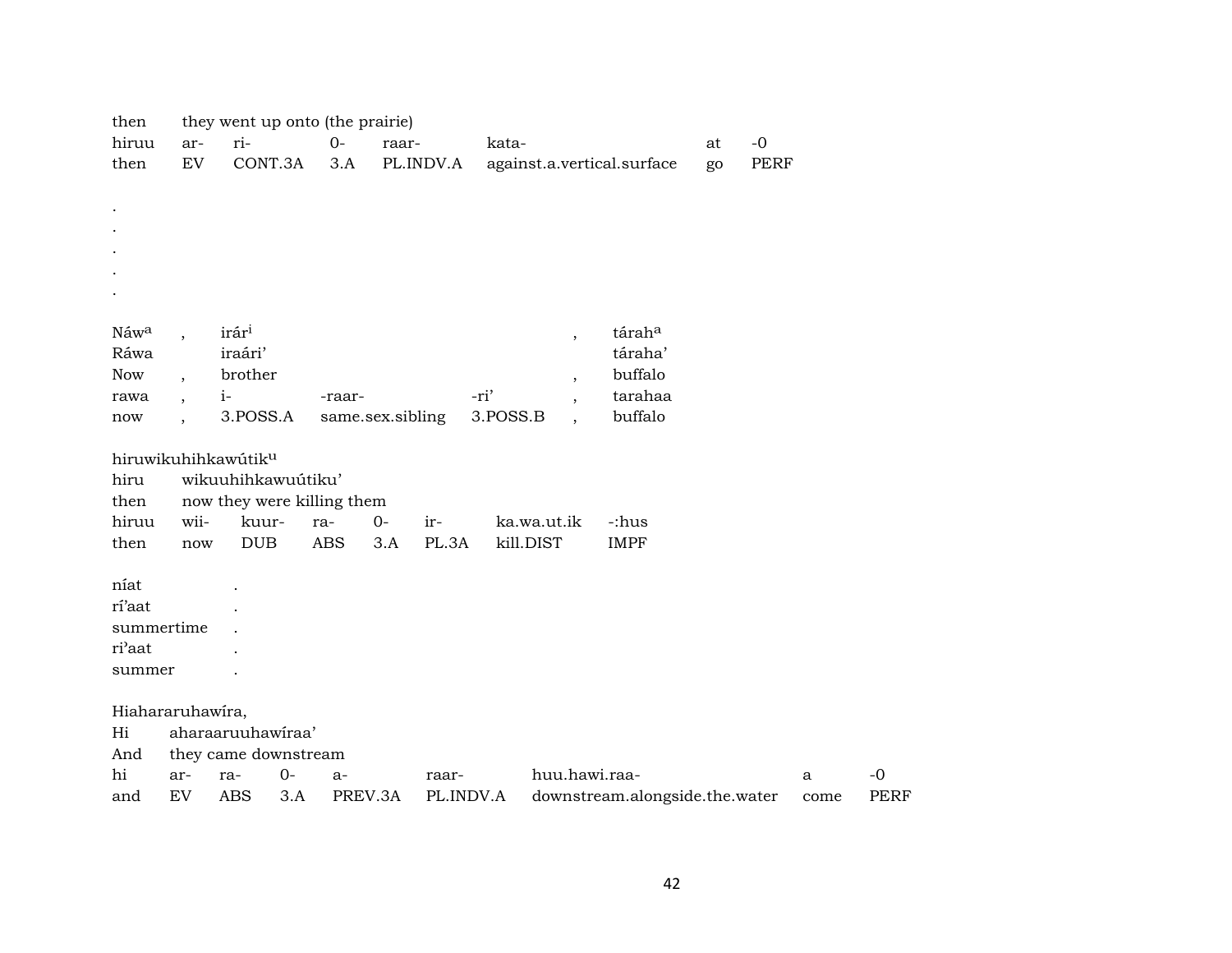| hiahararíšakáis <sup>a</sup>                                    |                                                                    |               |                                                            |                              |                            |             |                                      |            |           |             |             |            |             |
|-----------------------------------------------------------------|--------------------------------------------------------------------|---------------|------------------------------------------------------------|------------------------------|----------------------------|-------------|--------------------------------------|------------|-----------|-------------|-------------|------------|-------------|
| hi                                                              |                                                                    |               |                                                            | ahaaraaricahká'iisa'         |                            |             |                                      |            |           |             |             |            |             |
| and                                                             |                                                                    |               |                                                            |                              | they came into the village |             |                                      |            |           |             |             |            |             |
| hi                                                              | ar-                                                                |               | ra-                                                        | $0-$                         | $a-$                       |             | raar-                                | icahka-    |           | iis.a       | $-0$        |            |             |
| and                                                             | EV                                                                 |               | <b>ABS</b>                                                 | 3.A                          | PREV.3A                    |             | PL.INDV.A                            | village    |           | come.into   | PERF        |            |             |
| $\, ,$                                                          | irár <sup>i</sup><br>Iraári'<br><b>Brother</b><br>$i-$<br>3.POSS.A |               |                                                            | -raar-                       | same.sex.sibling           | -ri'        | $^\mathrm{,}$<br>$\cdot$<br>3.POSS.B |            |           |             |             |            |             |
|                                                                 |                                                                    |               | nikutisiksarihúsuk <sup>u</sup><br>rikuticiksaariihúsuuku' | that is what they used to do |                            |             |                                      |            |           |             |             |            |             |
| riku-                                                           |                                                                    | $ti-$         |                                                            | 0-                           | ir-                        | ut-         | $i-$                                 | uks-       | aar       | $-i$        | -:hus       | -uuku      |             |
| that.is                                                         |                                                                    | IND.3A        |                                                            | 3.A                          | PL.3A                      | <b>PREV</b> | <b>SEQ</b>                           | <b>AOR</b> | do        | <b>IMPF</b> | <b>IMPF</b> | <b>HAB</b> |             |
| šahiksíšahiks<br>cahiksícahiks<br>Indians<br>icaahiks<br>person |                                                                    |               | icaahiks<br>person                                         |                              |                            |             |                                      |            |           |             |             |            |             |
|                                                                 |                                                                    |               | nihuksuatararišakáisa                                      |                              |                            |             |                                      |            |           |             |             |            |             |
| Ríhuksu'                                                        |                                                                    |               |                                                            | a                            | taraaricahká'iisa'         |             |                                      |            |           |             |             |            |             |
| Only                                                            |                                                                    |               |                                                            | and                          |                            |             | they came into the village           |            |           |             |             |            |             |
| rihuks                                                          |                                                                    | $-u^{\prime}$ |                                                            | a                            | ti-                        | $O -$       | $a-$                                 | raar-      |           | icahka-     | iis.a       |            | -0          |
| alone                                                           |                                                                    | <b>NOM</b>    |                                                            | and                          | IND.3A                     | 3.A         | PREV.3A                              |            | PL.INDV.A | village     |             | come.into  | <b>PERF</b> |
| $\overline{\phantom{a}}$                                        | hiru<br>then<br>hiruu                                              |               | hirutirahwáaš<br>ti-                                       | tirahwá'ac<br>they scattered | $0-$                       | raar.wa'ac  | $-0$                                 |            |           |             |             |            |             |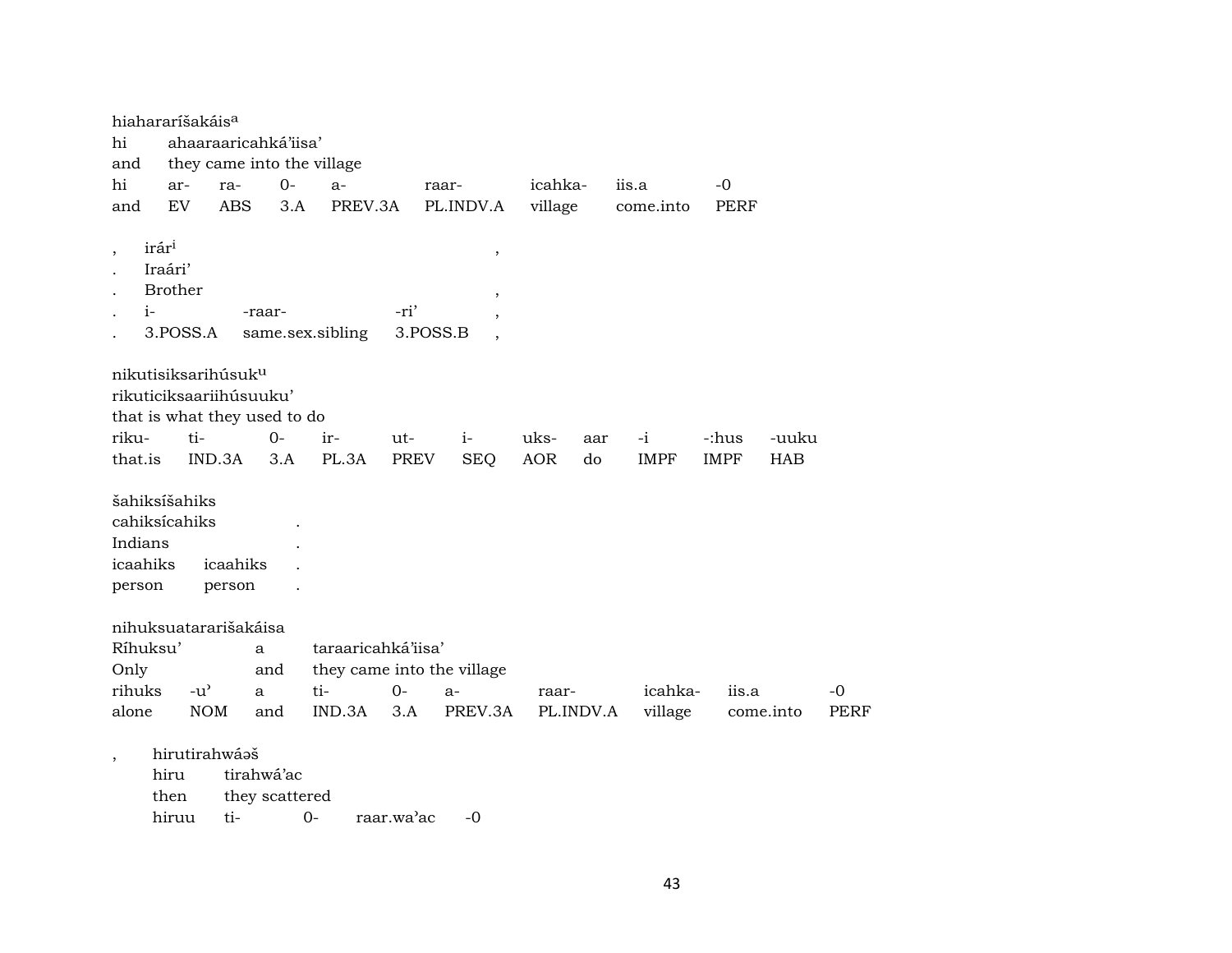|                                                                         | then                                                               | IND.3A                                 | 3.A                                            | scatter            |                                   | <b>PERF</b>  |              |                 |                     |                     |            |       |
|-------------------------------------------------------------------------|--------------------------------------------------------------------|----------------------------------------|------------------------------------------------|--------------------|-----------------------------------|--------------|--------------|-----------------|---------------------|---------------------|------------|-------|
| iririkuruhúrak <sup>u</sup><br>iriirihkuruuhúraahku                     |                                                                    | where their gardens were               |                                                |                    |                                   |              |              |                 |                     |                     |            |       |
| irii-                                                                   | ra-                                                                | $O -$                                  | $a-$                                           |                    | ir-                               | ku-          | ri-          |                 | uur-                | huraar-             | kus        | $-0$  |
| where                                                                   | INF.A                                                              | 3.A                                    |                                                | POSS.3A            | PL.3A                             | INF.B        |              | PHYS.POSS       | POSS.A              | land                | be.sitting | SUB.4 |
| Náwa<br>$\bullet$<br>Ráwa<br>Now<br>$\ddot{\phantom{0}}$<br>rawa<br>now | $\overline{\phantom{a}}$<br>$\ddot{\phantom{0}}$<br>$\overline{ }$ |                                        |                                                |                    |                                   |              |              |                 |                     |                     |            |       |
| hiru<br>then                                                            |                                                                    | hiruirikuharuhuráhk <sup>u</sup>       | iriikuhaaruuhúraahku<br>wherever her field was |                    |                                   |              |              |                 |                     |                     |            |       |
| hiruu                                                                   | irii-                                                              | kuur-                                  | ra-                                            | $0-$               | a-                                |              | ri-          |                 | uur-                | huraar-             | kus        | $-0$  |
| then                                                                    | where                                                              | <b>DUB</b>                             |                                                | <b>ABS</b>         | 3.A                               | POSS.3A      | PHYS.POSS    |                 | POSS.A              | land                | be.sitting | SUB.4 |
| itahíwita<br>itaáhi'<br>his sister<br>$i-$<br>3.POSS.A                  |                                                                    | -taat-<br>sister                       | $-ri$<br>3.POSS.B                              | wi-                | witaá'<br>she came<br>ti-<br>QUOT | IND.3A       | $0 -$<br>3.A | $a-$<br>PREV.3A | a<br>come           | $-0$<br><b>PERF</b> |            |       |
| hiahuturaríriks^tn<br>hi<br>and<br>hi<br>and                            | ar-<br>EV                                                          | ahuturaariiriksat<br>ra-<br><b>ABS</b> | she went to see her field<br>$0-$<br>3.A       | ut-<br><b>PREV</b> | huraar-<br>land                   | iirik<br>see | -his<br>PERF | at<br>go        | $-0$<br><b>PERF</b> |                     |            |       |

, wiwitíka $\mathfrak{a}$ t<sup>n</sup>

. Wiwitíka'at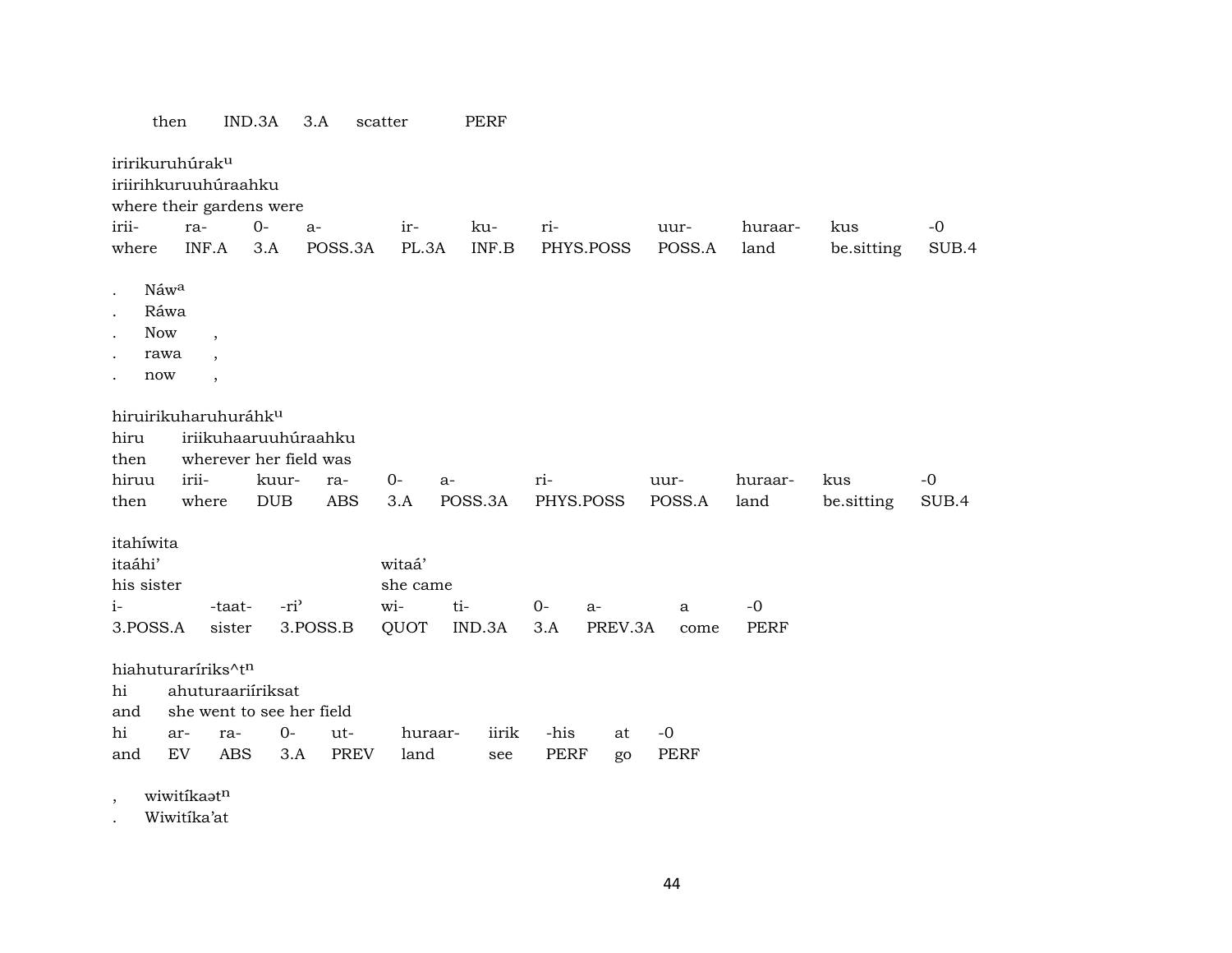| wii-<br>wi-<br>ti-<br>$-0$<br>$0-$<br>ka-<br>at                                           |             |
|-------------------------------------------------------------------------------------------|-------------|
|                                                                                           |             |
| QUOT<br>IND.3A<br>3.A<br>PERF<br>in<br>go<br>now                                          |             |
|                                                                                           |             |
| tatkišk^tn<br>hirawitakaráhis <sup>u</sup>                                                |             |
| tatkíckat<br>hi<br>raawiitakaaraáhisu'                                                    |             |
| all of a sudden<br>among the (corn) stalks<br>and                                         |             |
| kiic-<br>hi<br>takaaraahis<br>taat-<br>-kat<br>wii-<br>$-u^{\prime}$<br>raa-              |             |
| stalk<br>LOC<br>all.at.once<br><b>NOM</b><br>water<br>and<br>just<br>$\operatorname{now}$ |             |
| aharawirawi <sup>a</sup>                                                                  |             |
| aharaawiirawii'a'                                                                         |             |
| it jumped at it                                                                           |             |
| raawiir-<br>awii.a<br>0-<br>-0<br>ar-<br>ra-<br>$a-$                                      |             |
| <b>ABS</b><br>EV<br>3.A<br>PREV.3A<br>angrily<br>jump.down<br>PERF                        |             |
|                                                                                           |             |
| kúruks                                                                                    |             |
| kúruks                                                                                    |             |
| a bear                                                                                    |             |
| kuuruks                                                                                   |             |
| bear                                                                                      |             |
|                                                                                           |             |
| hiahuštatkištárurik^tn                                                                    |             |
| hi<br>ahuctatkictaruuríkut                                                                |             |
| it caught corn stalks<br>and                                                              |             |
| hi<br>kiic-<br>uurikuk<br>0-<br>ut-<br>$-0$<br>taat-<br>ar-<br>ra-<br>raar-               |             |
| <b>EV</b><br><b>PREV</b><br>stalk<br>PL<br>ABS<br>3.A<br>water<br>catch<br>and            | <b>PERF</b> |
| hišiahakawátat<br>šápat                                                                   |             |
| ahakawátat<br>Hici<br>cápaat                                                              |             |
| she got out<br>But<br>the woman                                                           |             |
| hi.ci<br>kawatak<br>$-0$<br>0-<br>icapaak<br>ra-<br>ar-                                   |             |
| EV<br>3.A<br>ABS<br>get.out<br>PERF<br>and<br>woman                                       |             |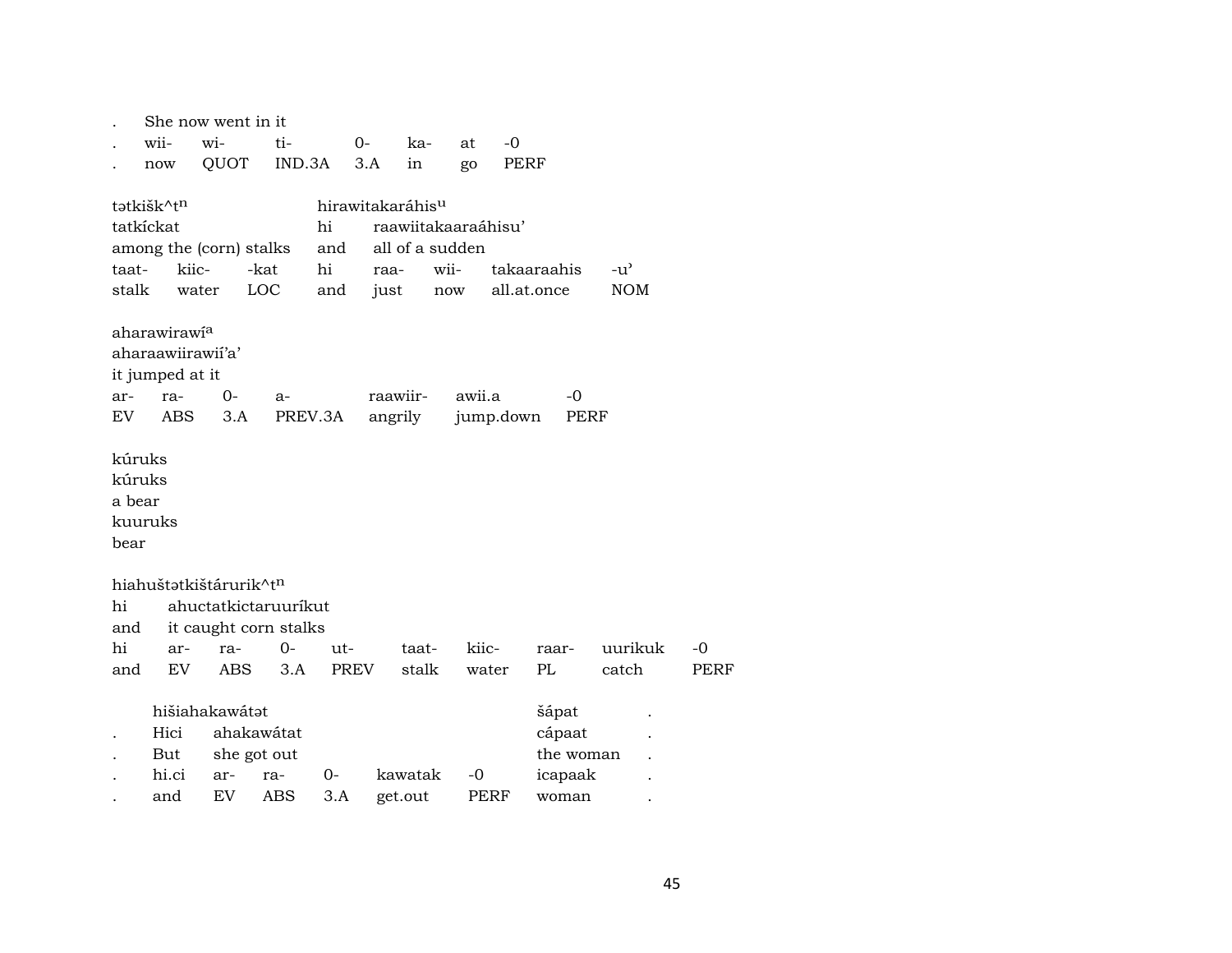| $N$ aw <sup>a</sup> |   |
|---------------------|---|
| Ráwa                |   |
| <b>Now</b>          |   |
| rawa                | , |
| now                 |   |

| hiruwiraraítust^tn           |            |                    |            |             |                          |                          |         |      |                      |     |      |
|------------------------------|------------|--------------------|------------|-------------|--------------------------|--------------------------|---------|------|----------------------|-----|------|
| hiru                         |            | wiraraa'iitustat   |            |             |                          |                          |         |      |                      |     |      |
| then                         |            | she took the story |            |             |                          |                          |         |      |                      |     |      |
| hiruu                        | wii-       | ra-                | $0 -$      | raa.iit.us- |                          | ra-                      | at      | $-0$ |                      |     |      |
| then                         | now        | <b>ABS</b>         | 3.A        | story       |                          | PORT                     | go      | PERF | $\ddot{\phantom{a}}$ |     |      |
|                              |            |                    |            |             |                          |                          |         |      |                      |     |      |
| Ahawáku                      |            |                    |            |             | $\,$                     | $\mathcal{C}\mathcal{C}$ |         |      |                      |     |      |
| Ahawáku'                     |            |                    |            |             |                          | $\pmb{\zeta}\pmb{\zeta}$ |         |      |                      |     |      |
| She said                     |            |                    |            |             |                          | $\pmb{\zeta}\pmb{\zeta}$ |         |      |                      |     |      |
| ra-<br>ar-                   |            | $0-$               | waka'u     | $-0$        | $\cdot$                  | $\mathbf H$              |         |      |                      |     |      |
| EV                           | <b>ABS</b> | 3.A                | say        | PERF        | $\overline{\phantom{a}}$ | $\mathbf{H}$             |         |      |                      |     |      |
|                              |            |                    |            |             |                          |                          |         |      |                      |     |      |
| Natakukuruks                 |            |                    |            |             |                          |                          |         |      |                      |     |      |
| Rátaku                       |            |                    |            |             |                          |                          | kúruks  |      |                      |     |      |
| There                        |            |                    |            |             |                          |                          | a bear  |      |                      |     |      |
| ra-                          | $0-$       | ta                 |            | kus         | $-0$                     |                          | kuuruks |      |                      |     |      |
| ABS                          | 3.A        |                    | be.hanging | be.sitting  |                          | SUB.4                    | bear    |      |                      |     |      |
|                              |            |                    |            |             |                          |                          |         |      |                      |     |      |
| tikáku                       |            |                    |            |             |                          | ,                        |         |      |                      |     |      |
| tikáku                       |            |                    |            |             |                          |                          |         |      |                      |     |      |
| it is in it                  |            |                    |            |             |                          |                          |         |      |                      |     |      |
| ti-                          | $0-$       | ka-                | kus        | $-0$        |                          |                          |         |      |                      |     |      |
| IND.3A                       | 3.A        | in                 |            | be.sitting  | PERF                     |                          |         |      |                      |     |      |
|                              |            |                    |            |             |                          |                          |         |      |                      |     |      |
| iriratirihúrahk <sup>u</sup> |            |                    |            |             |                          |                          |         |      |                      |     |      |
| iriiratiriihúraahku          |            |                    |            |             |                          |                          |         |      |                      |     |      |
| where my garden is           |            |                    |            |             |                          |                          |         |      |                      |     |      |
| irii-                        | ra-        | $t-$               | ir-        |             | ri-                      |                          | uur-    |      | huraar-              | kus | $-0$ |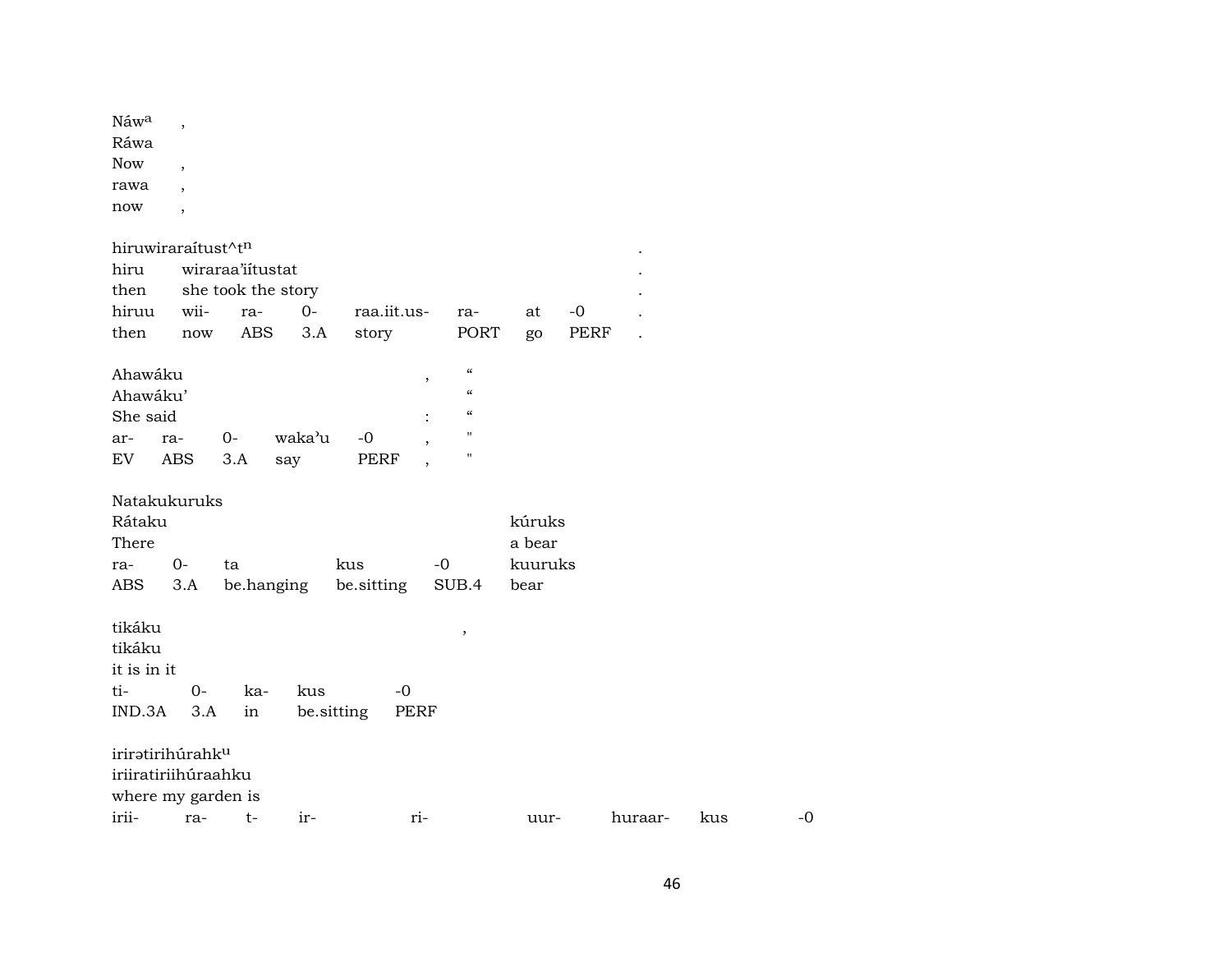| where                                                                                                      | ABS                                                                                                  | 1.A                                                                                        |                  | POSS.1/2A                           | PHYS.POSS        |                                              | POSS.A                                                 | land    | be.sitting  | SUB.4 |
|------------------------------------------------------------------------------------------------------------|------------------------------------------------------------------------------------------------------|--------------------------------------------------------------------------------------------|------------------|-------------------------------------|------------------|----------------------------------------------|--------------------------------------------------------|---------|-------------|-------|
| $\pmb{\mathsf{H}}$<br>$\pmb{\mathsf{H}}$<br>$\pmb{\mathsf{H}}$<br>$\pmb{\mathsf{H}}$<br>$\pmb{\mathsf{H}}$ | Náwa<br>Ráwa<br><b>Now</b><br>rawa<br>now                                                            | $\overline{\phantom{a}}$<br>$\, ,$<br>$\overline{\phantom{a}}$<br>$\overline{\phantom{a}}$ |                  |                                     |                  |                                              |                                                        |         |             |       |
| hiruahuši nahkawátatn                                                                                      |                                                                                                      |                                                                                            |                  |                                     |                  |                                              |                                                        |         |             |       |
| hiru<br>then<br>hiruu                                                                                      | ar-                                                                                                  | ahuciraahkawátat<br>they came out<br>ra-                                                   | $0-$             | ut-                                 | $i-$             | raar-                                        |                                                        | kawatak | $-0$        |       |
| then                                                                                                       | EV                                                                                                   | <b>ABS</b>                                                                                 | 3.A              | <b>PREV</b>                         | <b>SEQ</b>       | PL.INDV.A                                    | get.out                                                |         | <b>PERF</b> |       |
| irári<br>$i-$                                                                                              | iraári'<br>brother<br>3.POSS.A                                                                       | -raar-                                                                                     | same.sex.sibling |                                     | -ri'<br>3.POSS.B | $\, ,$<br>$\, ,$<br>$\overline{\phantom{a}}$ |                                                        |         |             |       |
| šahikstahkítu<br>cahikstaahkituu'u'<br>all the people<br>icaahiks                                          | raar-                                                                                                |                                                                                            | kituu            | $-u$ <sup><math>\prime</math></sup> |                  |                                              |                                                        |         |             |       |
| person                                                                                                     | PL                                                                                                   | all                                                                                        |                  | <b>NOM</b>                          |                  |                                              |                                                        |         |             |       |
| Náwa<br>Ráwa<br>Now<br>rawa<br>$\operatorname{now}$                                                        | $\ddot{\phantom{0}}$<br>$\overline{\phantom{a}}$<br>$\overline{\phantom{a}}$<br>$\ddot{\phantom{0}}$ | irár <sup>i</sup><br>iraári'<br>brother<br>$i-$<br>3.POSS.A                                |                  | -raar-<br>same.sex.sibling          |                  | -ri'<br>3.POSS.B                             | $\, ,$<br>$\, ,$<br>$\, ,$<br>$\overline{\phantom{a}}$ |         |             |       |
| nikuwitúta<br>rikuwituúta                                                                                  |                                                                                                      |                                                                                            |                  |                                     |                  |                                              |                                                        |         |             |       |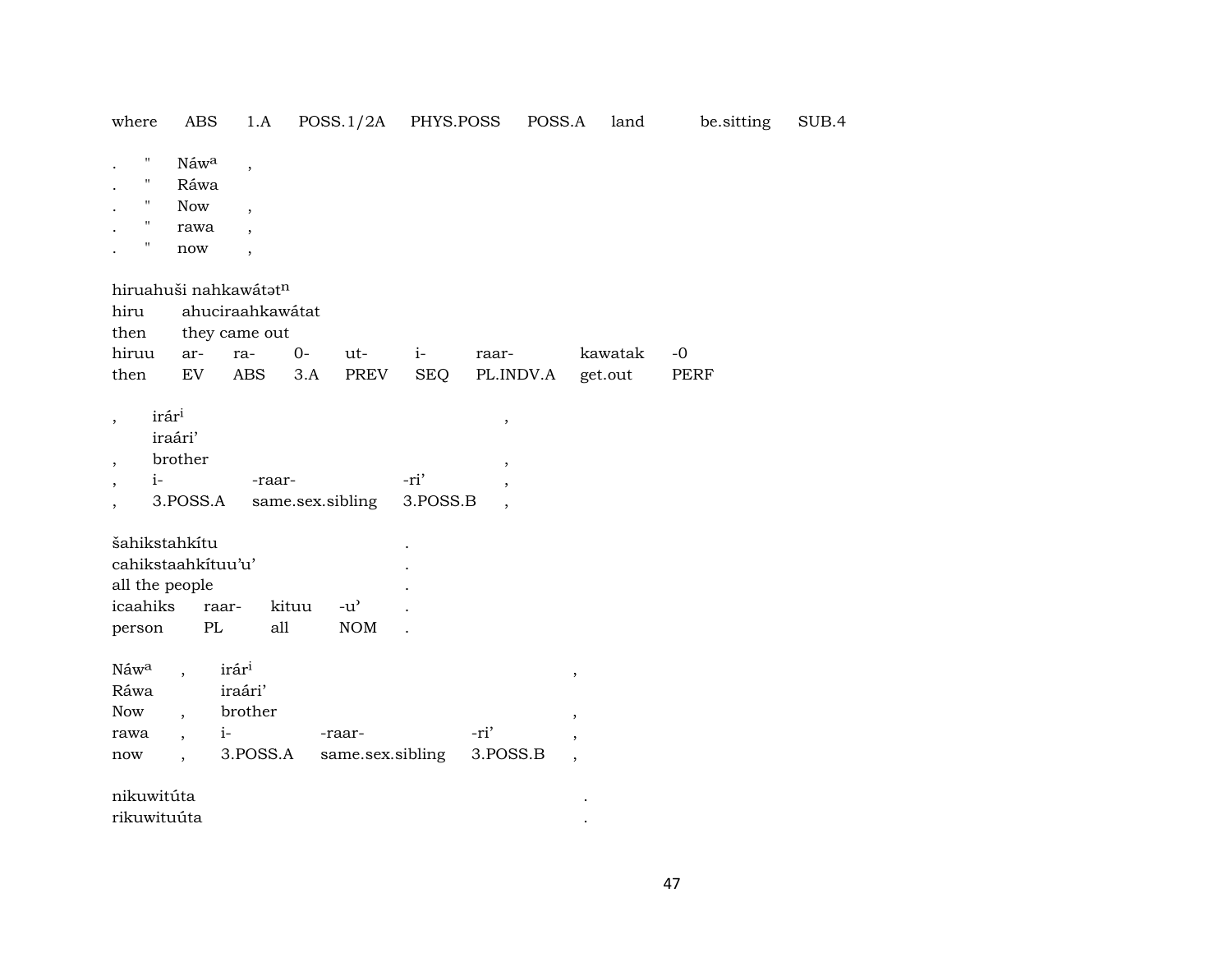|                                                                              | that is what he did                            |               |                 |                    |          |              |            |                                                                              |
|------------------------------------------------------------------------------|------------------------------------------------|---------------|-----------------|--------------------|----------|--------------|------------|------------------------------------------------------------------------------|
| riku-                                                                        | wi-                                            | ti-           | $O-$            | ut-                | aar      | $-0$         |            |                                                                              |
| that.is                                                                      | QUOT                                           | IND.3A        | 3.A             | PREV               | do       | PERF         |            |                                                                              |
| Ahawáku<br>Ahawáku'<br>He said<br>ar-<br>ra-<br>EV<br><b>ABS</b>             | $0-$<br>3.A                                    | waka'u<br>say | $-0$<br>PERF    |                    |          |              |            |                                                                              |
| iriaharaítaw <sup>i</sup><br>irii'aharaa'iitawi<br>irii-<br>that             | the one who told it<br>ar-<br>ra-<br>EV<br>ABS | $0-$<br>3.A   | $a-$<br>PREV.3A | know               | raa.iita | -wi<br>SUB.L | ,<br>,     | $\pmb{\zeta}\pmb{\zeta}$<br>$\pmb{\zeta}$<br>$\epsilon$<br>$^{\prime}$<br>11 |
| Pītíšutk <sup>i</sup><br>Piitiísutki<br>Young man<br>wiita.isut<br>young.man | -kis<br><b>DIM</b>                             |               |                 |                    |          |              |            |                                                                              |
| kukarisiwáku<br>kukariisiwáku'<br>ku-<br>INDF                                | don't say anything<br>$i-$<br>kara-<br>NEG     | CONT.1/2A     | $S-$<br>2.A     | $i-$<br><b>SEQ</b> | say      | waka'u       | -0<br>PERF |                                                                              |
| pakurišákahur <sup>u</sup><br>foolish words                                  | pakuuriicákahuuru'<br>wakuur- icakahur         | $-u^{\prime}$ |                 |                    |          |              |            |                                                                              |

| wakuur- | 1 cakanur   | -111       |  |
|---------|-------------|------------|--|
| word    | be.reckless | <b>NOM</b> |  |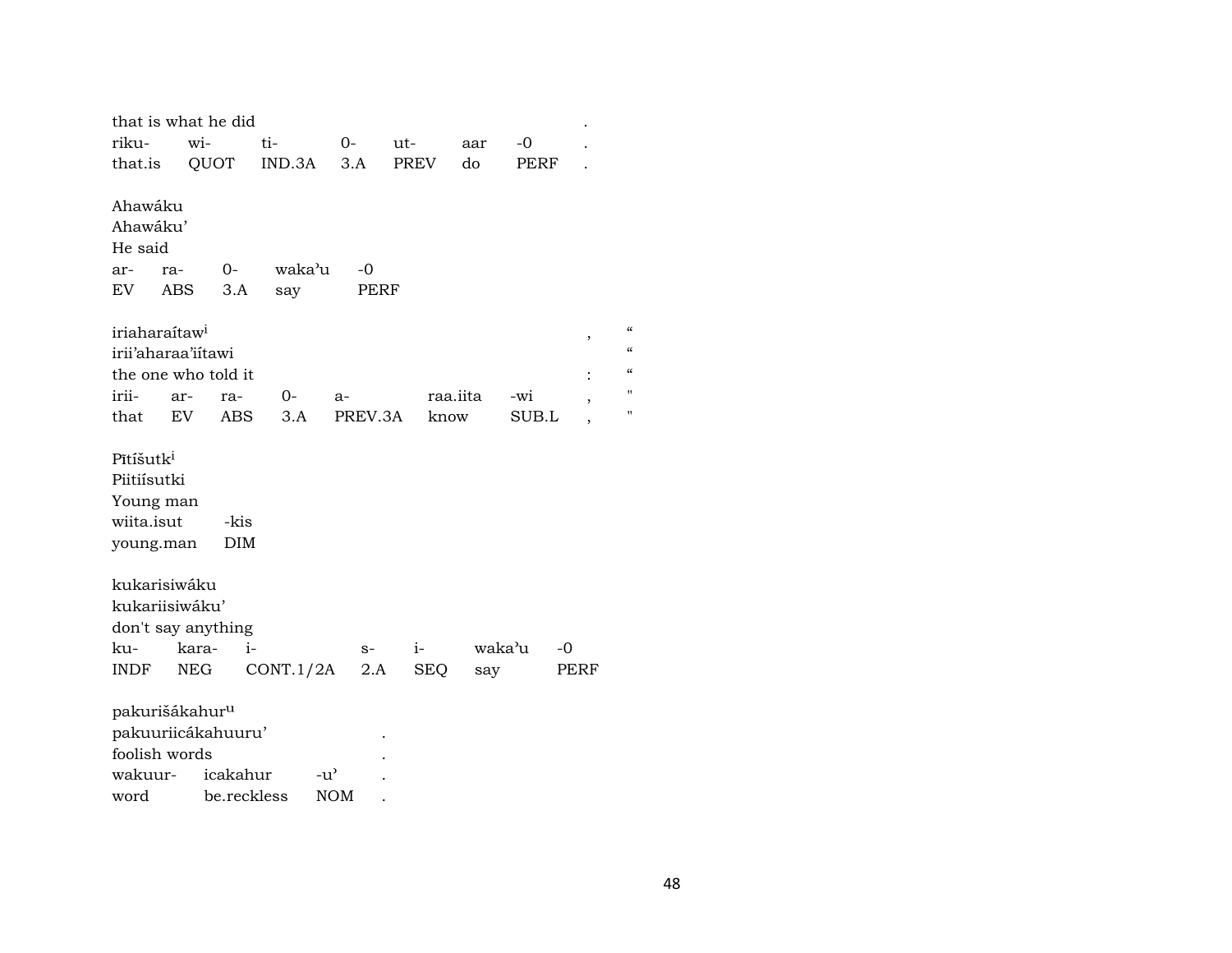| nahuráhkiti          |            |                          |                               |                  |          |                    |                            |            |               |      |            |
|----------------------|------------|--------------------------|-------------------------------|------------------|----------|--------------------|----------------------------|------------|---------------|------|------------|
| Rahúrahki            |            |                          | ti'                           |                  |          |                    |                            |            |               |      |            |
| An animal            |            |                          | it is                         |                  |          |                    |                            |            |               |      |            |
| rahuraar             |            | -kis                     | ti-                           | $O -$            | 0        | $-0$               |                            |            |               |      |            |
| animal               |            | <b>DIM</b>               | IND.3A                        | 3.A              | be       |                    | <b>PERF</b>                |            |               |      |            |
| iraráit <sup>a</sup> |            |                          |                               |                  |          |                    |                            |            |               |      |            |
| Iraraá'iita          |            |                          |                               |                  |          |                    |                            |            |               |      |            |
|                      |            | That one that knows      |                               |                  |          |                    |                            |            |               |      |            |
| $ii-$                | ra-        | $0-$                     | $a-$                          |                  | raa.iita |                    | -0                         |            |               |      |            |
| that                 | <b>ABS</b> | 3.A                      | PREV.3A                       |                  | know     |                    | <b>PERF</b>                |            |               |      |            |
| titkúk <sup>u</sup>  |            |                          |                               |                  |          | "                  | Pírask <sup>i</sup>        |            | $^\mathrm{,}$ |      |            |
| Titkuúku'            |            |                          |                               |                  |          | $\pmb{\mathsf{H}}$ | Piíraski                   |            |               |      |            |
| It is listening      |            |                          |                               |                  |          | 11                 | A boy                      |            |               |      |            |
| ti-                  | $0 -$      |                          | atka'uk                       | -:hus            |          | "                  | piiras-                    | -kis       |               |      |            |
| IND.3A               | 3.A        |                          | listen                        | <b>IMPF</b>      |          | Ħ                  | boy                        | <b>DIM</b> |               |      |            |
| kuhawáku             |            |                          |                               |                  |          | $\overline{ }$     | $\boldsymbol{\mathcal{C}}$ |            |               |      |            |
| kuuhawáku'           |            |                          |                               |                  |          |                    | $\epsilon$                 |            |               |      |            |
| he must have said    |            |                          |                               |                  |          |                    | $\epsilon\epsilon$         |            |               |      |            |
| kuur-                | ra-        | $0-$                     | waka'u                        |                  | $-0$     | $\cdot$            | $^{\prime}$                |            |               |      |            |
| <b>DUB</b>           | ABS        | 3.A                      | say                           |                  | PERF     |                    | П                          |            |               |      |            |
|                      |            |                          | Iširúsiwitiritaruturíkuksta   |                  |          |                    |                            |            |               |      |            |
| $\mathbf I$          | ciru       |                          | siwitiriitaruutuuríkuksta     |                  |          |                    |                            |            |               |      |            |
| And                  | yet        |                          | it and I are going to wrestle |                  |          |                    |                            |            |               |      |            |
| i                    | ciruu      | $si-$                    | witi-                         | rii-             |          | $t-$               | ar-                        | ut-        | uurikuk       | -his | -ta        |
| and                  | yet        | DU                       | <b>REFL</b>                   | ASSR             |          | 1.A                | EV                         | PREV       | hold          | PERF | <b>INT</b> |
|                      |            |                          |                               |                  |          |                    |                            |            |               |      |            |
| 11                   |            | Akikutitkúk <sup>u</sup> |                               |                  |          |                    |                            |            |               |      |            |
| $\mathbf{H}$         | Aki        |                          |                               | kutitkuúku'      |          |                    |                            |            |               |      |            |
| $\pmb{\pi}$          |            | And here                 |                               | it was listening |          |                    |                            |            |               |      |            |
| п                    | a-         | ki                       | ku-                           | ti-              |          | $0-$               |                            | atka'uk    | c:hus:-       |      |            |
|                      |            |                          |                               |                  |          |                    |                            |            |               |      |            |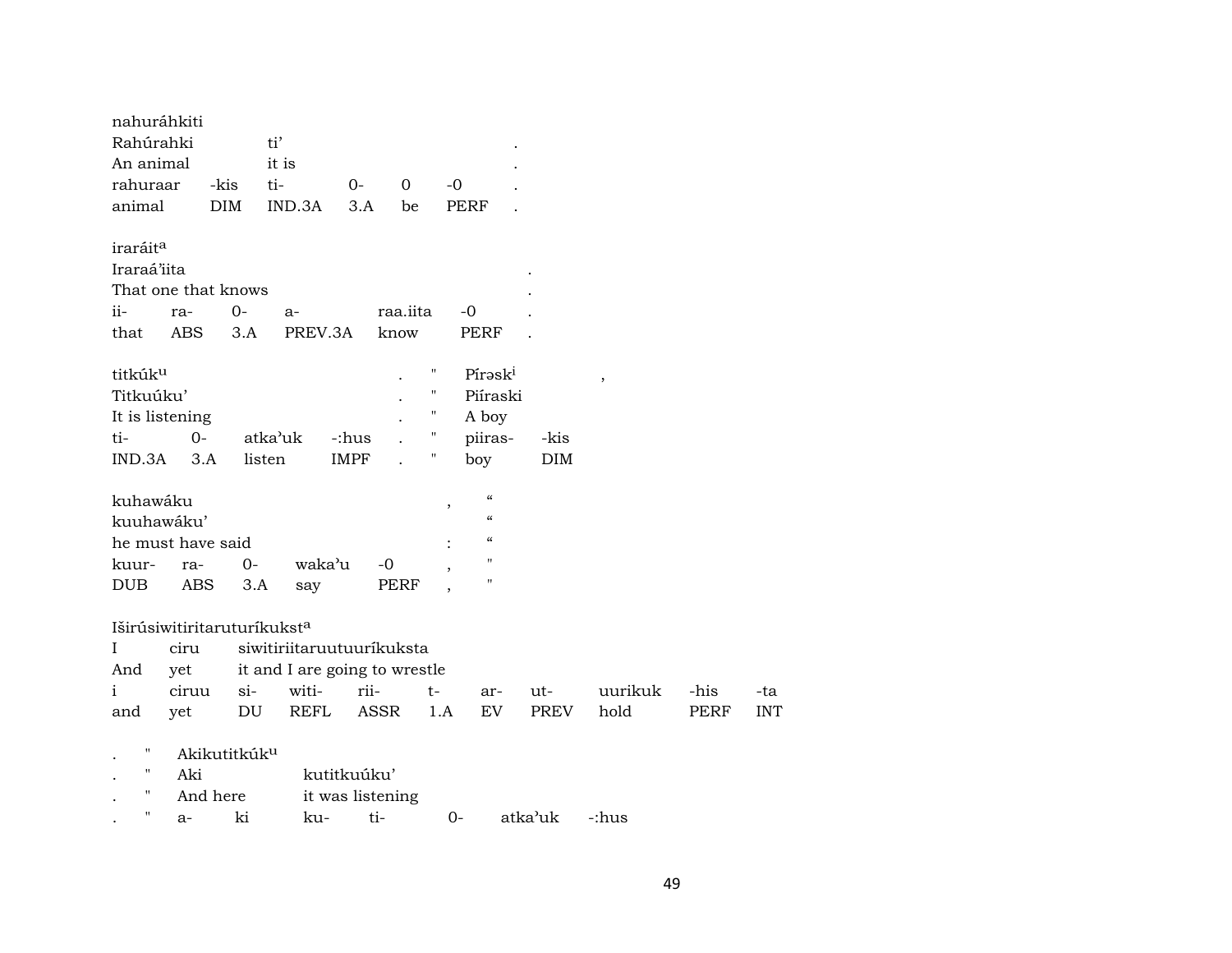|                                                 | and                                                                      | there                                      | <b>INDF</b>                                                  | IND.3A                                            | 3.A                  | listen                                                                                    | <b>IMPF</b>            |                                                                                                                                                           |              |
|-------------------------------------------------|--------------------------------------------------------------------------|--------------------------------------------|--------------------------------------------------------------|---------------------------------------------------|----------------------|-------------------------------------------------------------------------------------------|------------------------|-----------------------------------------------------------------------------------------------------------------------------------------------------------|--------------|
| kúruks<br>kúruks<br>the bear<br>kuuruks<br>bear | $\overline{\phantom{a}}$<br>$\ddot{\phantom{a}}$<br>$\ddot{\phantom{a}}$ | aki<br>Aki<br>And here<br>$a-$<br>and      | ki<br>there                                                  | kuruks<br>kúruks<br>the bear<br>kuuruks<br>bear   |                      |                                                                                           |                        |                                                                                                                                                           |              |
| kútikaku<br>kutikáku<br>ku-<br><b>INDF</b>      | it sat there in it<br>ti-<br>IND.3A                                      | $0-$<br>3.A                                | ka-<br>in                                                    | kus<br>be sitting                                 | $-0$<br>PERF         |                                                                                           |                        |                                                                                                                                                           |              |
| raa-<br>just                                    | naruwitirarawišasa,<br>Raaruuwitihuraarawiicasa<br>ruu-<br>there         | wi-<br>QUOT                                | Her field was just there along the bank<br>ti-<br>IND.3A     | $0-$<br>3.A                                       | huraar-<br>ground    |                                                                                           | awiica-<br>on.the.edge | sa<br>be.lying                                                                                                                                            | $-0$<br>PERF |
| hirahíritn<br>hi<br>and<br>hi<br>and            | raahiírit<br>finally<br>raahiírit<br>finally                             | ar-<br>EV.                                 | ahíhwak <sup>i</sup><br>ahíhwaki'<br>they said<br>ra-<br>ABS | $0-$<br>3.A                                       | ir-<br>PL.3A         | waki<br>say.PL                                                                            | $-0$<br>PERF           | $\boldsymbol{\zeta}\boldsymbol{\zeta}$<br>,<br>$\pmb{\zeta}\pmb{\zeta}$<br>$\boldsymbol{\zeta}\boldsymbol{\zeta}$<br>11<br>$\overline{\phantom{a}}$<br>11 |              |
| Náwa<br>Ráwa<br><b>Now</b><br>rawa<br>now       | $\overline{\phantom{a}}$                                                 | ikaa<br>iika'a<br>oh my<br>iika'a<br>oh.my | $\cdot$<br>wis<br>$\overline{\phantom{a}}$                   | wískuš <sup>u</sup><br>wiskucu'<br>hurry<br>hurry | -kucuu<br><b>AUG</b> | п<br>$\pmb{\mathsf{H}}$<br>$\pmb{\mathsf{H}}$<br>$\pmb{\mathsf{H}}$<br>$\pmb{\mathsf{H}}$ |                        |                                                                                                                                                           |              |

Hiruahuširakaúk^tn

Hiru ahuciraahka'uúkut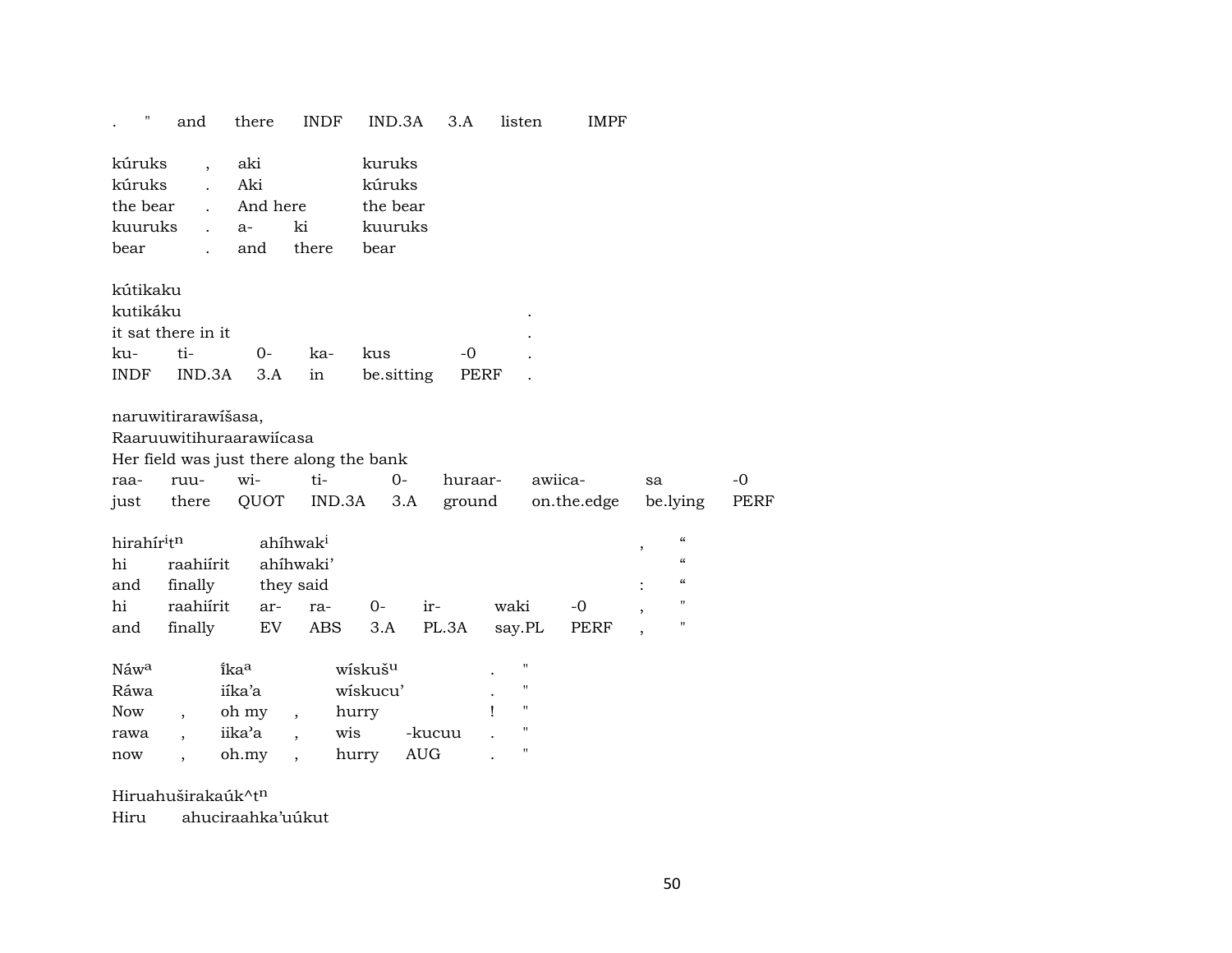| Then                                        |                                                   | they went into it                                   |                                                 |                               |                             |                   |       |            |             |
|---------------------------------------------|---------------------------------------------------|-----------------------------------------------------|-------------------------------------------------|-------------------------------|-----------------------------|-------------------|-------|------------|-------------|
| hiruu                                       | ar-                                               | ra-                                                 | $0-$                                            | ut-                           | $i-$                        | raar-             | ka-   | uukuk      | -0          |
| then                                        | EV                                                | ABS.                                                | 3.A                                             | PREV                          | <b>SEQ</b>                  | PL.INDV.A         | in    | get.into   | PERF        |
|                                             | píraski<br>Piíraski<br>The boys<br>piiras-<br>boy | -kis<br><b>DIM</b>                                  |                                                 |                               |                             |                   |       |            |             |
|                                             |                                                   | ruwitikatahúrahwa                                   |                                                 |                               |                             |                   |       |            |             |
|                                             |                                                   | ruuwitikatahúrahwa                                  |                                                 |                               |                             |                   |       |            |             |
|                                             |                                                   | there they were all together                        |                                                 |                               |                             |                   |       |            |             |
| ruu-                                        | wi-                                               | ti-                                                 |                                                 | $0-$                          | kata.hurah                  | -waa              | -0    |            |             |
| there                                       |                                                   | QUOT                                                | IND.3A                                          | 3.A                           | abut                        | DIST              | PERF  |            |             |
| Witikísuhšakask <sup>u</sup><br>wi-<br>QUOT | ti-                                               | Witikísuhcaakasku<br>IND.3A                         | clump of grape vines were there<br>$0 -$<br>3.A | kisuhc-<br>grape              | haak.haas-<br>vine          | kus<br>be.sitting |       | -0<br>PERF |             |
| akiirikutikawiku                            |                                                   |                                                     |                                                 |                               |                             |                   |       |            |             |
| aki                                         |                                                   |                                                     | irikutikaawiku                                  |                               |                             |                   |       |            |             |
| and here                                    |                                                   |                                                     |                                                 | that one was sitting under it |                             |                   |       |            |             |
| $a-$                                        | ki                                                | irii-                                               | ku-                                             | ti-                           | $0 -$                       | kaa-              | -wi   | kus        | $-0$        |
| and                                         | there                                             | that                                                | <b>INDF</b>                                     | IND.3A                        | 3.A                         | inside            | SUB.L | be sitting | <b>PERF</b> |
| Hi<br>hi                                    | And<br>and                                        | Hirawitakaráhisu<br>all of a sudden<br>raa-<br>just | raawiitakaaraáhisu'<br>wii-<br>now              | takaaraahis<br>all.at.once    | $-u^{\prime}$<br><b>NOM</b> |                   |       |            |             |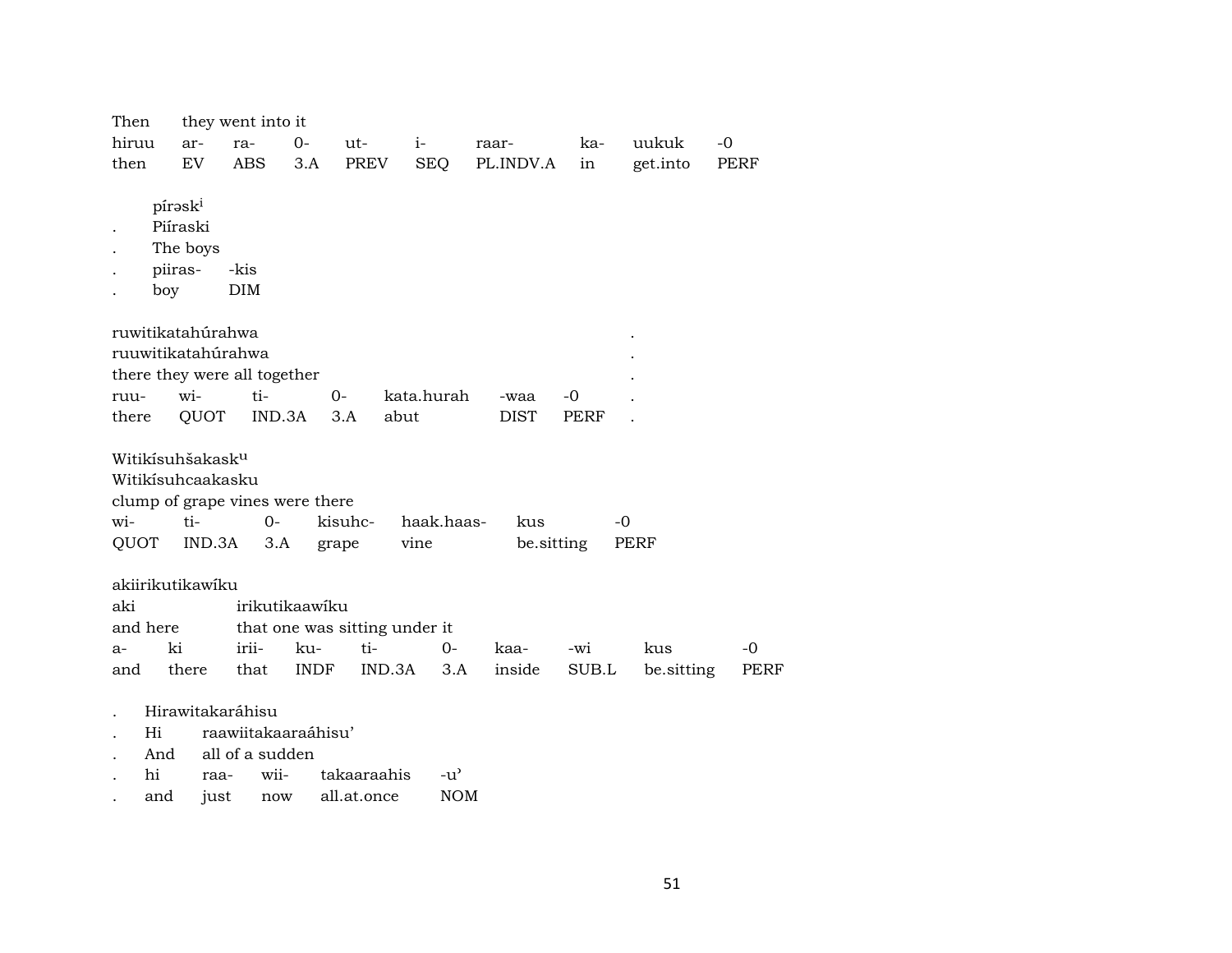|               | ahuhkahuráhkir <sup>i</sup> ,<br>ahuhkahuraáhkiri<br>the bushes shook                    |                                      |                                          |      |                  |             |                 |                    |            |
|---------------|------------------------------------------------------------------------------------------|--------------------------------------|------------------------------------------|------|------------------|-------------|-----------------|--------------------|------------|
| ar-           | ra-                                                                                      | $O -$                                | uur-                                     |      | ka.huraar-       |             | kirir           | $-0$               |            |
| <b>EV</b>     | <b>ABS</b>                                                                               | 3.A                                  | PREV                                     |      | be.a.brushy.area |             | thunder         | <b>PERF</b>        |            |
|               | hiruiriahawáka                                                                           |                                      |                                          |      |                  |             |                 | píraski            |            |
| hiru          |                                                                                          | irii'ahawaáka                        |                                          |      |                  |             |                 | piíraski           |            |
| then<br>hiruu | irii-                                                                                    | the one who said<br>ar-              | ra-                                      | $0-$ | waak             |             | -a              | the boy<br>piiras- | -kis       |
| then          | when                                                                                     |                                      | <b>EV</b><br><b>ABS</b>                  | 3.A  |                  | say.SUB     | SUB.1           | boy                | <b>DIM</b> |
| ,<br>$\alpha$ | $\pmb{\zeta}\pmb{\zeta}$<br>$\pmb{\zeta}\pmb{\zeta}$<br>$\blacksquare$<br>$\blacksquare$ |                                      |                                          |      |                  |             |                 |                    |            |
|               | Siwititatuturíkaksta<br>Siwititatuutuuríkuksta                                           |                                      | We are going to take hold of one another |      |                  |             |                 |                    |            |
| $si-$         | witi-                                                                                    | ta-                                  |                                          | $t-$ | a-               | ut-         | uurikuk         | -his               | -ta        |
| DU            | <b>REFL</b>                                                                              |                                      | IND.1/2A                                 | 1.A  | IN.PL.P          | <b>PREV</b> | hold            | <b>PERF</b>        | <b>INT</b> |
| ;             | $\blacksquare$                                                                           |                                      |                                          |      |                  |             |                 |                    |            |
|               | $\blacksquare$                                                                           |                                      |                                          |      |                  |             |                 |                    |            |
|               | 11                                                                                       |                                      |                                          |      |                  |             |                 |                    |            |
|               | $^{\prime}$                                                                              |                                      |                                          |      |                  |             |                 |                    |            |
| hi<br>and     | híahitawatatawít <sup>i</sup> tn                                                         | ahiitawatatawiitit<br>it fell on him |                                          |      |                  |             |                 | -0                 | $\, ,$     |
| hi            | П<br>ar-                                                                                 | ra-                                  | $O -$                                    | ir-  | ut-              |             | awatata.wi.itik |                    |            |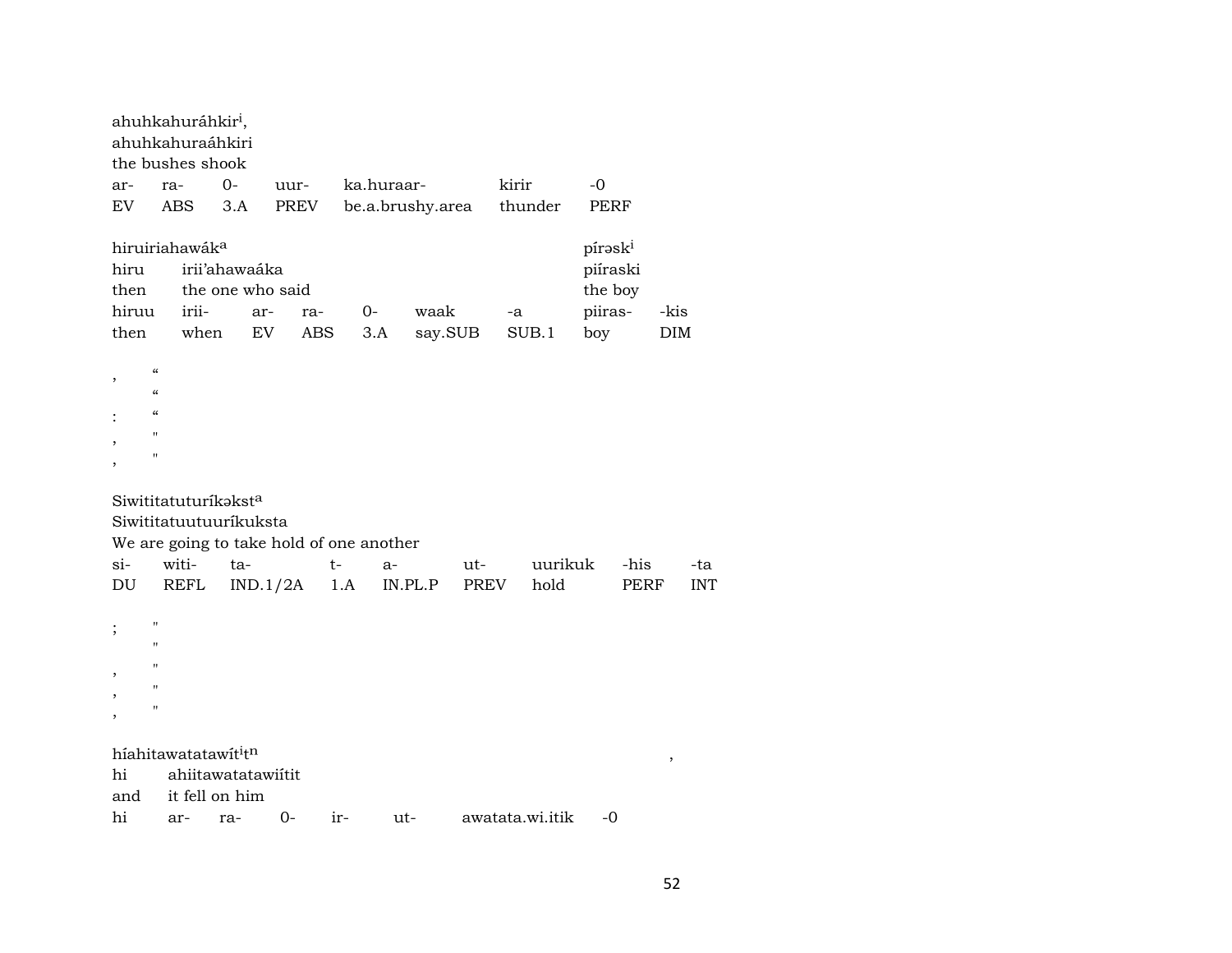| and      | EV                                            | ABS                                         | 3.A           | OBV        | <b>PREV</b> |             | fall.on.top.of | PERF           |                    |             |
|----------|-----------------------------------------------|---------------------------------------------|---------------|------------|-------------|-------------|----------------|----------------|--------------------|-------------|
| Indian   | šahiksíšahiks <sup>u</sup><br>cahiksícahiksu' |                                             |               |            |             |             |                |                |                    |             |
| icaahiks |                                               | icaahiks                                    | $-u^{\prime}$ |            |             |             |                |                |                    |             |
| person   |                                               | person                                      |               | <b>NOM</b> |             |             |                |                |                    |             |
|          | wititurík^tn<br>Witiituuríkut                 |                                             |               |            |             |             |                |                |                    |             |
|          | It caught him<br>ti-                          |                                             |               |            |             |             |                |                |                    |             |
| wi-      |                                               |                                             | $0 -$         | ir-        | ut-         | uurikuk     | -0             |                |                    |             |
| QUOT     |                                               | IND.3A                                      | 3.A           | OBV        | PREV        | catch       | <b>PERF</b>    |                |                    |             |
|          | Hiahiruwáwa^s                                 |                                             |               |            |             |             |                |                |                    |             |
| Hi       |                                               | ahiruuwaáwa'as                              |               |            |             |             |                |                |                    |             |
| And      |                                               | they ran away                               |               |            |             |             |                |                |                    |             |
| hi       | ar-                                           | ra-                                         | 0-            | ir-        |             | ruu.wa.as-i | -waa           | -0             |                    |             |
| and      | EV                                            | <b>ABS</b>                                  | 3.A           | PL.3A      |             | run.away    | DIST           | PERF           |                    |             |
|          |                                               | Naruwitušísawah^tn<br>Raaruuwituciísawaahat |               |            |             |             |                |                |                    |             |
|          |                                               | They were just standing around              |               |            |             |             |                |                |                    |             |
| raa-     | ruu-                                          | wi-                                         |               | ti-        | $0-$        | ut-         | $i-$           | as.a.waa.hak   |                    | -0          |
| just     | then                                          |                                             | QUOT          | IND.3A     | 3.A         | PREV        | SEQ            | sit.all.around |                    | <b>PERF</b> |
|          | hiahíhwak <sup>i</sup>                        |                                             |               |            |             |             |                |                | $\epsilon\epsilon$ |             |
|          | Hi                                            | ahíhwaki'                                   |               |            |             |             |                | ,              | $\mathcal{C}$      |             |
|          | And                                           | they said                                   |               |            |             |             |                |                | $\epsilon\epsilon$ |             |
|          | hi                                            | ar-                                         | ra-           | $0-$       | ir-         | waki        | -0             |                | $\pmb{\mathsf{H}}$ |             |
|          | and                                           | EV.                                         | ABS           | 3.A        | PL.3A       | say.PL      | PERF           |                | $\pmb{\mathsf{H}}$ |             |
|          | Kirakawirákut <sup>i</sup> t <sup>n</sup>     |                                             |               |            |             |             |                |                |                    |             |
| Kíra     |                                               |                                             | kawirákuutit  |            |             |             |                |                |                    |             |
|          |                                               |                                             |               |            |             |             |                |                |                    |             |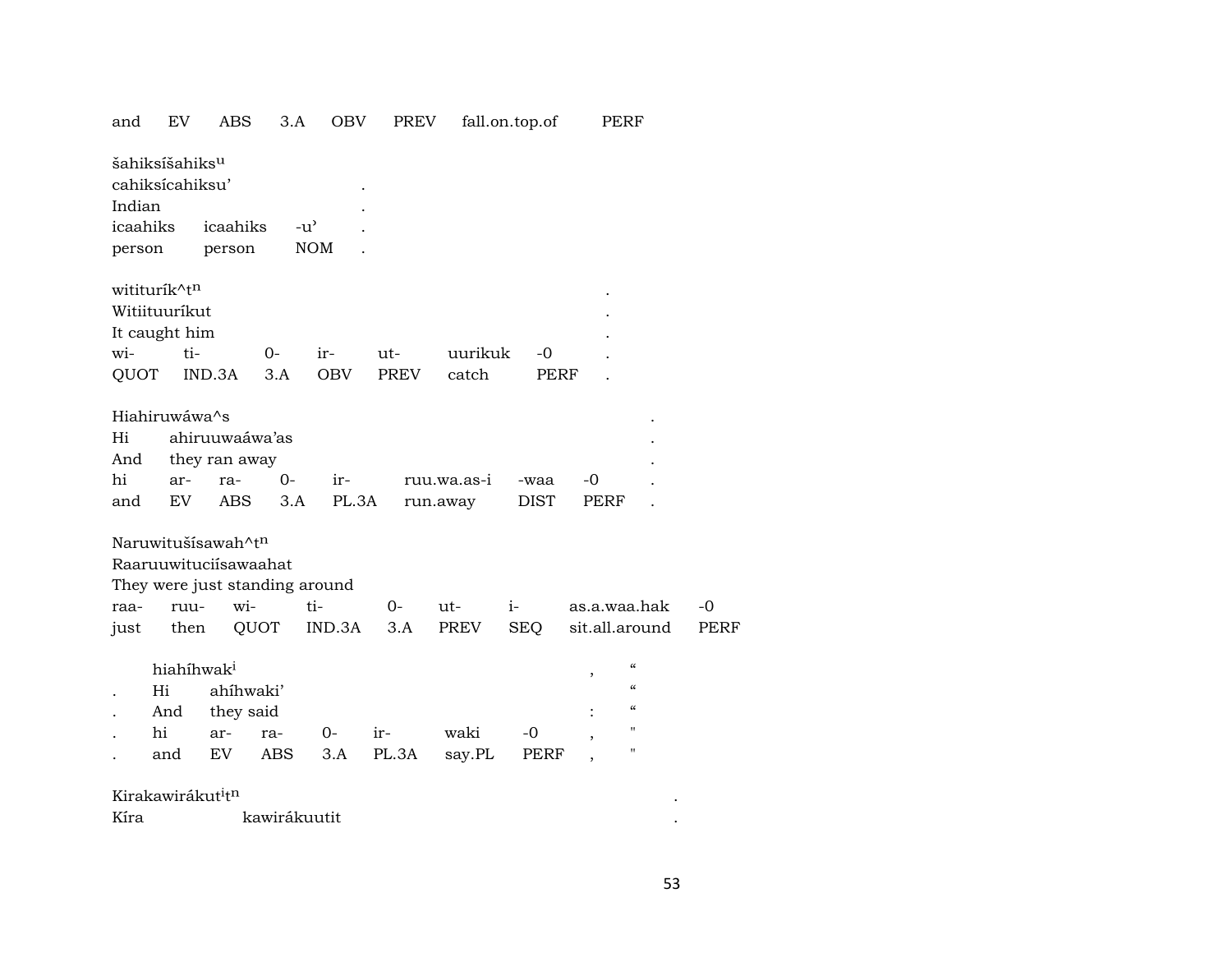| Well<br>kira                                  | $\overline{\phantom{a}}$<br>$\overline{\phantom{a}}$                  | ka-                                                           | has it killed him<br>wii-                | ra-          | 0-                                                                                                                        | kuut.ik                                              | $-0$        | 5. |
|-----------------------------------------------|-----------------------------------------------------------------------|---------------------------------------------------------------|------------------------------------------|--------------|---------------------------------------------------------------------------------------------------------------------------|------------------------------------------------------|-------------|----|
| perhaps                                       | $\overline{\phantom{a}}$                                              | Y/N.INTER                                                     | $\operatorname{now}$                     | ABS          | 3.A                                                                                                                       | kill                                                 | PERF        |    |
| 11<br>"<br>П<br>ar-<br>Н<br>EV.               | Ahawáku<br>Ahawáku'<br>He said<br>ra-<br>ABS                          | $0-$<br>3.A                                                   | waka'u<br>say                            | $-0$<br>PERF | $\pmb{\zeta}\pmb{\zeta}$<br>,<br>$\pmb{\zeta}\pmb{\zeta}$<br>$\pmb{\zeta}\pmb{\zeta}$<br>$\blacksquare$<br>$\blacksquare$ |                                                      |             |    |
|                                               | Kukakikúhahuruk <sup>u</sup>                                          |                                                               |                                          |              |                                                                                                                           |                                                      | $\,$        |    |
|                                               |                                                                       | Kukaakikuúhahuruuku'                                          |                                          |              |                                                                                                                           |                                                      |             |    |
|                                               |                                                                       |                                                               | It is not doing anything to (ie hurt) me |              |                                                                                                                           |                                                      |             |    |
| ku-                                           | kaaki-                                                                |                                                               | $0 -$<br>ku-                             | ut-          |                                                                                                                           | rahur.ra'uk                                          | -:hus       |    |
| INDF                                          | NEG.IND.3A                                                            |                                                               | 1.P<br>3.A                               | <b>PREV</b>  | treat                                                                                                                     |                                                      | <b>IMPF</b> |    |
|                                               | narutikúšiahut <sup>n</sup><br>Raaruutikuúci'aahut<br>It just held me |                                                               |                                          |              |                                                                                                                           |                                                      |             |    |
| raa-                                          | ruu-                                                                  | ti-                                                           | ku-<br>0-                                | ut-          | $i-$                                                                                                                      | ahuk                                                 | -0          |    |
| just                                          | then                                                                  | IND.3A                                                        | 3.A<br>1.P                               | PREV         | <b>SEQ</b>                                                                                                                | hold                                                 | <b>PERF</b> |    |
| Ħ<br>П<br>A<br>н<br>And<br>н<br>a<br>П<br>and | Ahirikurúkspak <sup>u</sup><br>hii-<br>other                          | hiirikuurukspáku'<br>that is what he said<br>riku-<br>that.is | ra-<br>ABS                               | $0-$<br>3.A  | uks-<br><b>AOR</b>                                                                                                        | waka'u<br>say                                        | -0<br>PERF  |    |
|                                               |                                                                       |                                                               |                                          |              | $\mathcal{C}\mathcal{C}$                                                                                                  |                                                      |             |    |
| Ahawáku<br>Ahawáku'                           |                                                                       |                                                               |                                          | ,            | $\mathcal{C}\mathcal{C}$                                                                                                  | Náw <sup>a</sup><br>$\overline{\phantom{a}}$<br>Ráwa |             |    |
| He said                                       |                                                                       |                                                               |                                          |              | $\boldsymbol{\zeta}\boldsymbol{\zeta}$                                                                                    | <b>Now</b>                                           |             |    |
| ar-                                           | ra-                                                                   | 0-                                                            | waka'u<br>-0                             |              | н                                                                                                                         | rawa                                                 |             |    |
| EV                                            | ABS                                                                   | 3.A<br>say                                                    | <b>PERF</b>                              |              | Н                                                                                                                         | now                                                  |             |    |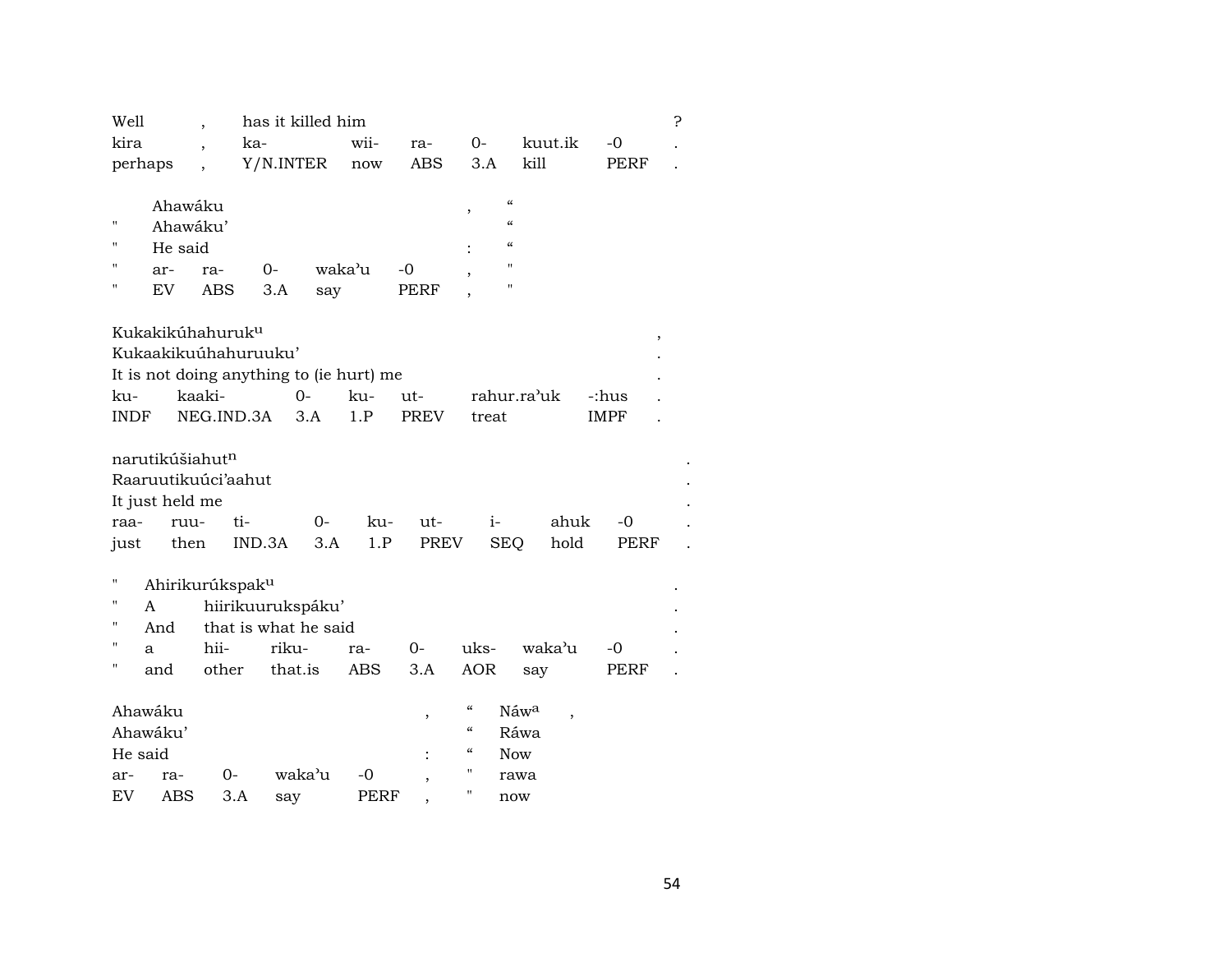|                          |         | witahətakákusiksta               |        |      |           |      |               |         |                          |                                        |                    |            |
|--------------------------|---------|----------------------------------|--------|------|-----------|------|---------------|---------|--------------------------|----------------------------------------|--------------------|------------|
|                          |         | witahattakákuusiksta             |        |      |           |      |               |         |                          |                                        |                    |            |
|                          |         | we are going to shoot it         |        |      |           |      |               |         |                          |                                        |                    |            |
| wi-                      |         | ta-                              |        | t-   | rak-      |      | taka.ku.as.ik |         | -his                     |                                        | -ta                |            |
| QUOT                     |         | IND.1/2A                         |        | 1.A  | $1/2$ .PL |      | shoot.DIST    |         | <b>PERF</b>              |                                        | <b>INT</b>         |            |
|                          |         |                                  |        |      |           |      |               |         |                          |                                        |                    |            |
| $\blacksquare$           |         | Ahawáku                          |        |      |           |      | pi̇̃ta        |         | $\, ,$                   | $\boldsymbol{\zeta}\boldsymbol{\zeta}$ | I                  |            |
| $\mathbf{H}$             |         | Ahawáku'                         |        |      |           |      | piíta         |         |                          | $\boldsymbol{\zeta}\boldsymbol{\zeta}$ | L                  |            |
| П                        | He said |                                  |        |      |           |      | the man       |         |                          | "                                      | And                |            |
| П                        | ar-     | ra-                              | $0-$   |      | waka'u    | $-0$ | wiita         |         | $\overline{\phantom{a}}$ | $\pmb{\mathsf{H}}$                     | i                  |            |
| п                        | EV.     | <b>ABS</b>                       | 3.A    | say  |           | PERF | man           |         | $\overline{\phantom{a}}$ | 11                                     | and                |            |
|                          |         |                                  |        |      |           |      |               |         |                          |                                        |                    |            |
|                          |         | irihísiriskukútikst <sup>a</sup> |        |      |           |      |               |         |                          |                                        |                    |            |
|                          |         | irihiisiriskukuútiksta           |        |      |           |      |               |         |                          |                                        |                    |            |
|                          |         | you are going to kill me instead |        |      |           |      |               |         |                          |                                        |                    |            |
| irii-                    |         | hii-                             | $si$ - | rii- | $S-$      | ku-  |               | kuut.ik | -his                     |                                        | -ta                |            |
| then                     |         | other                            | DU     | ASSR | 2.A       | 1.P  | kill          |         | PERF                     |                                        | <b>INT</b>         |            |
|                          |         |                                  |        |      |           |      |               |         |                          |                                        |                    |            |
|                          |         | irihisitaskukútikst <sup>a</sup> |        |      |           |      |               |         |                          |                                        |                    |            |
|                          |         | Irihiisitaskukuútiksta           |        |      |           |      |               |         |                          |                                        |                    |            |
|                          |         | You are going to kill me instead |        |      |           |      |               |         |                          |                                        |                    |            |
| irii-                    |         | hii-                             | $\sin$ | ta-  |           | $S-$ | ku-           | kuut.ik |                          | -his                                   |                    | -ta        |
| then                     |         | other                            | DU     |      | IND.1/2A  | 2.A  | 1.P           | kill    |                          | PERF                                   |                    | <b>INT</b> |
|                          |         |                                  |        |      |           |      |               |         |                          |                                        |                    |            |
|                          |         | istətakakúsik <sup>a</sup>       |        |      |           |      |               |         |                          |                                        | $\mathbf{H}$       |            |
| $\overline{\phantom{a}}$ |         | istattakakuúsika                 |        |      |           |      |               |         |                          |                                        | $\pmb{\mathsf{H}}$ |            |
|                          |         | if you shoot it                  |        |      |           |      |               |         |                          |                                        | п                  |            |
|                          | $i-$    |                                  |        |      | rak-      |      | taka.ku.as.ik |         |                          |                                        | $\mathbf H$        |            |
|                          |         |                                  | $S-$   |      |           |      |               | -a      |                          |                                        | $\pmb{\mathsf{H}}$ |            |
|                          |         | CONT.1/2A                        | 2.A    |      | $1/2$ .PL |      | shoot.DIST    |         | SUB.1                    |                                        |                    |            |
| Witirakia                |         |                                  |        |      |           |      |               |         |                          |                                        |                    |            |
|                          |         |                                  |        |      |           |      |               |         |                          |                                        |                    |            |
| Witiraakii'a             |         |                                  |        |      |           |      |               |         |                          |                                        |                    |            |
|                          |         | It was a long time               |        |      |           |      |               |         |                          |                                        |                    |            |
| wi-                      |         | ti-                              | 0-     |      | raa.kii   |      | -aar          | -0      |                          |                                        |                    |            |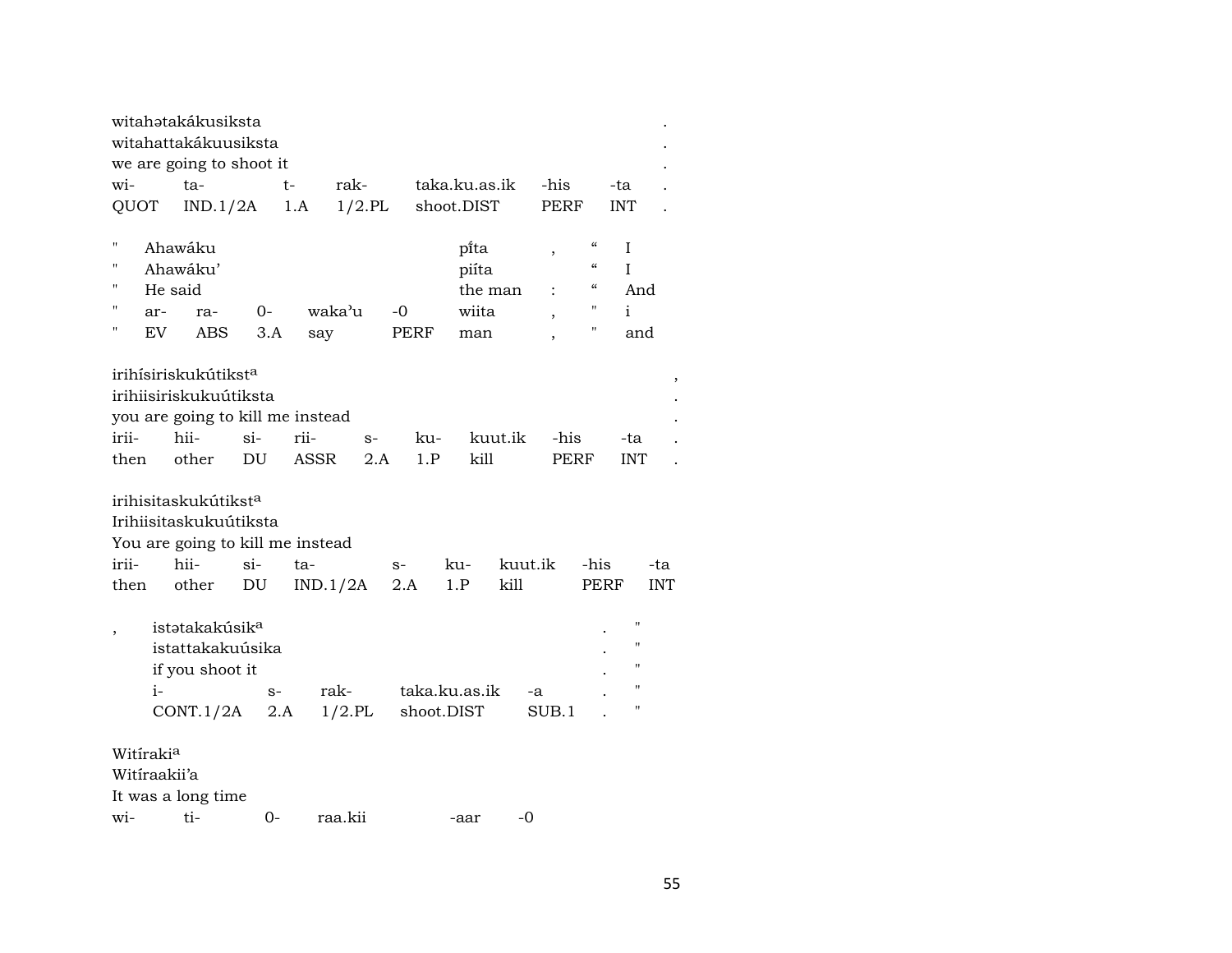### QUOT IND.3A 3.A be.a.long.time INCH PERF

|          | ahitáwatatak <sup>u</sup>       |            |        |                  |      |                   |                          |             |             |       |  |
|----------|---------------------------------|------------|--------|------------------|------|-------------------|--------------------------|-------------|-------------|-------|--|
|          | ahiitáwatataku                  |            |        |                  |      |                   |                          |             |             |       |  |
|          | its sitting on him              |            |        |                  |      |                   |                          |             |             |       |  |
| ar-      | ra-                             | $O -$      | $ir-$  | ut-              |      | awatata-          |                          | kus         |             | -0    |  |
| EV.      | ABS                             | 3.A        | OBV    | PREV             |      | on.top.of         |                          | be sitting  |             | SUB.4 |  |
|          |                                 |            |        |                  |      |                   |                          |             |             |       |  |
|          | ahawákararu <sup>a</sup>        |            |        |                  |      |                   |                          |             | ,           |       |  |
|          | Ahawakaraaru'a'                 |            |        |                  |      |                   |                          |             |             |       |  |
|          | He called out                   |            |        |                  |      |                   |                          |             |             |       |  |
| ar-      | ra-                             | $0-$       | a-     |                  |      | wakaraar.u.a      |                          | -0          |             |       |  |
| EV       | ABS                             | 3.A        |        | PREV.3A call.out |      |                   |                          | <b>PERF</b> |             |       |  |
|          |                                 |            |        |                  |      |                   |                          |             |             |       |  |
| ahawáku  |                                 |            |        |                  |      | ,                 | $\mathcal{C}\mathcal{C}$ |             |             |       |  |
| Ahawáku' |                                 |            |        |                  |      |                   | $\mathcal{C}$            |             |             |       |  |
| He said  |                                 |            |        |                  |      |                   | $\mathcal{C}\mathcal{C}$ |             |             |       |  |
| ar-      | ra-                             | $0-$       | waka'u |                  | $-0$ |                   | п                        |             |             |       |  |
| EV.      | ABS                             | 3.A        | say    |                  | PERF |                   | п                        |             |             |       |  |
|          |                                 |            |        |                  |      |                   |                          |             |             |       |  |
|          | Kukakikutahatákusk <sup>u</sup> |            |        |                  |      |                   |                          |             |             | $\,$  |  |
|          | Kukaakiikutahaahtákusku'        |            |        |                  |      |                   |                          |             |             |       |  |
|          | It is not putting a wound on me |            |        |                  |      |                   |                          |             |             |       |  |
| ku-      | kaaki-                          |            | $0-$   |                  | ku-  | tat.raar.ta.kus.k |                          |             | -:hus       |       |  |
| INDF     |                                 | NEG.IND.3A | 3.A    |                  | 1.P  | wound             |                          |             | <b>IMPF</b> |       |  |
|          |                                 |            |        |                  |      |                   |                          |             |             |       |  |
|          | narutikúšiah^t <sup>n</sup>     |            |        |                  |      |                   |                          |             |             |       |  |
|          | Raaruutikuúci'aahut             |            |        |                  |      |                   |                          |             |             |       |  |
|          | It is just holding me           |            |        |                  |      |                   |                          |             |             |       |  |
| raa-     | ruu-                            | ti-        |        | $O-$             | ku-  | ut-               |                          | $i-$        | ahuk        | -0    |  |
| just     | then                            | IND.3A     |        | 3.A              | 1.P  | PREV              |                          | SEQ         | hold        | PERF  |  |
|          |                                 |            |        |                  |      |                   |                          |             |             |       |  |

" Náw<sup>a</sup> , hirahír<sup>i</sup>t<sup>n</sup><br>" Ráwa hi raáhiirit " Ráwa hi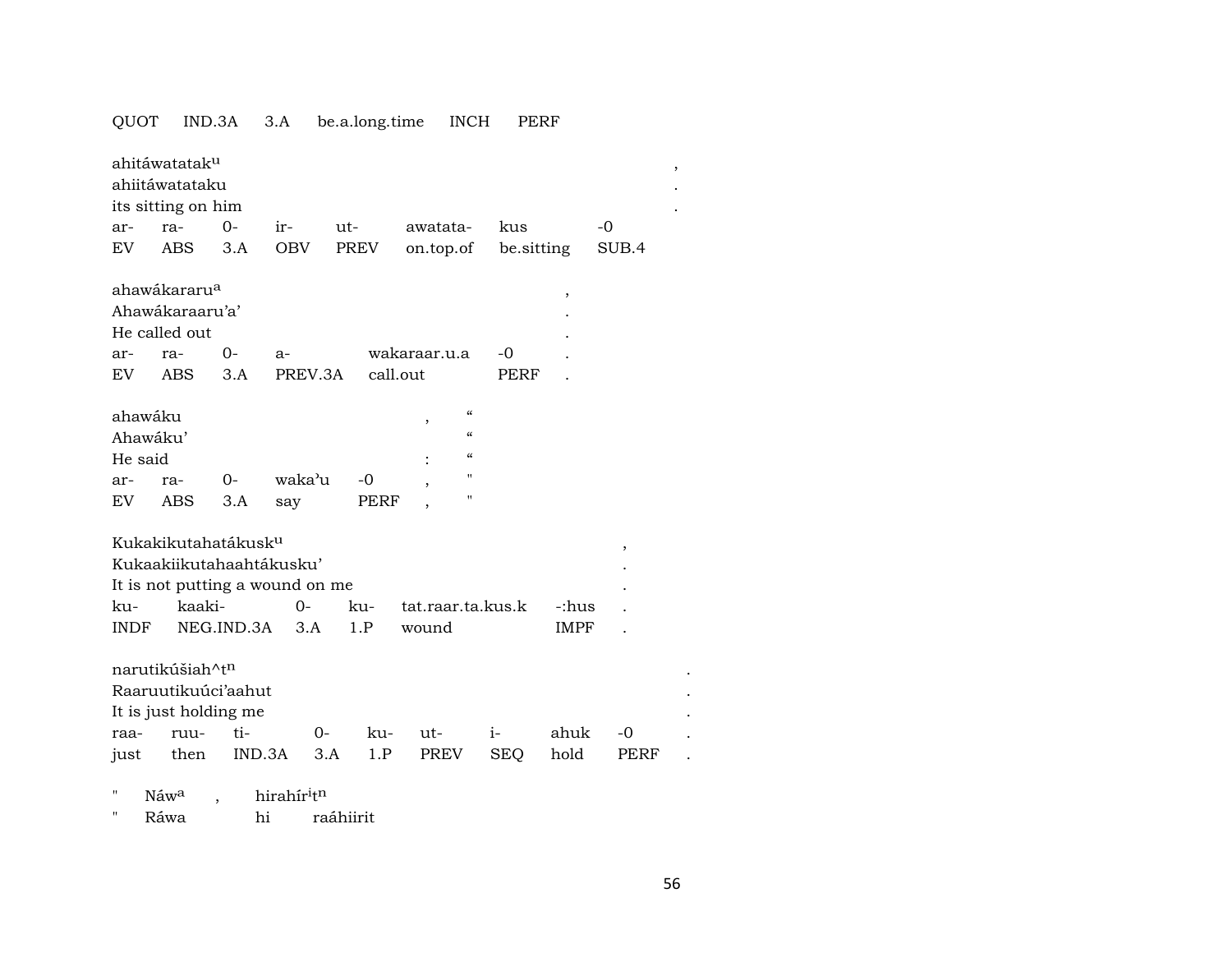| $\pmb{\mathsf{H}}$<br>$^{\prime}$<br>$^{\prime\prime}$ | <b>Now</b><br>rawa<br>now | $\overline{\phantom{a}}$                                      | and<br>hi<br>and                            |                                                           | finally<br>raahiirit<br>finally |            |                             |                                        |                                                                                                      |             |            |
|--------------------------------------------------------|---------------------------|---------------------------------------------------------------|---------------------------------------------|-----------------------------------------------------------|---------------------------------|------------|-----------------------------|----------------------------------------|------------------------------------------------------------------------------------------------------|-------------|------------|
| kuur-<br><b>DUB</b>                                    |                           | kuhirakašikstaráhwia<br>ra-<br><b>ABS</b>                     | kúhiiraakacikstaraáhwii'a<br>ir-<br>OBV     | they became worried for him<br>$0-$<br>3.P                | rak-<br>3PL.PASS                |            |                             | aciks.taraah.wii<br>be.gravely.worried | -aar                                                                                                 | <b>INCH</b> | -0<br>PERF |
| $\overline{\phantom{a}}$                               | hi<br>and<br>hi<br>and    | hiahíhwak <sup>i</sup><br>ar-<br>EV <sub></sub>               | ahíhwaki'<br>they said<br>ra-<br><b>ABS</b> | $0-$                                                      | ir-<br>3.A                      | PL.3A      | waki<br>say.PL              | -0<br>PERF                             | $\epsilon$<br>,<br>$\epsilon\epsilon$<br>$\boldsymbol{\zeta}\boldsymbol{\zeta}$<br>Ħ<br>$\mathbf{H}$ |             |            |
| wi-<br>QUOT                                            |                           | Witahatakakásiksta<br>Witahattakakaásiksta<br>ta-<br>IND.1/2A | We are going to shoot them                  | t-<br>1.A                                                 | rak-<br>$1/2$ .PL               |            | taka.ku.as.ik<br>shoot.DIST | -his<br>PERF                           | -ta<br><b>INT</b>                                                                                    |             |            |
| п<br>п<br>н<br>"<br>$\pmb{\mathsf{H}}$                 | Hi<br>And<br>hi<br>and    | kara-<br><b>NEG</b>                                           | Hikarahiwáwaktit <sup>n</sup>               | karaahiwaáwaktit<br>he did not speak<br>ri-<br>ar-<br>EV. | CONT.3A                         | 0-<br>3.A  | talk                        | waa.wak.tik                            | -0<br>PERF                                                                                           |             |            |
| Hi<br>And<br>hi<br>and                                 | ar-<br>EV                 | hiahihtakakúsitn<br>they all shot<br>ra-                      | ahihtakakuúsit<br>ABS                       | 0-<br>3.A                                                 | ir-<br>PL.3A                    | shoot.DIST | taka.ku.as.ik               | -0<br><b>PERF</b>                      | ,                                                                                                    |             |            |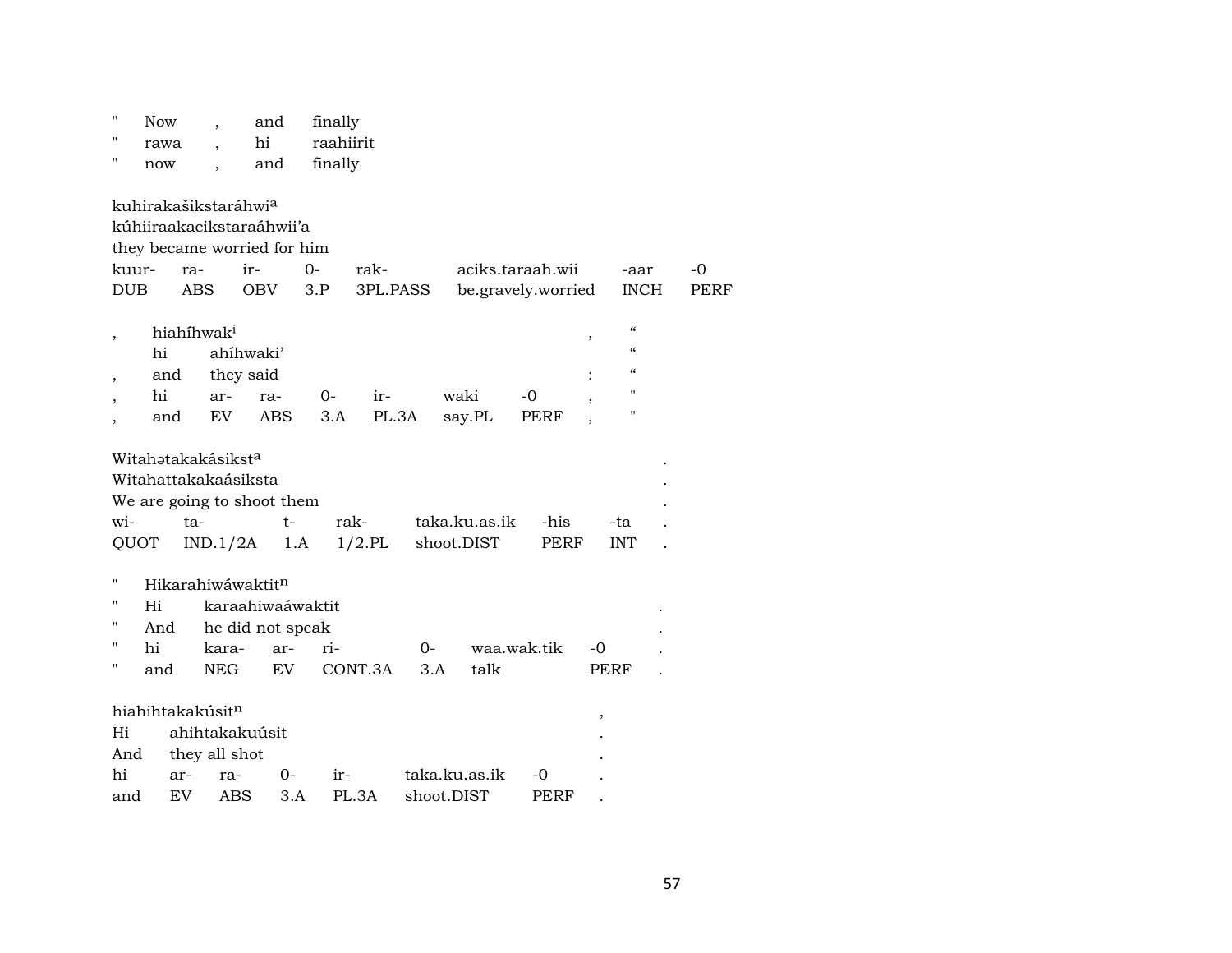| Aki<br>ápac<br>both<br>And here<br>ki<br>apac<br>a-<br>both<br>there<br>and<br>wisikutihašárat^tn<br>wisikúhiihacáraatat<br>they shot them (du)<br>wii-<br>$si-$<br>kuur-<br>0-<br>ir-<br>ut-<br>raar.taraatat.k<br>-0<br>ra-<br><b>ABS</b><br>PL.3A<br><b>PREV</b><br>DU<br><b>DUB</b><br>3.A<br>attack<br><b>PERF</b><br>now<br>Ahawakaráru <sup>a</sup><br>$\, ,$<br>Ahawakaraáru'a'<br>He called out<br>$0-$<br>wakaraar.u.a<br>-0<br>ar-<br>ra-<br>a-<br>EV<br>ABS<br>3.A<br>PREV.3A<br>call.out<br>PERF<br>$\epsilon$<br>ahawáku<br>$\,$<br>$\boldsymbol{\mathcal{C}}$<br>Ahawáku'<br>$\boldsymbol{\mathcal{C}}$<br>He said<br>11<br>waka'u<br>0-<br>-0<br>ra-<br>ar-<br>Н<br>EV<br>ABS<br>3.A<br>PERF<br>say<br>Irihiwisitaskúkut <sup>i</sup> tn<br>Irihiiwisitaskúkuutit<br>Instead you have killed me<br>irii-<br>hii-<br>wii-<br>$si-$<br>kuut.ik<br>$-0$<br>ku-<br>ta-<br>$S-$<br>kill<br>other<br>DU<br>IND.1/2A<br>2.A<br>1.P<br>then<br>PERF<br>now<br>н<br>wisítaskuš <sup>a</sup> tn<br>$\overline{ }$<br>"<br>Wisitaskuucat<br>н<br>You (du) have shot me<br>н<br>wii-<br>$si-$<br>$-0$<br>ku-<br>cak<br>ta-<br>$S-$ | akíapəš |  |  |  |  |  |
|----------------------------------------------------------------------------------------------------------------------------------------------------------------------------------------------------------------------------------------------------------------------------------------------------------------------------------------------------------------------------------------------------------------------------------------------------------------------------------------------------------------------------------------------------------------------------------------------------------------------------------------------------------------------------------------------------------------------------------------------------------------------------------------------------------------------------------------------------------------------------------------------------------------------------------------------------------------------------------------------------------------------------------------------------------------------------------------------------------------------------------------|---------|--|--|--|--|--|
|                                                                                                                                                                                                                                                                                                                                                                                                                                                                                                                                                                                                                                                                                                                                                                                                                                                                                                                                                                                                                                                                                                                                        |         |  |  |  |  |  |
|                                                                                                                                                                                                                                                                                                                                                                                                                                                                                                                                                                                                                                                                                                                                                                                                                                                                                                                                                                                                                                                                                                                                        |         |  |  |  |  |  |
|                                                                                                                                                                                                                                                                                                                                                                                                                                                                                                                                                                                                                                                                                                                                                                                                                                                                                                                                                                                                                                                                                                                                        |         |  |  |  |  |  |
|                                                                                                                                                                                                                                                                                                                                                                                                                                                                                                                                                                                                                                                                                                                                                                                                                                                                                                                                                                                                                                                                                                                                        |         |  |  |  |  |  |
|                                                                                                                                                                                                                                                                                                                                                                                                                                                                                                                                                                                                                                                                                                                                                                                                                                                                                                                                                                                                                                                                                                                                        |         |  |  |  |  |  |
|                                                                                                                                                                                                                                                                                                                                                                                                                                                                                                                                                                                                                                                                                                                                                                                                                                                                                                                                                                                                                                                                                                                                        |         |  |  |  |  |  |
|                                                                                                                                                                                                                                                                                                                                                                                                                                                                                                                                                                                                                                                                                                                                                                                                                                                                                                                                                                                                                                                                                                                                        |         |  |  |  |  |  |
|                                                                                                                                                                                                                                                                                                                                                                                                                                                                                                                                                                                                                                                                                                                                                                                                                                                                                                                                                                                                                                                                                                                                        |         |  |  |  |  |  |
|                                                                                                                                                                                                                                                                                                                                                                                                                                                                                                                                                                                                                                                                                                                                                                                                                                                                                                                                                                                                                                                                                                                                        |         |  |  |  |  |  |
|                                                                                                                                                                                                                                                                                                                                                                                                                                                                                                                                                                                                                                                                                                                                                                                                                                                                                                                                                                                                                                                                                                                                        |         |  |  |  |  |  |
|                                                                                                                                                                                                                                                                                                                                                                                                                                                                                                                                                                                                                                                                                                                                                                                                                                                                                                                                                                                                                                                                                                                                        |         |  |  |  |  |  |
|                                                                                                                                                                                                                                                                                                                                                                                                                                                                                                                                                                                                                                                                                                                                                                                                                                                                                                                                                                                                                                                                                                                                        |         |  |  |  |  |  |
|                                                                                                                                                                                                                                                                                                                                                                                                                                                                                                                                                                                                                                                                                                                                                                                                                                                                                                                                                                                                                                                                                                                                        |         |  |  |  |  |  |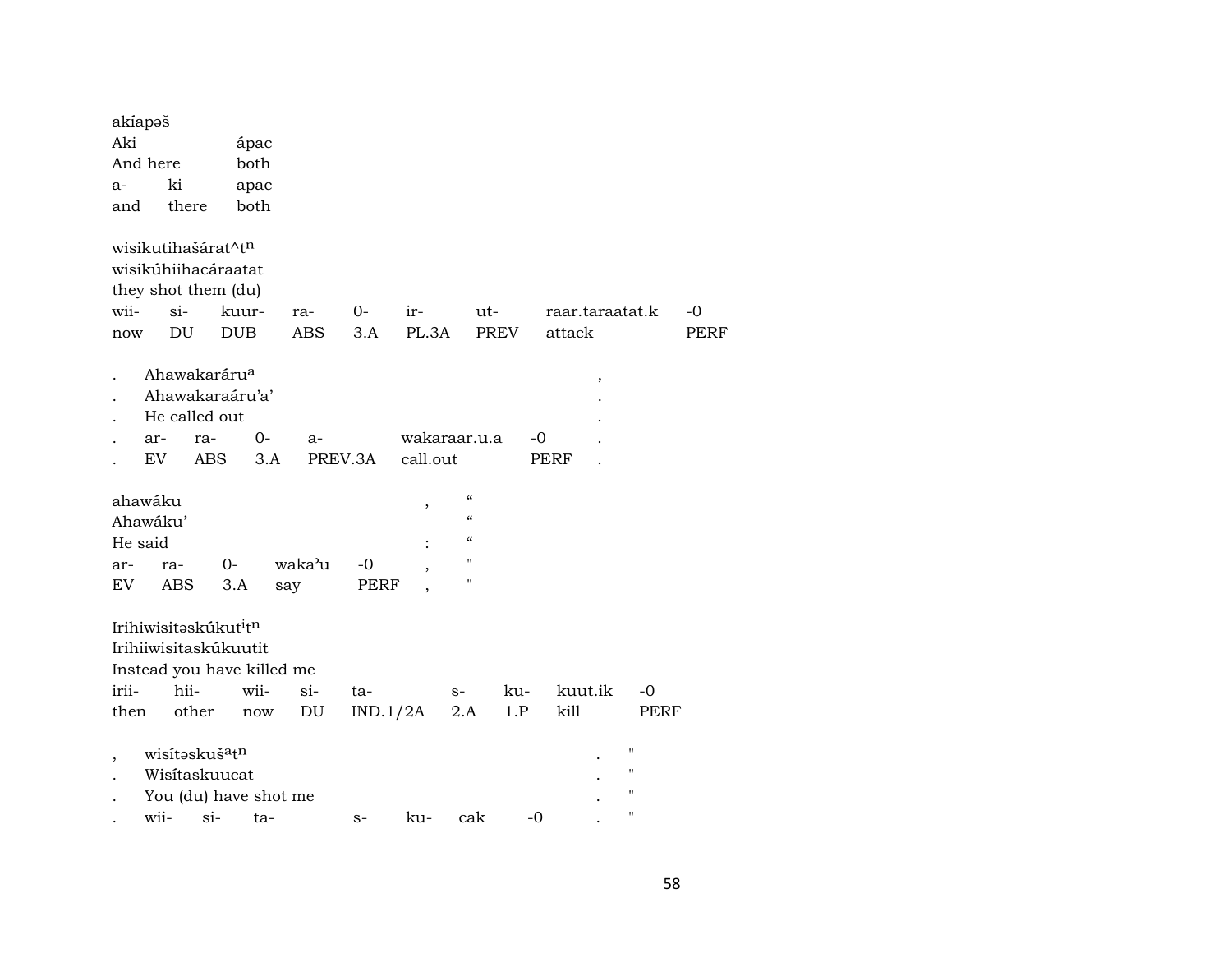| now                                                     | DU                         | IND.1/2A                                                                                           |             | 2.A<br>1.P                                      | shoot       | PERF                                                                               | "                                               |              |
|---------------------------------------------------------|----------------------------|----------------------------------------------------------------------------------------------------|-------------|-------------------------------------------------|-------------|------------------------------------------------------------------------------------|-------------------------------------------------|--------------|
| Náwa<br>Ráwa<br>Now<br>rawa<br>now                      |                            | irár <sup>i</sup><br>iraári'<br>brother<br>$i-$<br>3.POSS.A                                        | -raar-      | same.sex.sibling                                | -ri'        | $\overline{\phantom{a}}$<br>$\overline{\phantom{a}}$<br>$\overline{ }$<br>3.POSS.B | kúruks<br>kúruks<br>the bear<br>kuuruks<br>bear |              |
|                                                         |                            | nikuwitikúhakurik^t <sup>n</sup><br>rikuwitikuúhaakuurikut<br>it was the one that caught one of us |             |                                                 |             |                                                                                    |                                                 |              |
| riku-<br>that.is                                        | wi-<br>QUOT                | ti-<br>IND.3A                                                                                      | $0-$<br>3.A | ku-<br>1.P                                      | ut-<br>PREV | rak-<br>$1/2$ .PL                                                                  | uurikuk<br>catch                                | $-0$<br>PERF |
| íritaku<br>íritaku<br>at that place<br>irii-<br>there   | -taku<br>LOC               | Nawa<br>Ráwa<br>Now<br>rawa<br>$\ddot{\phantom{a}}$<br>now                                         |             | kúruks<br>kúruks<br>the bear<br>kuuruks<br>bear |             |                                                                                    |                                                 |              |
| wisiríhkut <sup>i</sup> t <sup>n</sup><br>wisiríhkuutit | they now killed it         |                                                                                                    |             |                                                 |             |                                                                                    | a<br>a<br>and                                   |              |
| wii-                                                    | $si-$                      | ri-                                                                                                | $0-$        | ir-                                             | kuut.ik     | $-0$                                                                               | a                                               |              |
| now<br>píraski<br>piíraski<br>the boy<br>piiras-<br>boy | DU<br>-kis<br>DIM          | CONT.3A                                                                                            | 3.A         | PL.3A                                           | kill        | PERF                                                                               | and                                             |              |
|                                                         | siahirikáis^t <sup>n</sup> |                                                                                                    |             |                                                 |             |                                                                                    |                                                 |              |

si'ahiirikaá'iisat